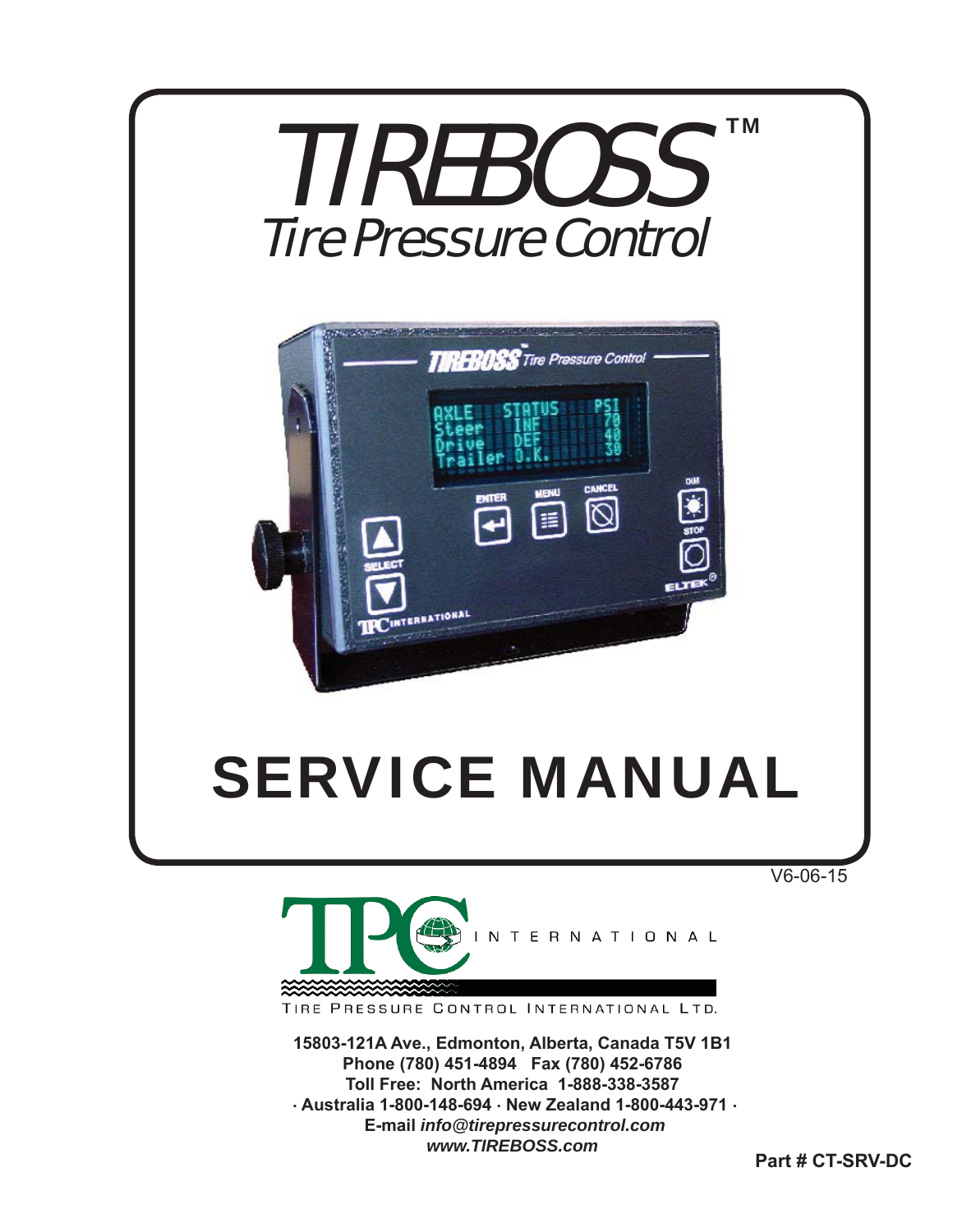### SVSTEM DESCRIPTION TIREBOSS Tire Pressure Control TM

# **SERVICE** MANUAL

| <b>SYSTEM SCHEMATICS AND DIAGRAMS</b>             | <b>SECTION 1</b> |
|---------------------------------------------------|------------------|
|                                                   |                  |
|                                                   |                  |
|                                                   |                  |
|                                                   |                  |
|                                                   |                  |
|                                                   |                  |
|                                                   |                  |
|                                                   |                  |
|                                                   |                  |
|                                                   |                  |
|                                                   |                  |
|                                                   |                  |
|                                                   |                  |
|                                                   |                  |
| <b>ADJUSTMENTS AND SETTINGS</b>                   | <b>SECTION 2</b> |
|                                                   |                  |
|                                                   |                  |
|                                                   |                  |
|                                                   |                  |
| <b>TROUBLE SHOOTING</b>                           | <b>SECTION 3</b> |
|                                                   |                  |
|                                                   |                  |
|                                                   |                  |
|                                                   |                  |
|                                                   |                  |
|                                                   |                  |
|                                                   |                  |
|                                                   |                  |
| <b>MAINTENANCE PROCEDURES</b>                     | <b>SECTION 4</b> |
|                                                   |                  |
|                                                   |                  |
|                                                   |                  |
| 'TIRE PRESSURE LOSS WARNING' Check Procedures 4-4 |                  |
|                                                   |                  |
|                                                   |                  |
|                                                   |                  |
|                                                   |                  |
|                                                   |                  |
| <b>VALVE REBUILD PROCEDURES</b>                   | <b>SECTION 5</b> |

This Service Manual has been developed for typical North American designed vehicles. Electrical and air supply systems for European vehicles may require different settings and procedures to work properly with those vehicles. The *TIREBOSS*<sup>™</sup> operational procedures are similar for all vehicle types. For further information contact TPC International or a local *TIREBOSS TM* technical representative.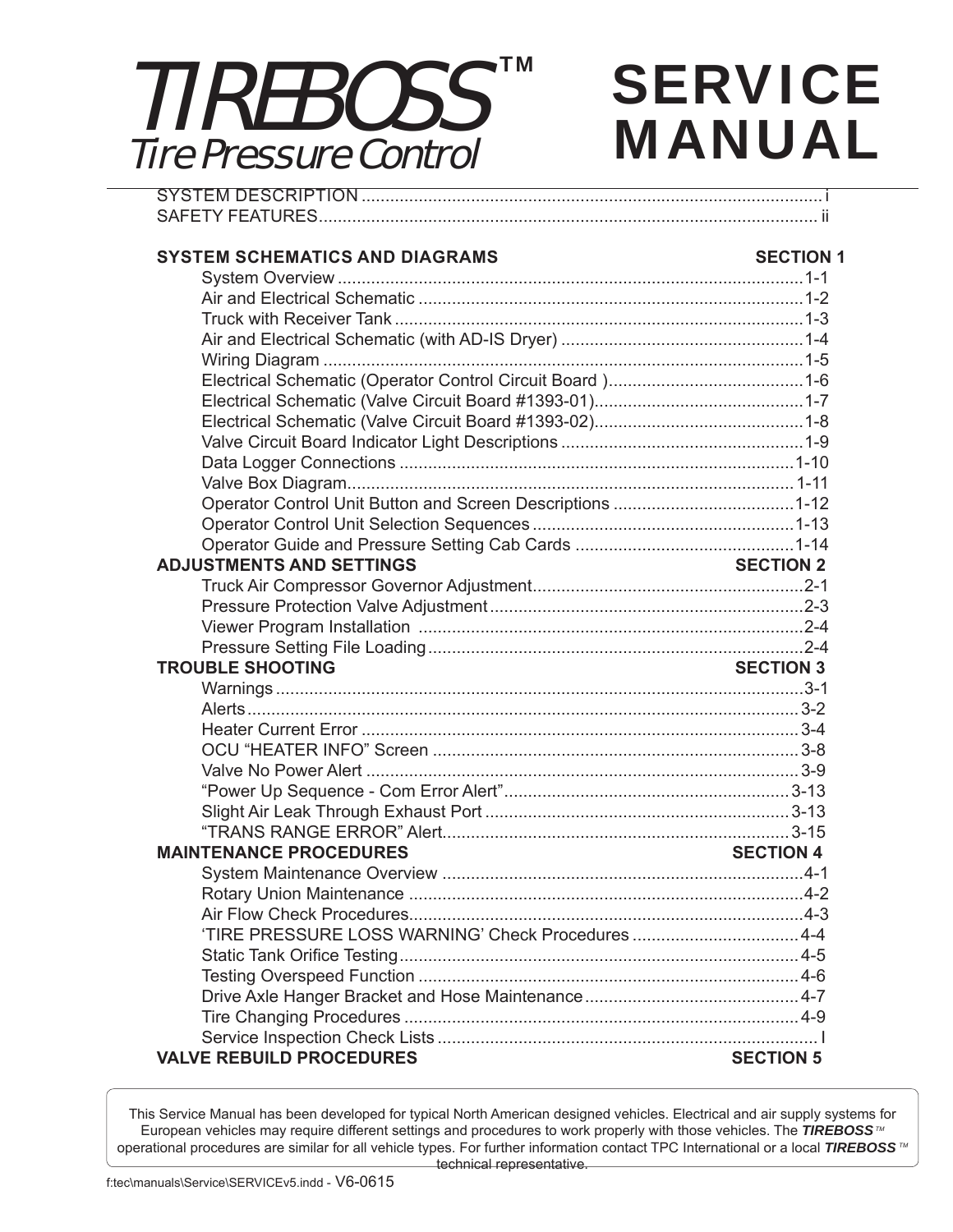### SYSTEM DESCRIPTION

The TIREBOSS <sup>*m*</sup> Tire Pressure Control system consists of a computerized Operator Control Unit (OCU), mounted in the cab, which monitors system activity and displays clear text messages to the operator of the vehicle. The OCU is linked to a computerized Valve Control Module (VCM) and pneumatic control valves located outside of the cab. The operator makes simple selections at the OCU, based on load and speed, which in turn sends messages to the VCM allowing the control valves to inflate or deflate the tire pressures within strict parameters set by the OCU.

The control valves are connected to the tire groups, and individual tire valve stems, through air lines and various types of rotary couplings mounted at the wheel ends. The air is transferred into (or out of) the tires through this hardware while the vehicle is moving (See "SYSTEM OVERVIEW").

The control valves are supplied with air pressure from the vehicle's air brake system. The air brake system **always** has priority over the tire pressure system and is protected by two safety systems. First a pneumatic pressure protection valve closes air supply to the tire pressure system if brake tank pressure falls below 95 PSI. An electronic pressure switch that opens the electronic circuit if the brake tank pressure drops to 75 PSI backs this up. This switch also activates an alert ("LOW AIR SUPPLY") on the OCU and electronically prevents any inflation or deflation of the tire pressure system. The system will resume operation once air pressure builds above the safe limits.

Tire pressures are controlled to specific set points dependent on vehicle load and speed. Typical tire pressures change from a maximum of 110 PSI, when fully loaded at highway speeds, down to 27 PSI when empty at reduced off-highway speeds. These pressure ranges are typical for truck transport vehicles that operate with a standard air supply system and adhere to guidelines set by the tire manufacturer for automotive applications.

The upper & lower limits for air pressure control are 150 PSI and 10 PSI respectively and are based on the air supply capacity, pressure transducer limits and application. The control valves can accommodate up to 75 CFM. Tire pressure control & display is accurate within a nominal range of +/- 2 psi of actual tire pressure. The upper tolerance allows for normal heat buildup in the tires. All of the operating tolerances are adjustable within the programming software.

The system has various built-in safety features to warn the driver of such things as over-speed conditions or tire failures. Warnings are both visual and audible (See "SAFETY FEATURES").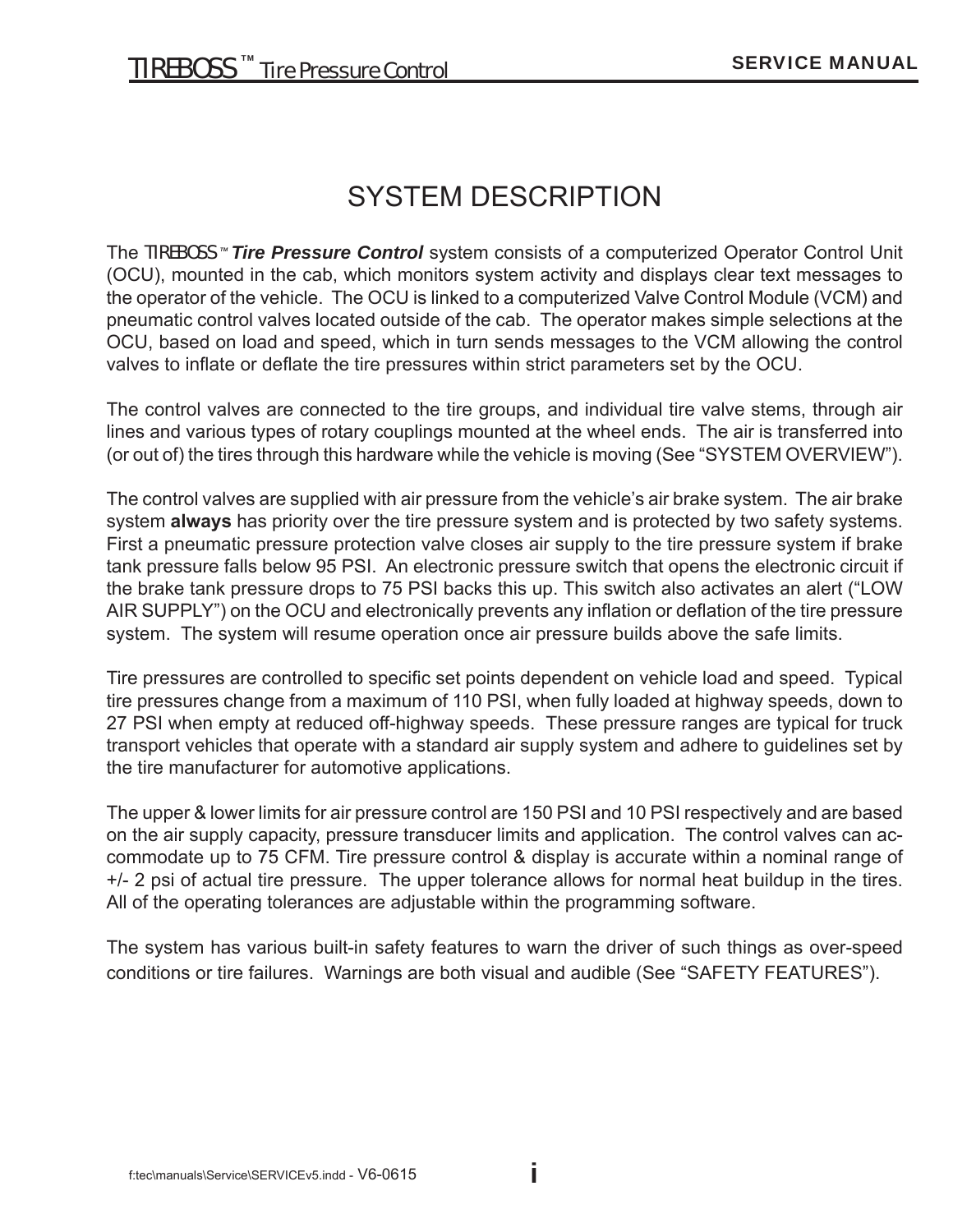### SAFETY FEATURES

The TIREBOSS<sup>™</sup> Tire Pressure Control system (TPCS) incorporates a number of extremely important safety features to ensure the integrity of the vehicle, tires and the safety of everyone on the highways. These include features dealing with the following aspects of operation.

#### 1. VEHICLE OVERSPEED CONDITION

If the vehicle's speed exceeds the set point for the current selected tire pressure, the OVERSPEED CONDITION alert screen will be displayed and an audible alarm will sound alerting the operator of a vehicle OVERSPEED CONDITION. If the vehicle OVERSPEED CONDITION persists for a specified period, typically 1 minute (*This period is adjustable*), the system will automatically increase the selected pressure setting upward to the next higher tire pressure for the selected load.

#### 2. LOW AIR BRAKE SUPPLY PRESSURE

A pressure protection valve and an electronic safety switch make sure that air is available for tire inflations only when vehicle system air brake pressure is above a safe level (95 psi). If the air brake pressure falls below a safe level, the LOW AIR SUPPLY alert will be displayed and the air supply is shut off to the TPCS. The supply of compressed air to the vehicle air brake system always has priority over the TPCS.

#### 3. LOSS OF TIRE PRESSURE

When an unexplained drop in tire pressure takes place in any of the zones, an audible alarm will sound. The tire pressure status display on the operator control unit will flash the zone display in which the loss of tire pressure has occurred and it will alternate with the TIRE PRESSURE LOSS alert. The source of the pressure drop must be located prior to continuing operation so that appropriate action may be taken, such as isolating the problem tire from the rest of those in the zone, through the use of manual shutoff valves.

#### 4. AIR FLOW RESTRICTION

The *TIREBOSS*TM system is designed to work normally with all wheel valves open maintaining constant monitoring & control of tire pressures. If the valves are left in a closed position, the system only senses line pressure and begins inflating & deflating past the set point pressure. This repetitive action will cause the AIR FLOW RESTRICTION ALERT to be activated. This alert will continue until the valves are re-opened allowing normal operation to resume.

#### 5. TIRE OVER-PRESSURE

The *TIREBOSS*TM system automatically assigns upper and lower limits to the programmable set points. The system will trim the tire pressures for a preset time, after a new selection is made, to hone in on the new setting. Following the initial "trimming" time, the tire pressures are allowed to increase above the trim tolerance to allow for normal heat build up. If the tire pressure exceeds a maximum limit, the TIRE OVER-PRESSURE ALERT will be displayed indicating an overheat condition in the tire which may be caused from improper pressure settings or a failure of other vehicle components, such as the brakes overheating.

#### 6. LOAD SENSING FEATURE **(Applicable to air suspension vehicles only)**

Vehicles equipped with air suspension on the drive axles can be fitted with a load sensing option. A load sensing pressure switch indicates to the control system when the vehicle is loaded and will not allow any of the unloaded settings to be selected. This feature limits the selections to the driver and ensures only the appropriate tire pressures are being used for current vehicle load.

In addition to the system safety features outlined above, it should be noted that the TIREBOSS™ systems use only quality components, such as DOT approved drive axle air hosing. The TPCS computer continuously monitors tire pressure and controls the inflating, deflating, or maintaining of a preselected target tire pressure. The systems carry operational decaling, which is further explained in an operator's manual carried in each vehicle.

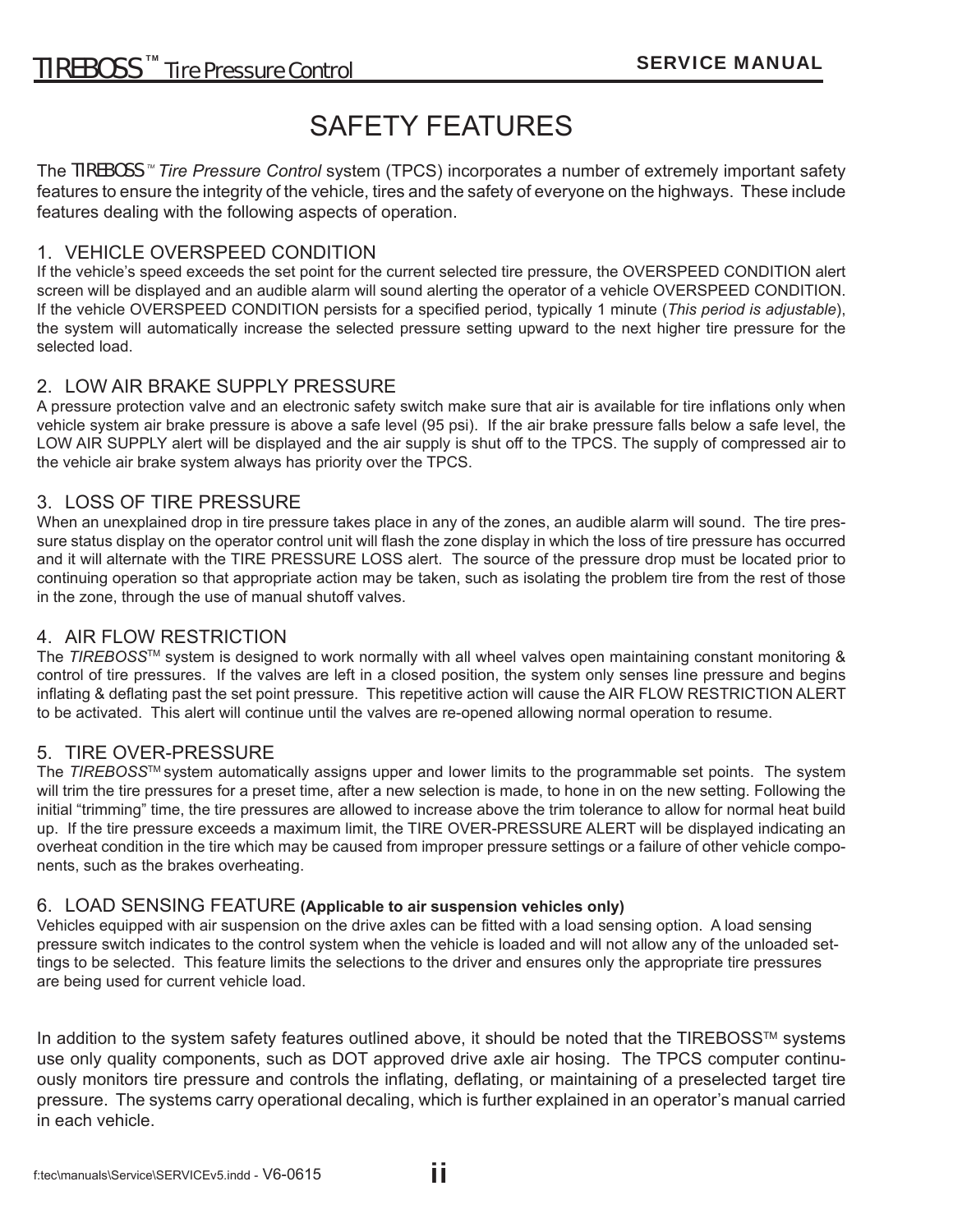## **SECTION 1**

## **SYSTEM SCHEMATICS AND DIAGRAMS**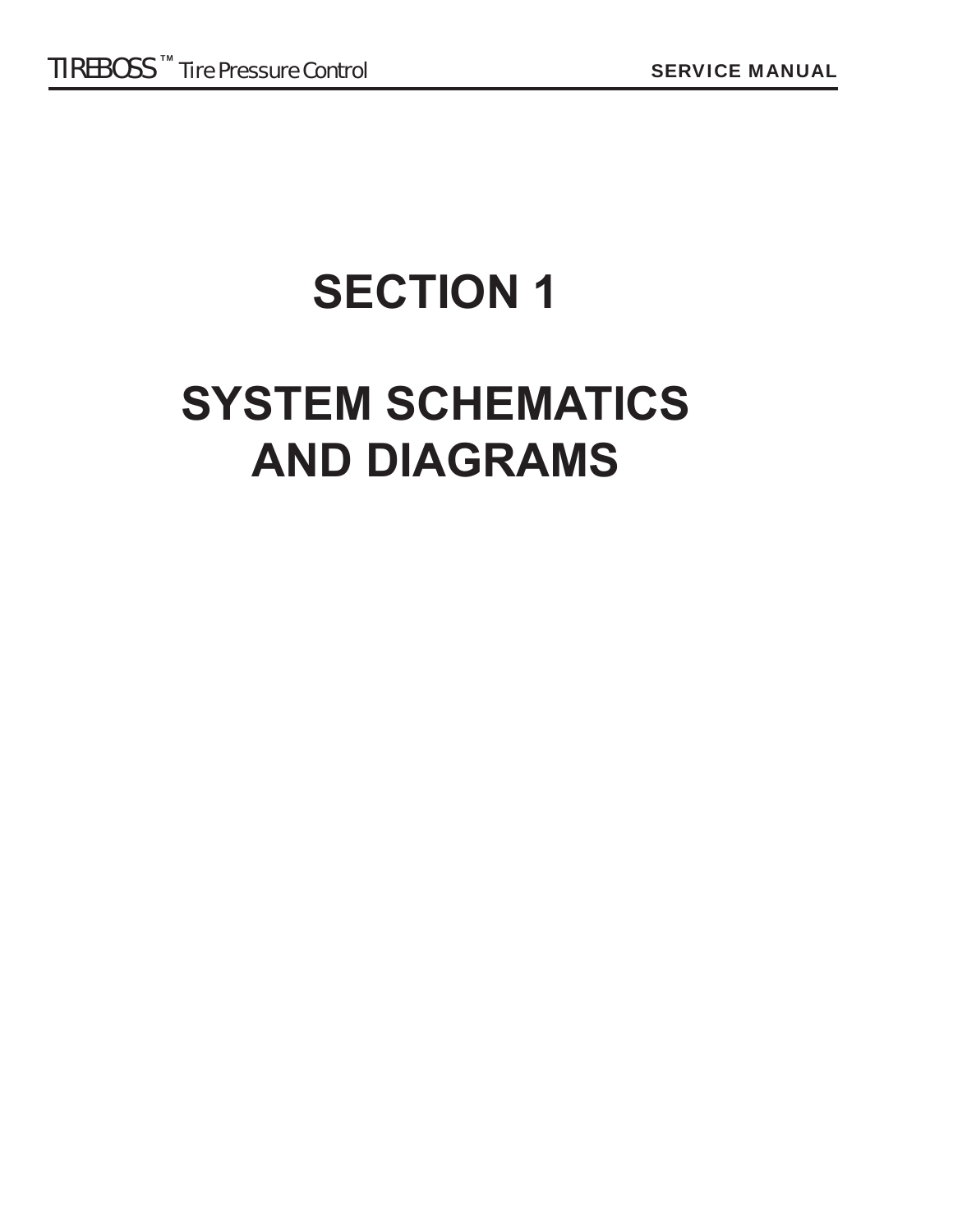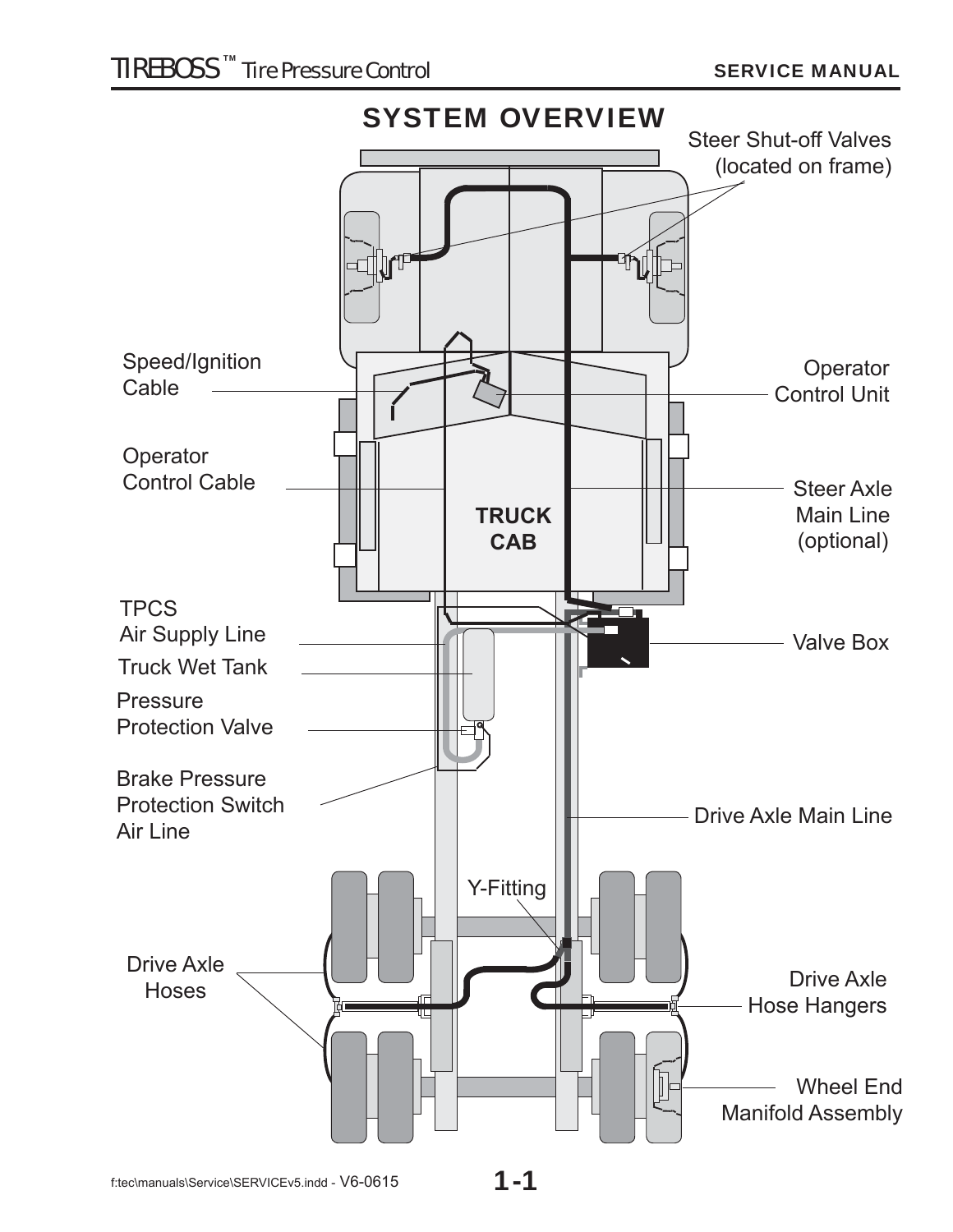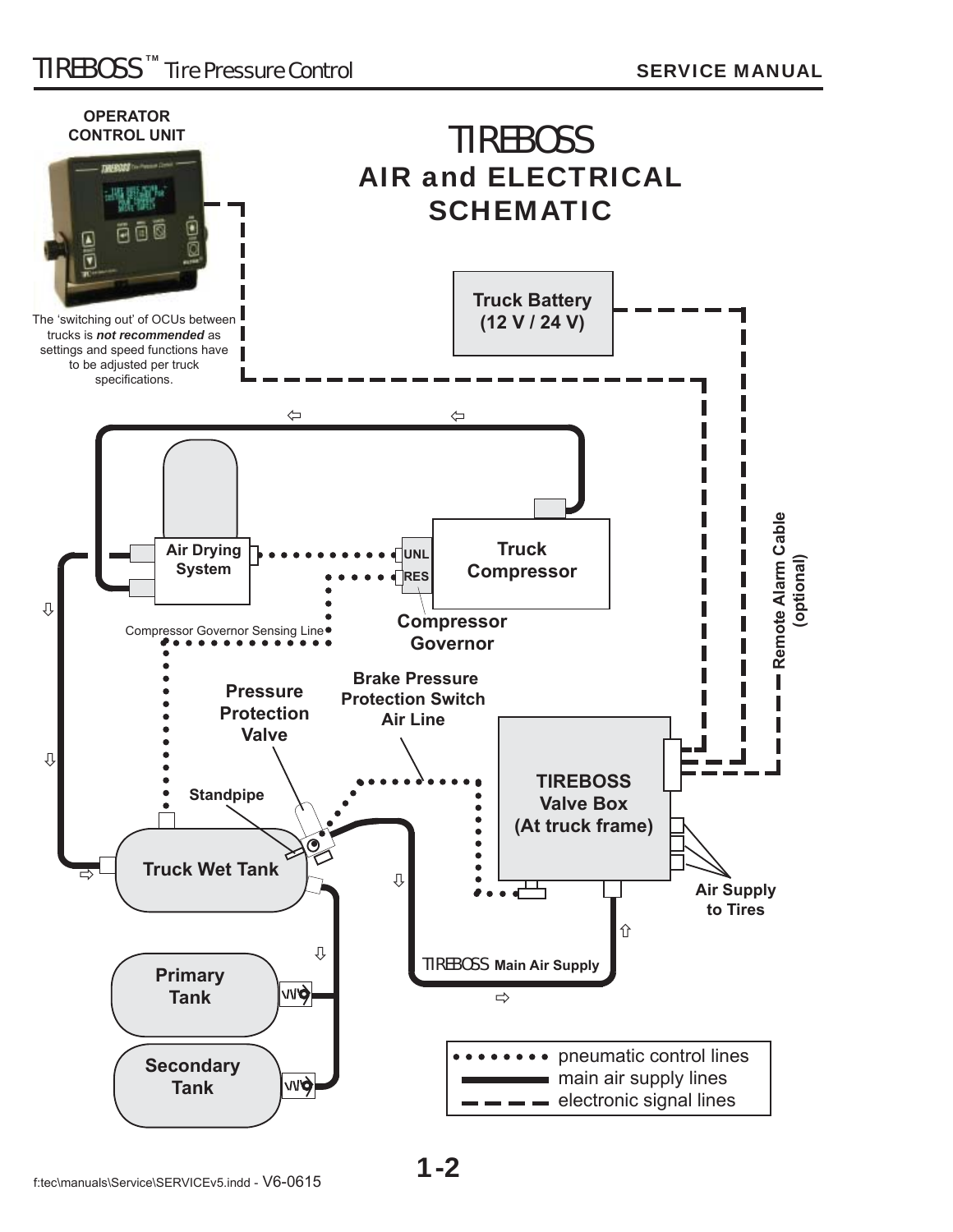### TIREBOSS TM Tire Pressure Control SERVICE MANUAL



NOTE: If vehicle is equipped with only one D2 governor then the compressor sensing line must be located at the truck wet tank and the dryers unloader line located at the unloader port of the compressor D2 governor.

# -TRUCK WITH RECEIVER TANK-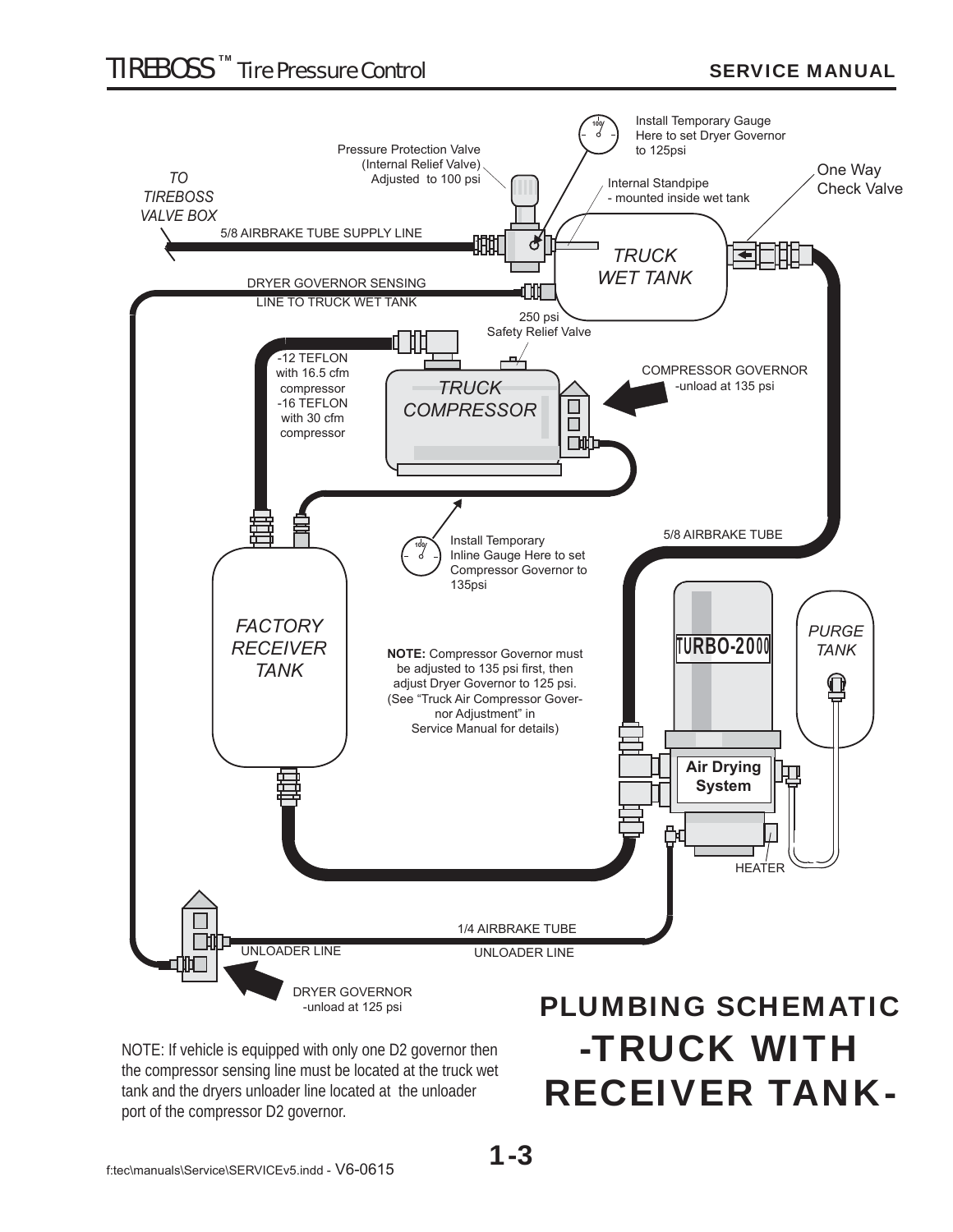### **TIREBOSS™** AIR and ELECTRICAL SCHEMATIC WITH (BENDIX) AD-IS DRYER

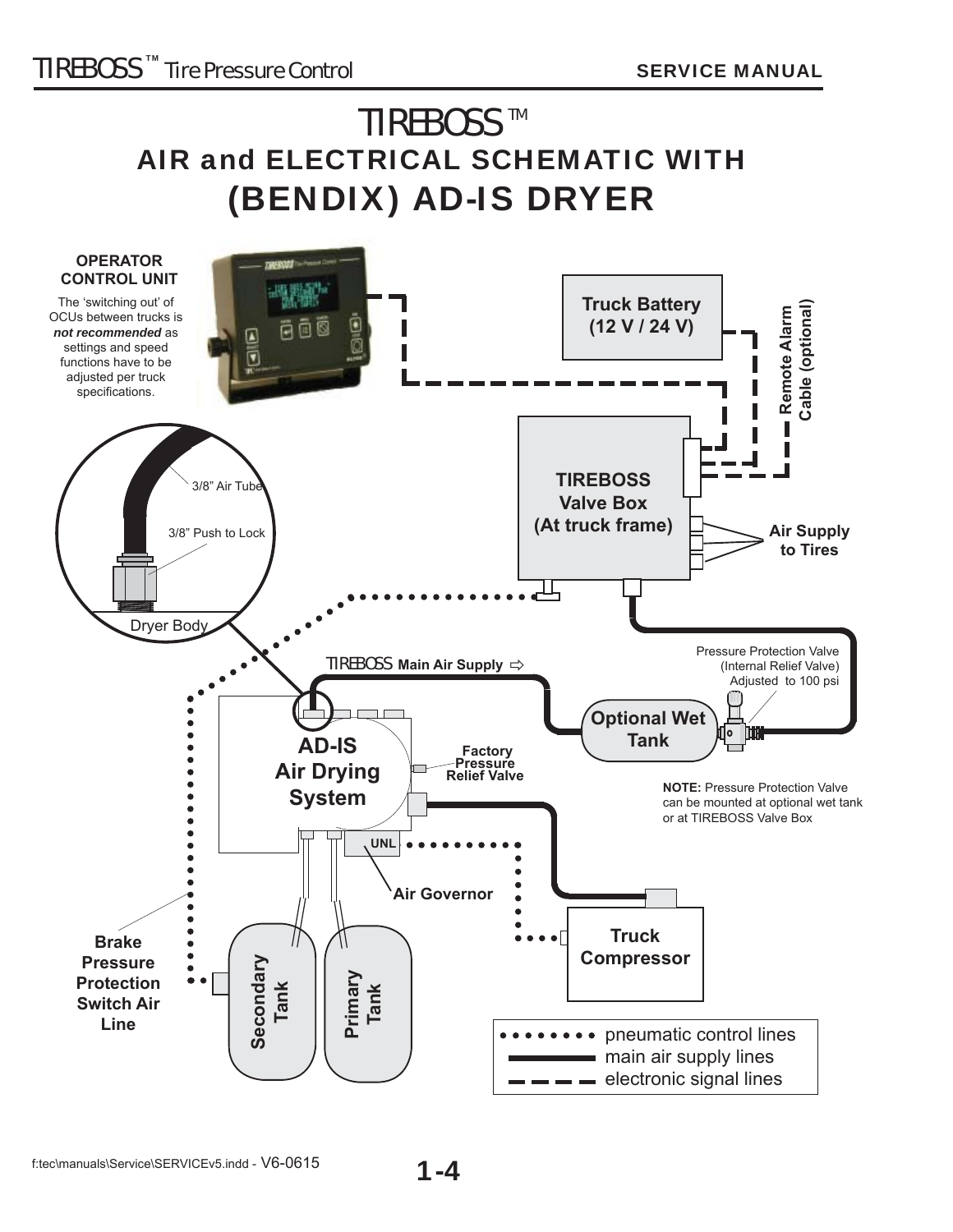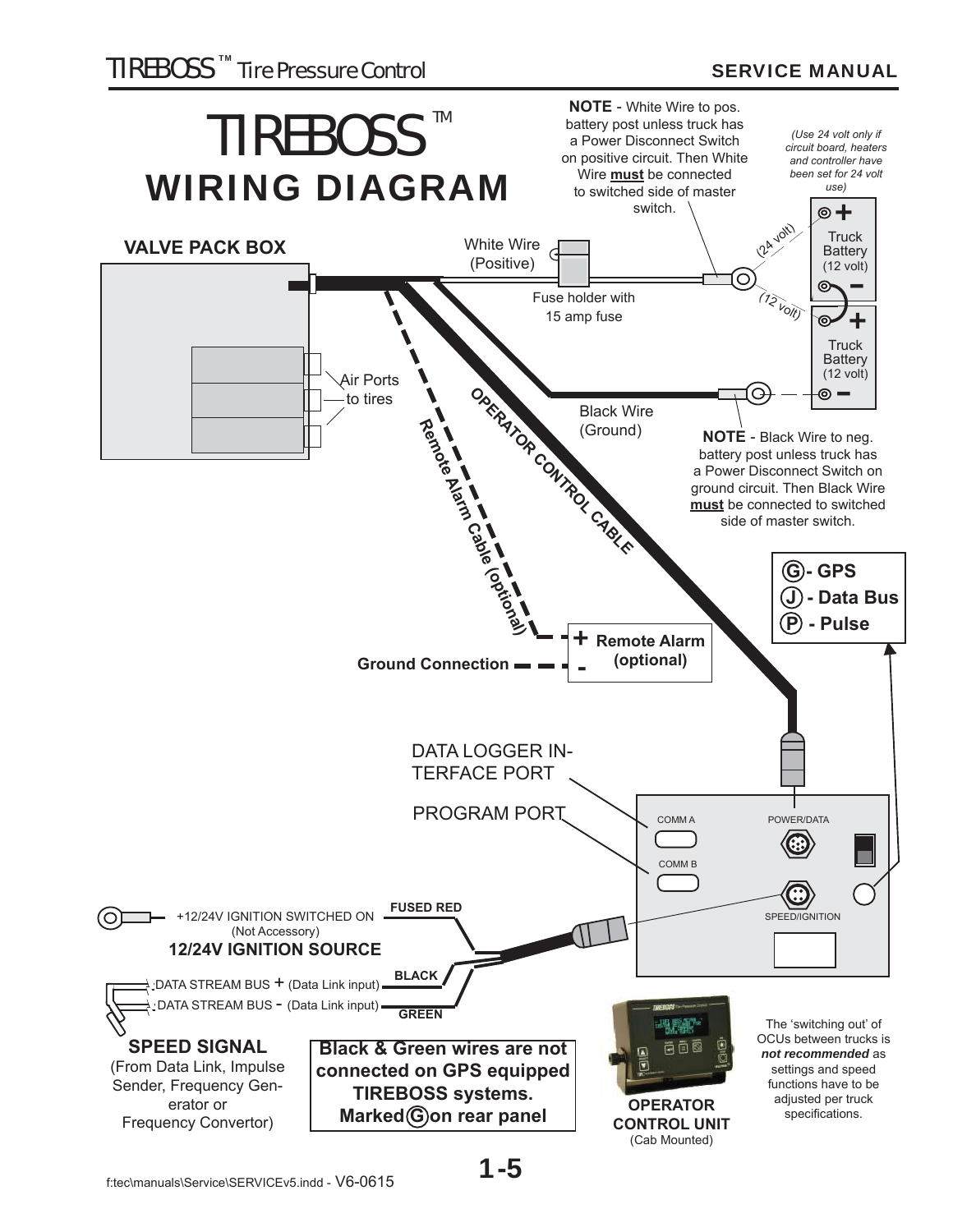### OPERATOR CONTROL CIRCUIT BOARD

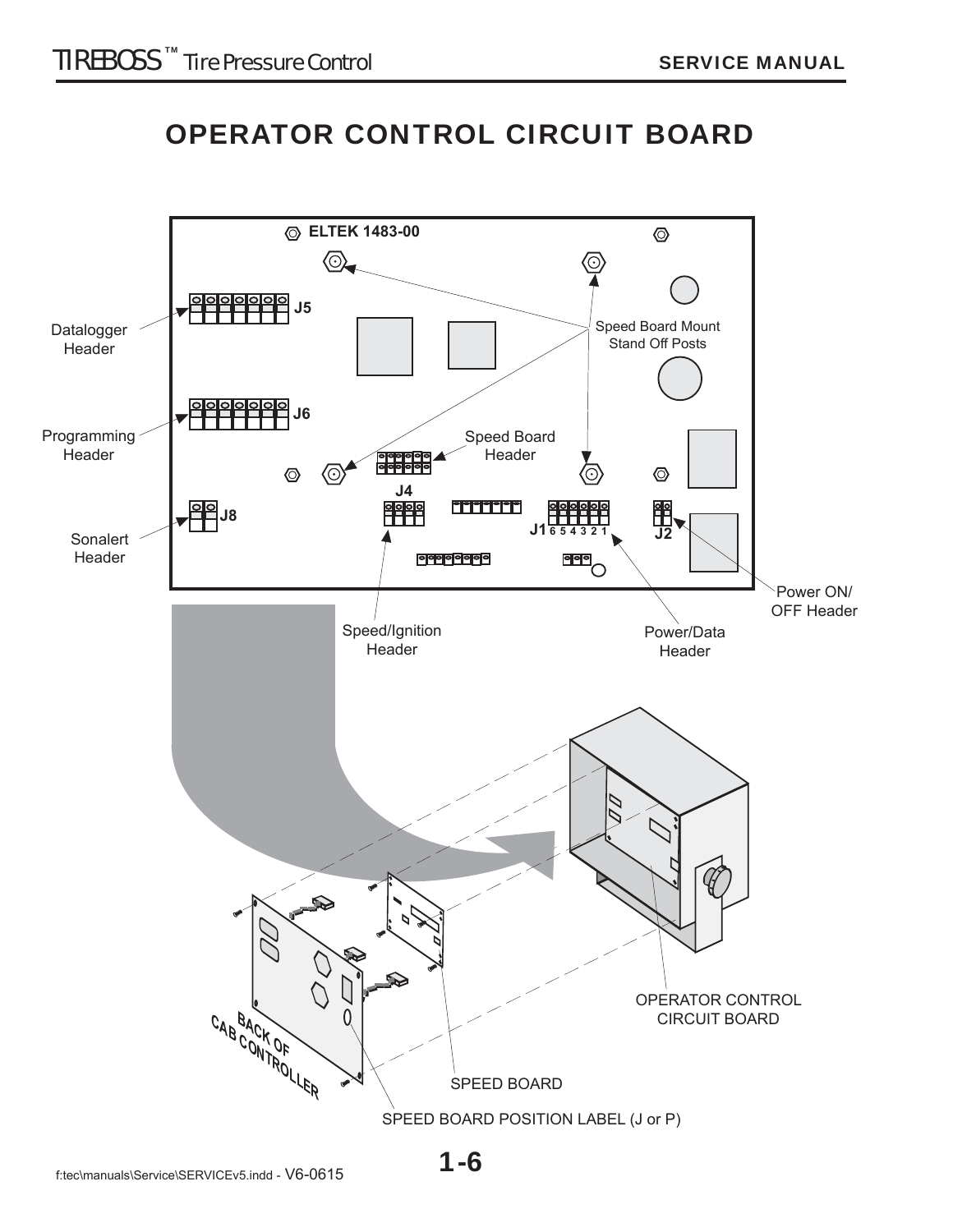

1-7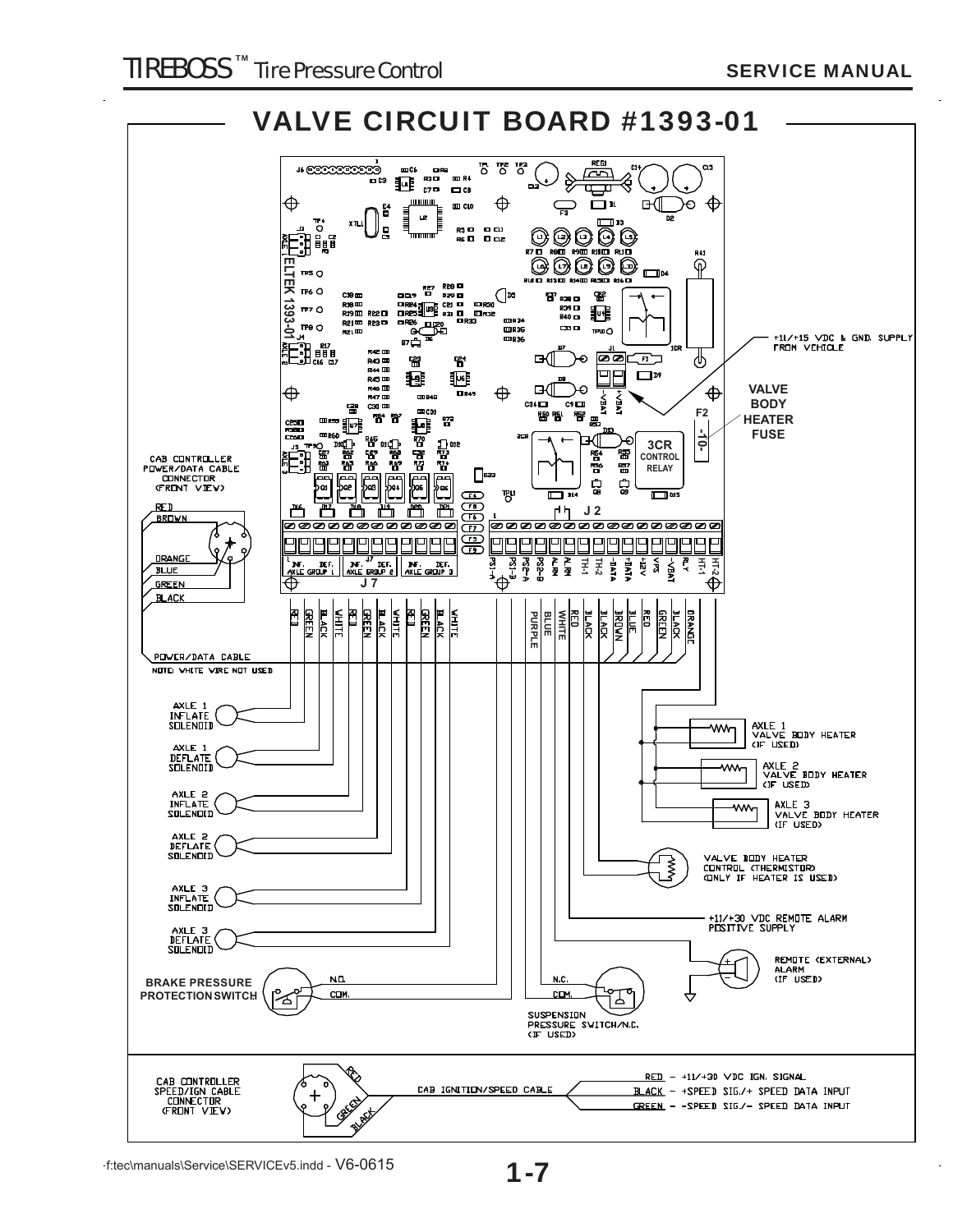#### TIREBOSS TM Tire Pressure Control SERVICE MANUAL

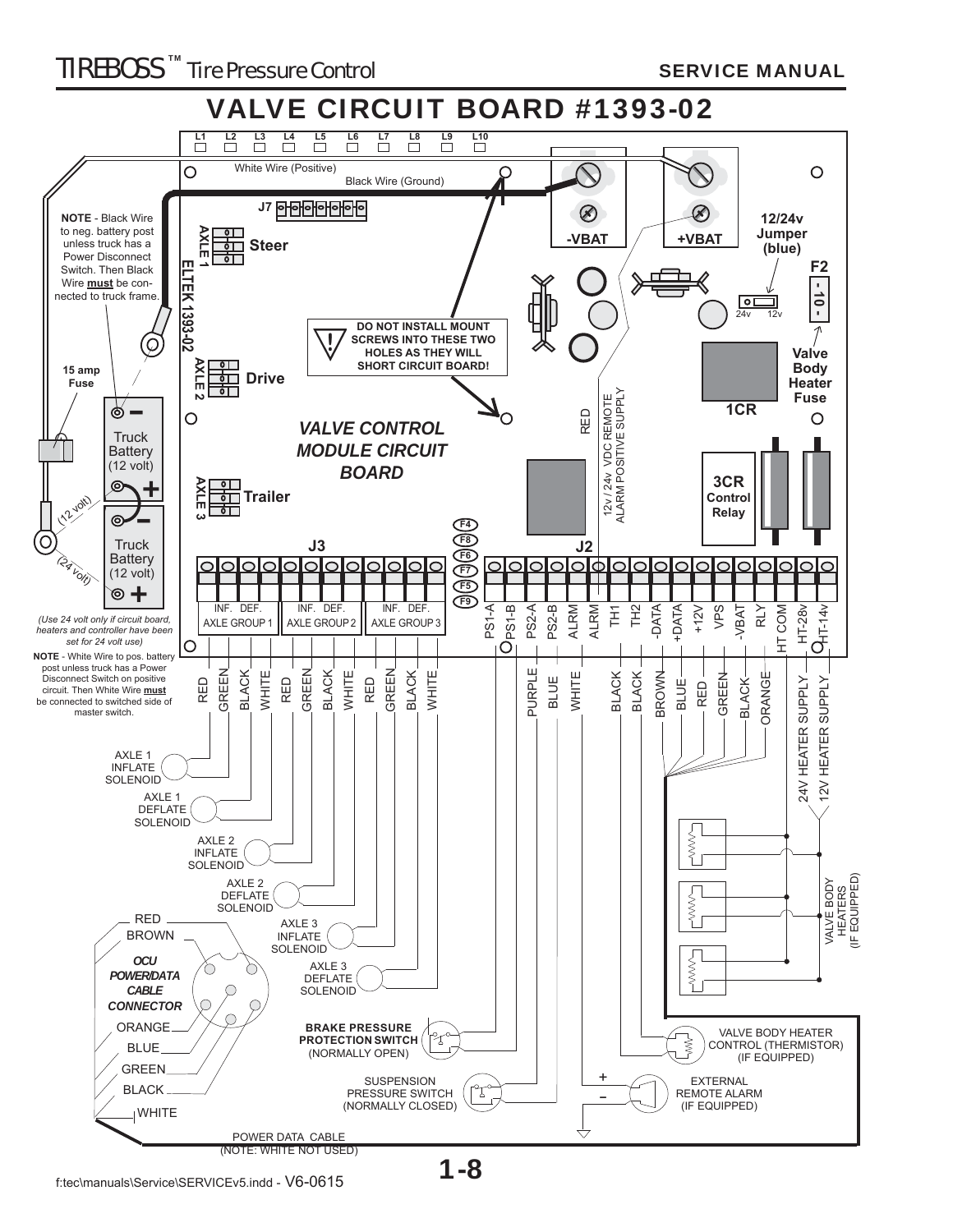### VALVE CIRCUIT BOARD (#1393-02) INDICATOR LIGHT DESCRIPTIONS

The LED indicator lights on the valve circuit board may assist in trouble shooting and/or diagnosing of the electronic circuits.

When the **TIREBOSS** system is operating and communicating correctly, the LED indicator lights will illuminate as follows...

\*Key **OFF** - LED L2 and LED L4 illuminated solid green (with main power available at +V Bat)

\*Key ON - All LED's illuminated solid green and LED L3 flashing RED

\*(If equipped, POWER DISCONNECT SWITCH must be **ON**)

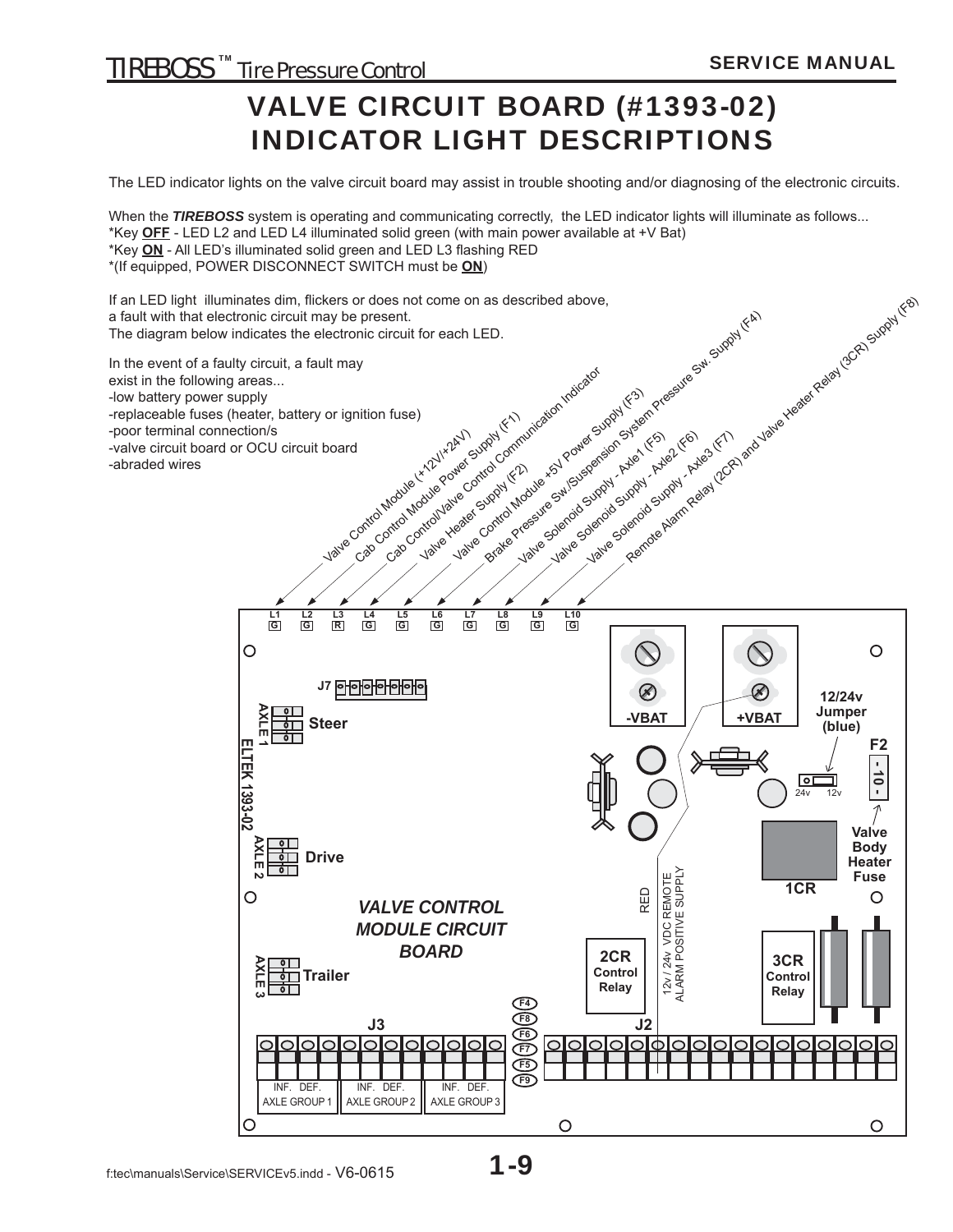### **Data Logger Connections to** *TIREBOSS*



The internal *TIREBOSS* OCU connections are as follows:

Pin 1 (TX) (White/Red wire)

Pin 2 (RX) (White/Green wire) Pin 3

Pin 4 (Signal Common) (Black wire) Pin 5



#### **Internal J5 header** *TIREBOSS* **DB9 SUB D**

| ⊃in |
|-----|
|     |

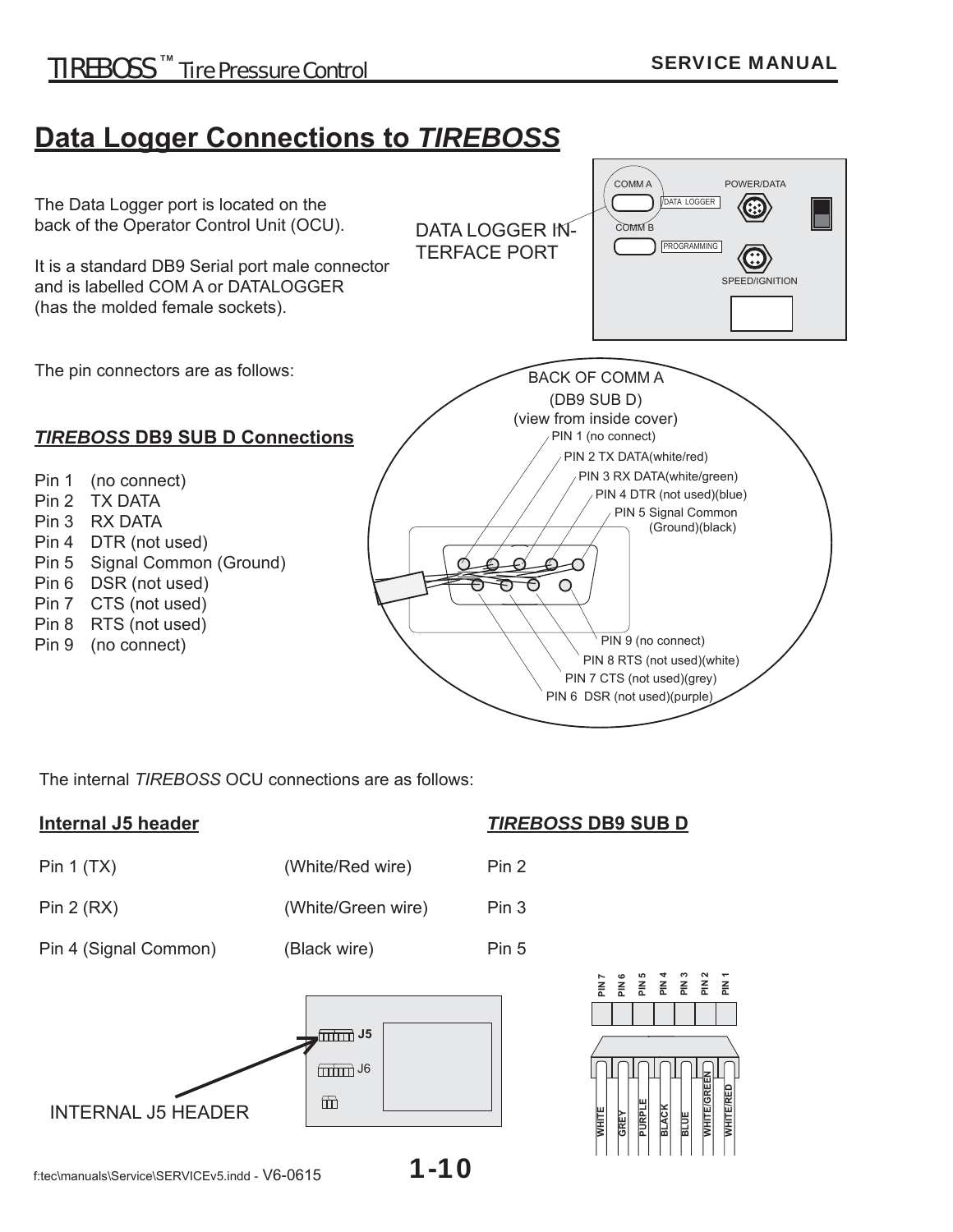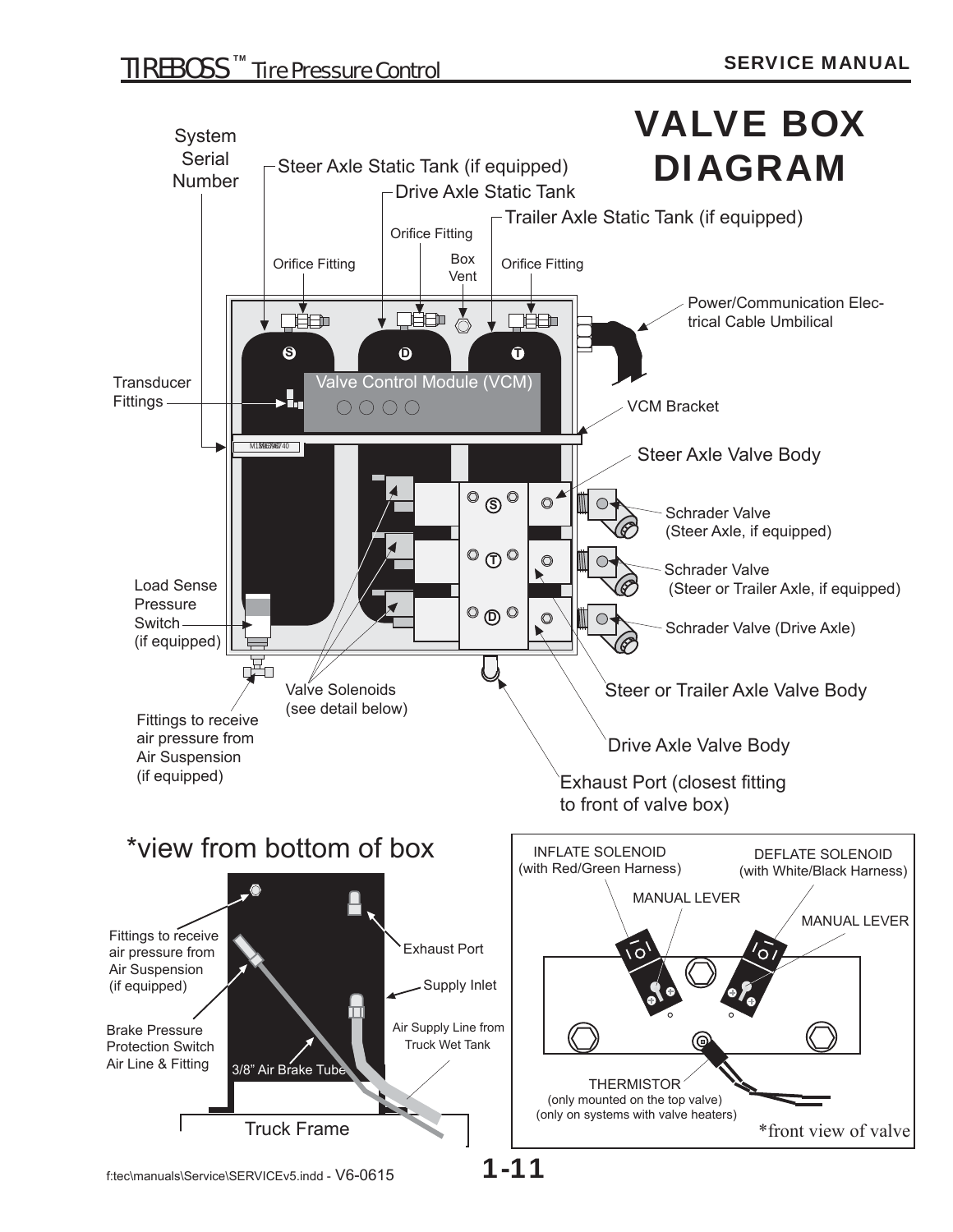## OPERATOR CONTROL UNIT (OCU) BUTTONS AND SCREEN DESCRIPTIONS



Non-equipped or non-connected trailers will cause the TRAILER "**AIR FLOW RESTRICTION**" alert to activate. Push & Hold the *'CANCEL'* button for 2 seconds until a single beep is heard. The alert stops & the trailer circuit will be de-activated (trailer STATUS flashes \*\*\*\*). To resume normal operation, Push & Hold the *'STOP'* button for 2 seconds.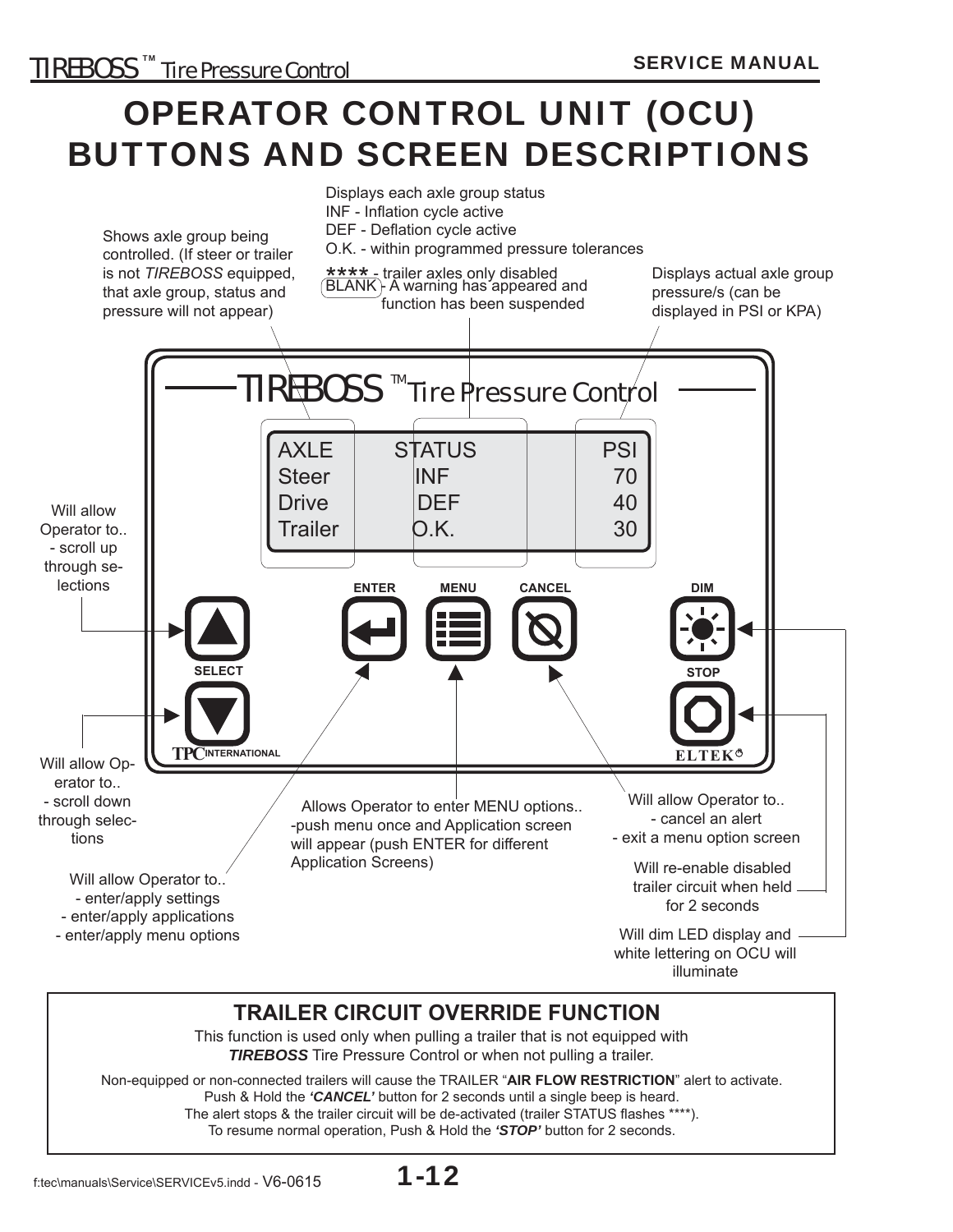### OPERATOR CONTROL UNIT (OCU) SELECTION SEQUENCES

The following information and selection screens can be accessed by using the following selection sequences....

| TO ACCESS                                                                          | PUSH                                                                                                                                                                                           | <b>DETAILS</b>                                                                                                                                       | NOTE                                                                                                                                                                                                                                                   |
|------------------------------------------------------------------------------------|------------------------------------------------------------------------------------------------------------------------------------------------------------------------------------------------|------------------------------------------------------------------------------------------------------------------------------------------------------|--------------------------------------------------------------------------------------------------------------------------------------------------------------------------------------------------------------------------------------------------------|
| CHANGING<br><b>SETTING</b> within<br>an APPLICATION                                | <b>DOWN</b><br><b>ENTER</b><br><b>UP</b><br>or                                                                                                                                                 | will change Setting number<br>within an application                                                                                                  | pushing up or down once will indi-<br>cate current setting and pushing up or<br>down more than once will scroll set-<br>ting. Stop on desired setting. System<br>will change automatically in<br>5 seconds or push ENTER for immedi-<br>ate activation |
| <b>APPLICATION</b>                                                                 | <b>MENU ENTER</b><br>E                                                                                                                                                                         | will display Application Name and<br>Number currently in use                                                                                         |                                                                                                                                                                                                                                                        |
| <b>CHANGING</b><br><b>APPLICATION</b>                                              | <b>UP</b><br><b>ENTER</b><br><b>MENU ENTER</b><br><b>DOWN</b><br>$\left[\blacktriangleleft\right]$<br>$\boxed{\blacktriangledown}$ or $\boxed{\blacktriangle}$<br>闺<br>$\left[\rightleftarrow$ | will change application number<br>pushing up or down will scroll<br>through applications. Stop on<br>desired application and push and<br>hold ENTER. | always keep current Application<br>Pressure Setting Cab Card in front in<br>sleeve for easy operator reference                                                                                                                                         |
| SPEED FREQ.<br>SET-UP                                                              | <b>MENU DOWN ENTER</b><br>疆                                                                                                                                                                    | will display number of hertz being<br>sensed by system                                                                                               | should read 0 Hz when vehicle is<br>stationary                                                                                                                                                                                                         |
| <b>CAB SET-UP</b><br><b>FILE</b>                                                   | <b>MENU DOWN DOWN ENTER</b><br>Œ                                                                                                                                                               | will display customer/system se-<br>rial number<br>$(ie. M-tboss00000.ca)$                                                                           | screen will return to normal view<br>after 30 seconds                                                                                                                                                                                                  |
| <b>CAB PROGRAM</b><br>VERSION                                                      | <b>MENU DOWN DOWN DOWN ENTER</b><br>信                                                                                                                                                          | will display cab firmware program<br>version number (ie. CabV301)                                                                                    | screen will return to normal view<br>after 30 seconds                                                                                                                                                                                                  |
| <b>VALVE</b><br><b>PROGRAM</b><br><b>VERSION</b>                                   | <b>MENU DOWN</b><br><b>ENTER</b><br>four times $\blacktriangleleft$<br>逼                                                                                                                       | will display valve firmware pro-<br>gram version number<br>(ie. ValV202)                                                                             | screen will return to normal view<br>after 30 seconds                                                                                                                                                                                                  |
| <b>TPC SYSTEM</b><br><b>SERIAL NUM-</b><br><b>BER</b>                              | <b>ENTER</b><br><b>MENU DOWN</b><br>five times $\blacktriangleright$<br>洼                                                                                                                      | will display TPC Serial Number of<br>Valve Box (ie. MigBCA00J0000)                                                                                   | screen will return to normal view<br>after 30 seconds<br>this number MUST match the serial<br>number inside the valve box on VCM<br>bracket.                                                                                                           |
| <b>TIREBOSS</b><br><b>VERSION</b>                                                  | <b>MENU DOWN</b><br><b>ENTER</b><br>Œ<br>six times                                                                                                                                             | will display software version num-<br>ber (ie. 2.0.8.1 405)                                                                                          | screen will return to normal view<br>after 30 seconds                                                                                                                                                                                                  |
| <b>HEATER INFO</b><br>**(not available<br>with all software<br>versions)           | <b>ENTER</b><br><b>MENU DOWN</b><br>seven times 4                                                                                                                                              | used to display heater Volts and<br>Watts<br>used for testing heaters                                                                                | screen will return to normal view<br>after 30 seconds<br>refer to OCU "Heater Info" Screen in<br>this manual for more details                                                                                                                          |
| <b>PROGRAM</b><br><b>MODE</b>                                                      | <b>ENTER</b><br><b>MENU DOWN</b><br>eight times                                                                                                                                                | used to program Operator Control<br>Unit                                                                                                             | done by factory authorized personal<br>only.                                                                                                                                                                                                           |
| <b>PROGRAM</b><br><b>MODE</b><br>**(versions with-<br>out 'heater info<br>screen') | <b>MENU DOWN</b><br><b>ENTER</b><br>seven times                                                                                                                                                | used to program Operator Control<br>Unit                                                                                                             | done by factory authorized personal<br>only.                                                                                                                                                                                                           |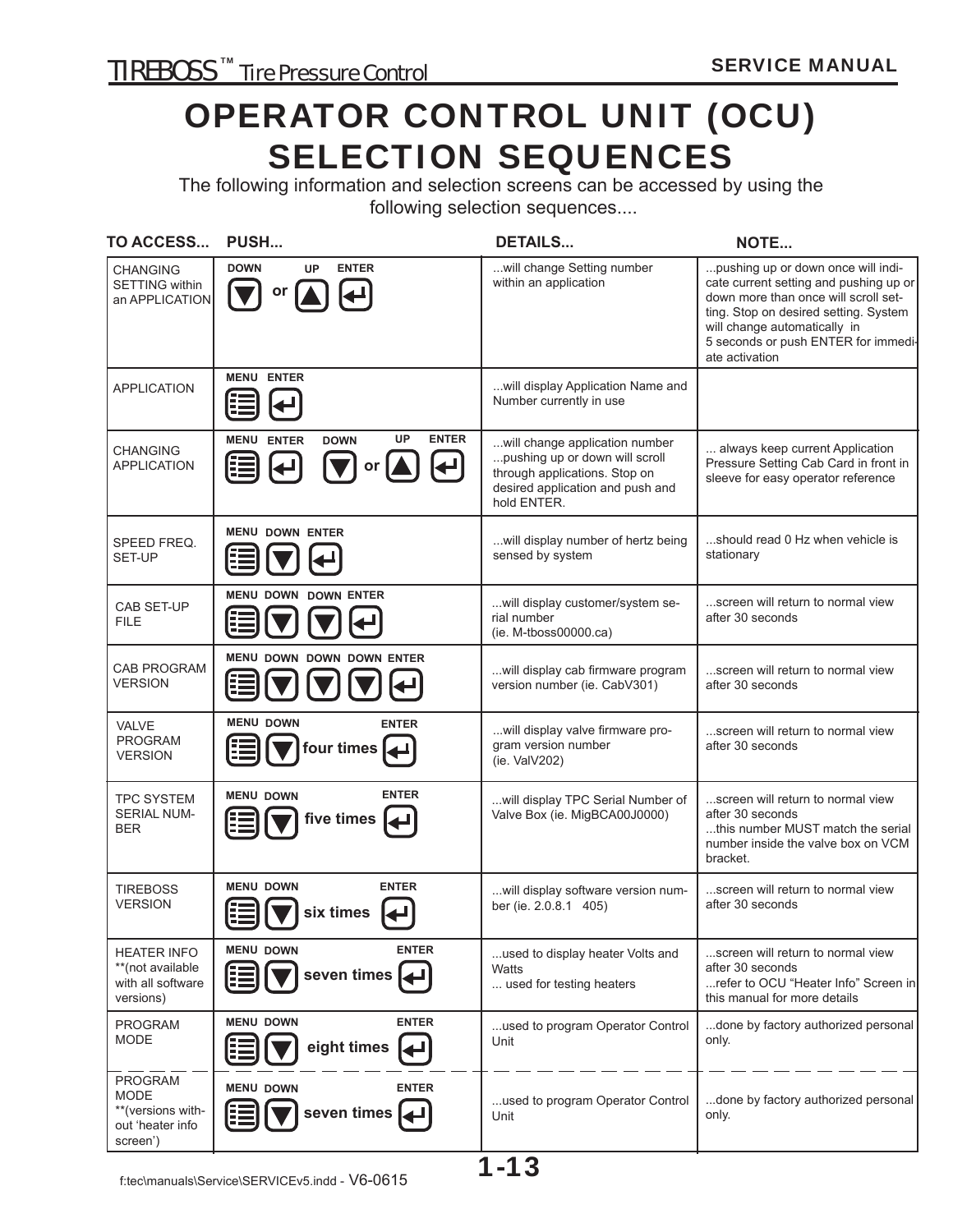## OPERATOR GUIDE AND PRESSURE SETTING CAB CARDS

Supplied with each system at time of install is an Operator Guide and a set of Pressure Setting Cab cards. Pressure Setting Cab Cards are specific to each truck and application. Operator Guide and Pressure Setting Cab cards must remain with the *TIRE-BOSS* equipped vehicle at all times.



Page one gives a quick outline of the Operator Control Unit push-button functions for the operator.



Page two and three outlines the operation features to be used by the driver during a haul cycle as well as the three most important safety features.



Page four has a clear plastic sleeve which contains the Pressure Setting Cab Cards for that particular unit. They show the specific pressure, speed settings and maximum allowable times for each application setting. A system may have as many as eight Application Cards.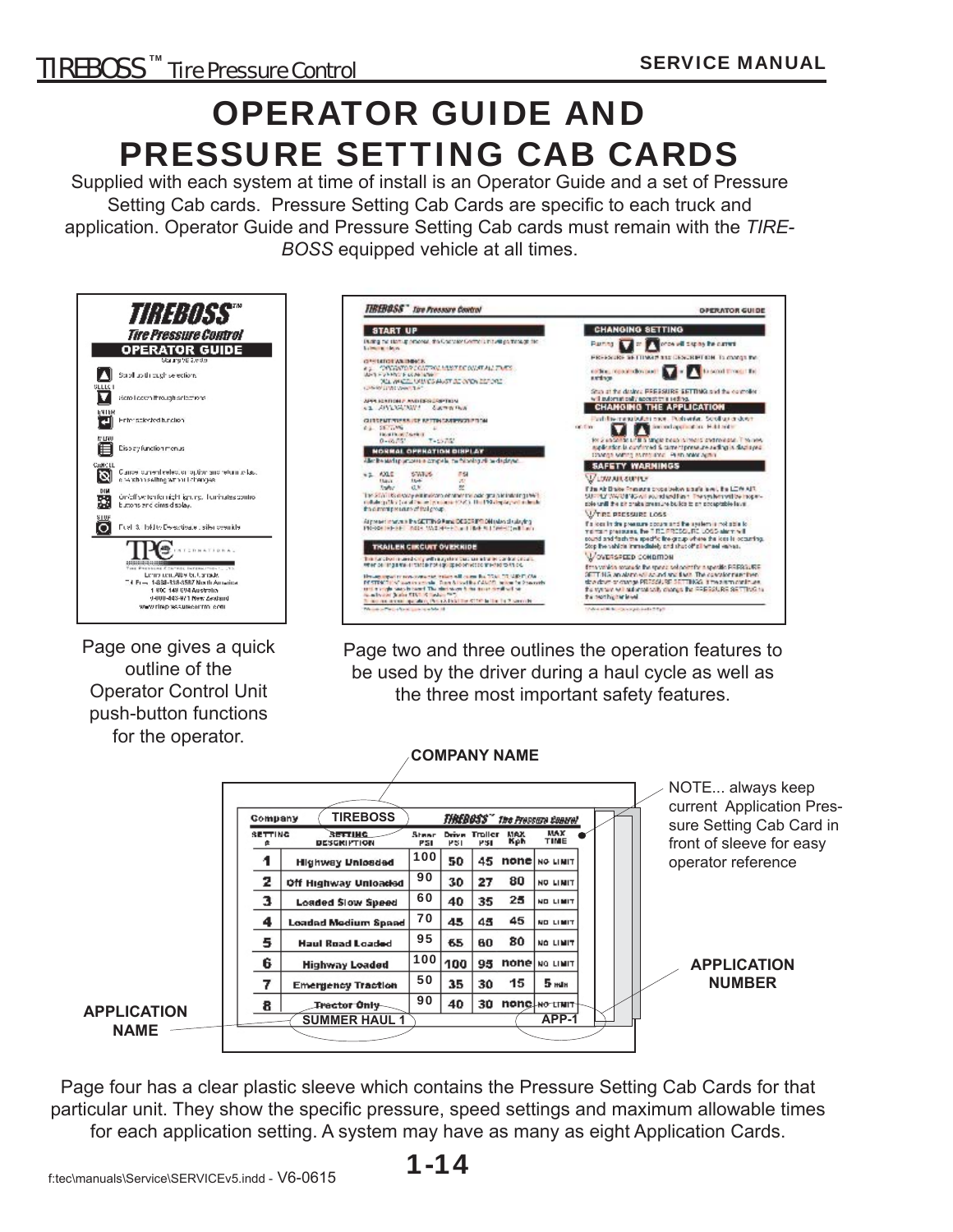# **SECTION 2**

## **ADJUSTMENTS AND SETTINGS**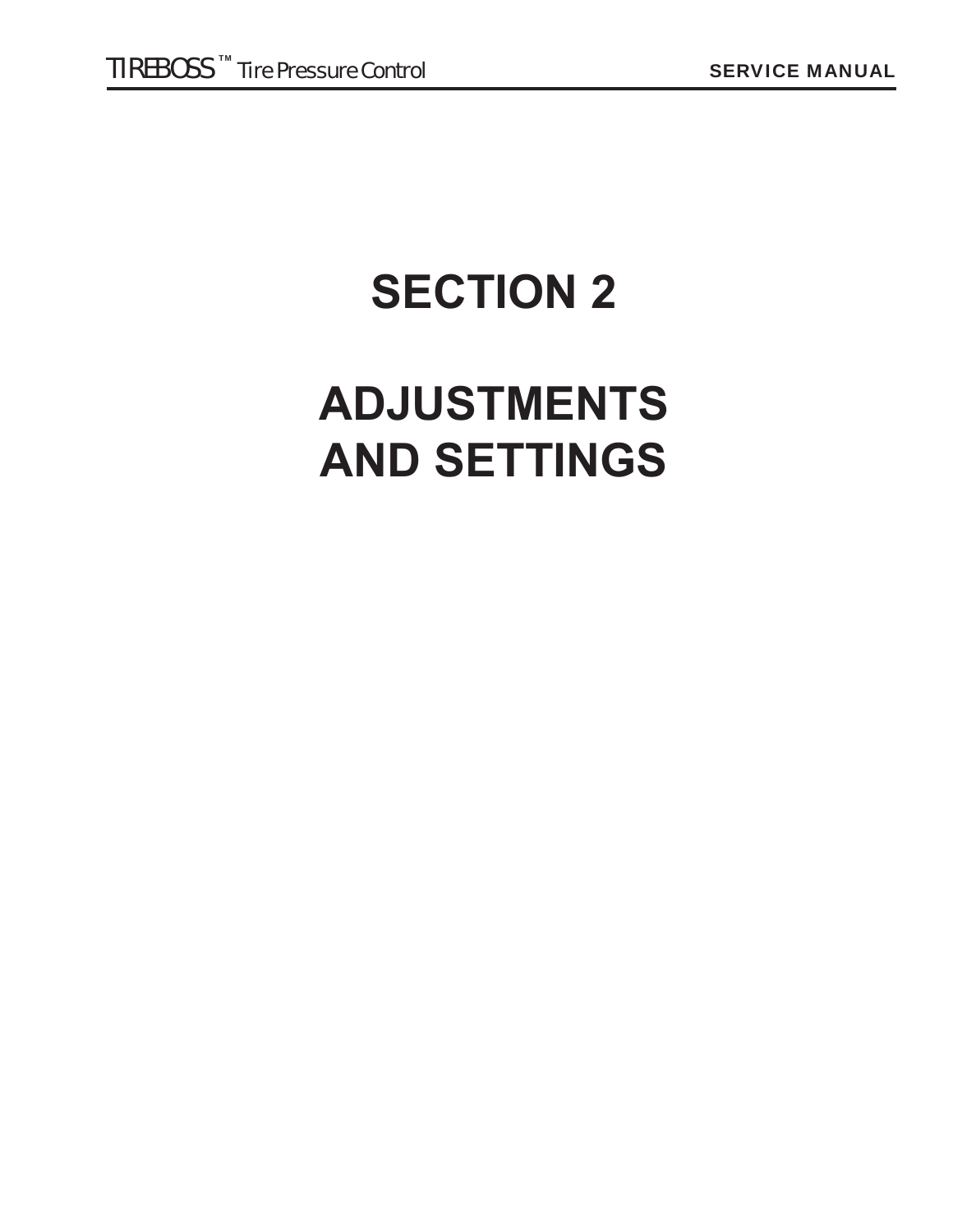### Truck Air Compressor Governor Adjustment

### Trucks with a single D2 air compressor governor

-a 0-200psi gauge must be installed into the available ¼" NPT port on the Pressure Protection Valve opposite of the electric pressure switch. (*Refer to Pressure Protection Valve Adjustment section in this guide*).

-with the *TIREBOSS* Operator Control Unit turned off , ensure truck air compressor is set to a min. 115psi cut-in pressure to a maximum 132-135 psi cut-out pressure (the pressure at which the dryer unloads). If wet tank cut-in pressure is below 115psi, follow the procedures listed below.

-this adjustment must be done with the *TIREBOSS* Operator Control Unit turned off .

-if truck air compressor cut-in is below 115psi, locate the D2 air compressor governor. Remove the governor end cap. Loosen the 7/16" jam nut and with a flat blade screw driver turn the set screw counter clockwise to increase the air compressor cut-in pressure (turn only 1/8 turn at a time). Tighten jam nut and check the air compressor cut-in pressure by bleeding down the air system until the air compressor engages, pressure rebuilds and the dryer unloads. Continue this procedure until a min. of 115psi cut-in pressure is maintained, reinstall the governor end cap.

-NOTE: some governors are non-adjustable and will have to be changed out with an adjustable governor.

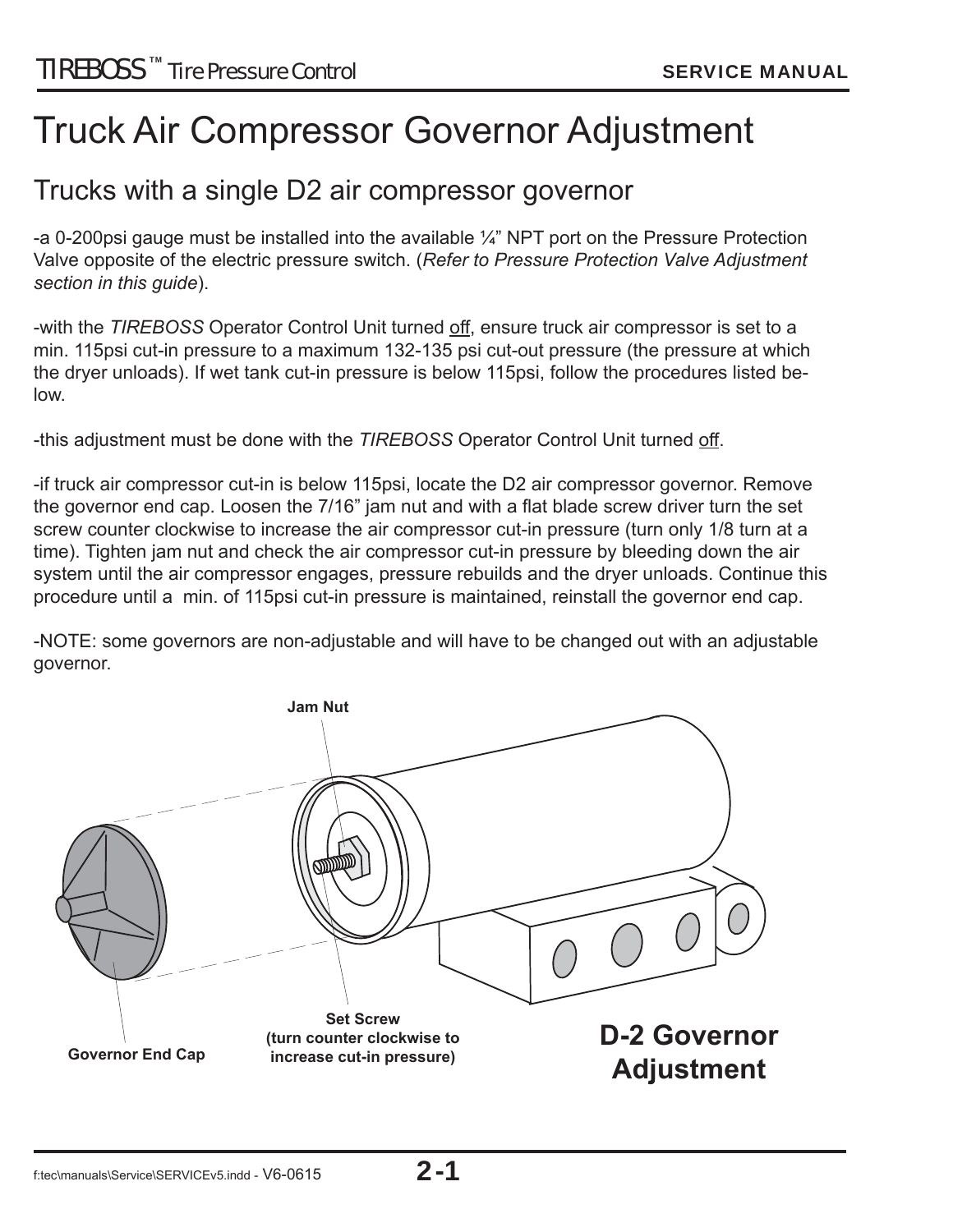### Trucks with dual D2 air governors

(One for compessor cut out & one for air dryer unloading)

-a 0-200psi gauge must be installed inline between the D2 compressor governor and the receiver air tank sense line. (*Refer to Plumbing Schematic-Truck With Receiver Tank section in this manual*).

-a 0-200psi gauge must be installed into the available ¼" NPT port on the Pressure Protection Valve opposite of the electric pressure switch. (*Refer to Pressure Protection Valve Adjustment section in this manual*).

-with the **TIREBOSS** Operator Control Unit turned off, first ensure truck air compressor is set to 135psi, (the pressure that is maintained after the dryer has unloaded and pressure has stabilized). If truck air compressor is set to 135psi, then check that the wet tank pressure is set at 125psi, (the pressure at which the dryer unloads). If the pressures are not at the above settings, follow the procedures listed below.

-these adjustments must be done with the *TIREBOSS* Operator Control Unit turned off .

-first ensure that the compressor governor cutout is set to 135psi.

-if the truck air compressor is below 135psi. Remove the compressor governor end cap. Loosen the 7/16" jam nut and with a flat blade screw driver turn the set screw counter clockwise to increase the air compressor output pressure (turn only 1/8 turn at a time). Tighten jam nut and check the air compressor output pressure. Repeat procedure until 135psi is maintained, reinstall the governor end cap.

-then locate the air dryer governor and ensure that it is set to 125psi.

-if the air dryer governor is below 125psi, remove the governor end cap. Loosen the 7/16" jam nut and with a flat blade screw driver turn the set screw counter clockwise to increase the air output pressure (turn only 1/8 turn at a time). Tighten jam nut and check that the wet tank pressure is at 125psi, by bleeding down the air system until the air compressor engages, pressure rebuilds and the dryer unloads. Repeat procedure until a min. of 125psi is maintained, reinstall the governor end cap. *To ensure that the governors are functioning properly, pump the brake pressure down no more then 20psi to ensure that the compressor engages*.

-NOTE: some governors are non-adjustable and will have to be changed out with an adjustable governor.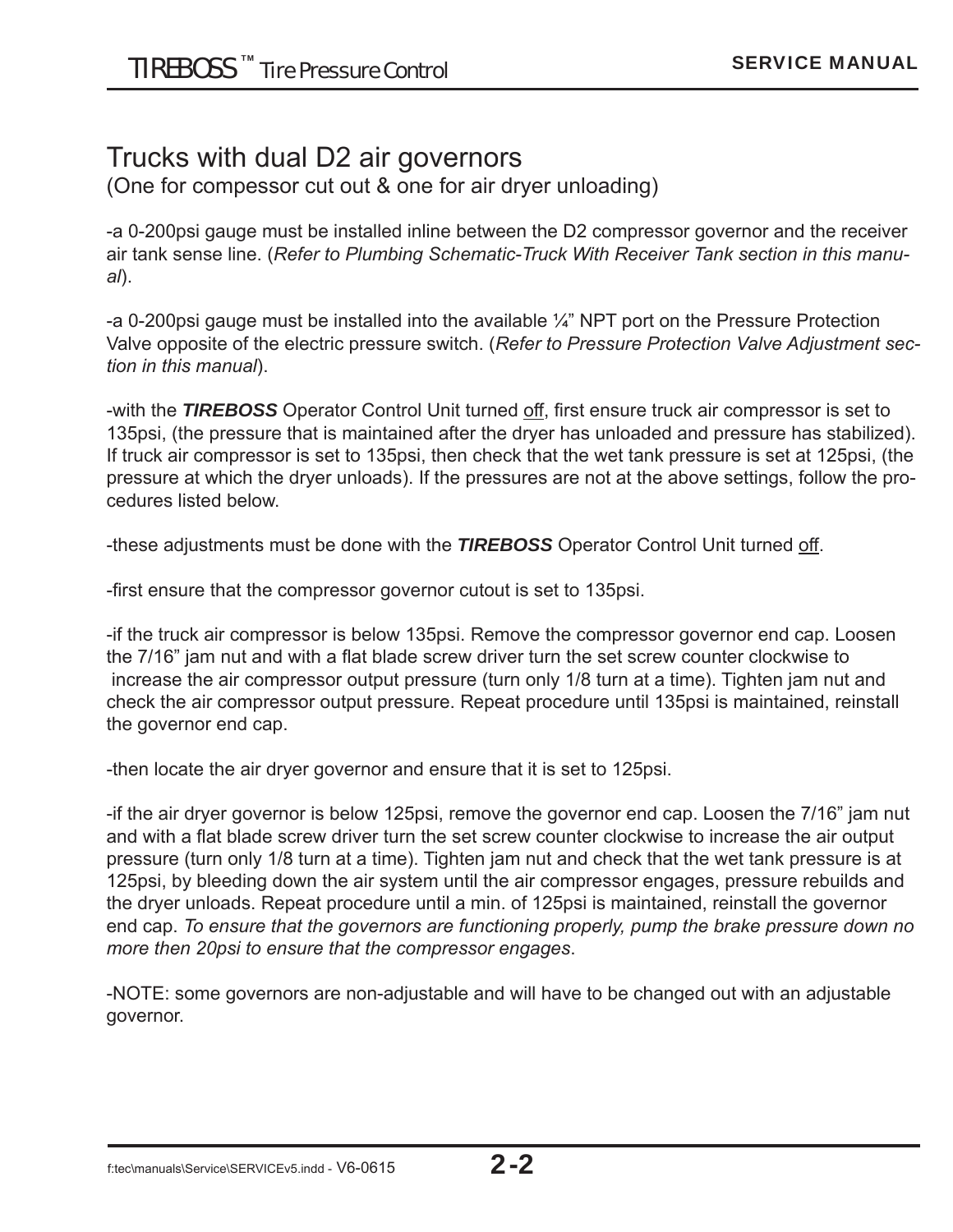## Pressure Protection Valve Adjustment

#### **(System Tests after Installation is complete)**

- 1. Install a 200 p.s.i. test pressure gauge in truck wet tank or spare inlet test port of pressure protection valve (opposite port to pressure switch). (Adjuster *cap on protection valve must be lifted away from valve to unlock).*
- 2. Close wheel end valves. Remove one end of an drive hose at hanger fitting.
- 3. With the truck wet tank at zero pressure, start truck, turn TIREBOSS control "ON" and leave engine idling. Air will begin flowing through pressure protection valve and out of hanger at open fitting.
- 4. Pressure Protection Valves are backed off completely and need to be set after installation to the truck.
- 5. Turn the pressure protection valve adjuster cap until the pressure in the wet tank is maintained to **100** psi with a steady flow of air coming from the hanger fitting. When approaching final pressure, turn adjuster gradually (1/4 turn at a time). Allow time for pressures to stabilize.
- 6. Reduce brake pressure to 80 psi (no lower) and reconfirm pressure rebuilds and is maintained to **100** psi in wet tank with truck idling and air flow out hanger end. Reinstall drive hose.
- 7. Open all wheel valves and let stabilize at the lowest pressure setting. When dryers unload at idle, select the highest pressure setting and confirm that the pressure does not drop below 80 p.s.i. It is normal for the tank pressure to swing below the 100 p.s.i. setting and then rebuild and stabilize again. If pressure drops to 75 p.s.i. it will trigger a "Low Air Supply" alert on the Operator Control Unit. If this happens increase the protection valve setting slightly (by 2-3 p.s.i.) e.g.. 102 p.s.i. and repeat step 7. Push down to lock adjuster cap.
- 8. Confirm proper operation of Low Air Supply warning on Operator Control display screen. This Low Air Supply warning should only be activated when truck wet tank pressure is lowered to 75 psi by several brake applications. Operator Control Unit must be on for this test.
- 9. After road test, ensure proper adjustment of Pressure Protection Valve following this procedure; -with truck at lower pressure setting on Operator Control Unit (ie. 60lbs on drives) allow tire pressures to stabilize

 -immediately after dryers unload, with truck at idle, change setting on Operator Control Unit to higher setting (ie. 100lbs on drives). "LOW AIR SUPPLY" warning should *NOT* appear on Operator Control Unit. If "LOW AIR SUPPLY" warning does appear, readjust Pressure Protection Valve. Repeat test until "LOW AIR SUPPLY" warning does not appear.

10. Shut off truck and remove test gauge and replace plug. Install security cap and security wire. Build system to maximum pressure and soap leak test all valves and fittings.

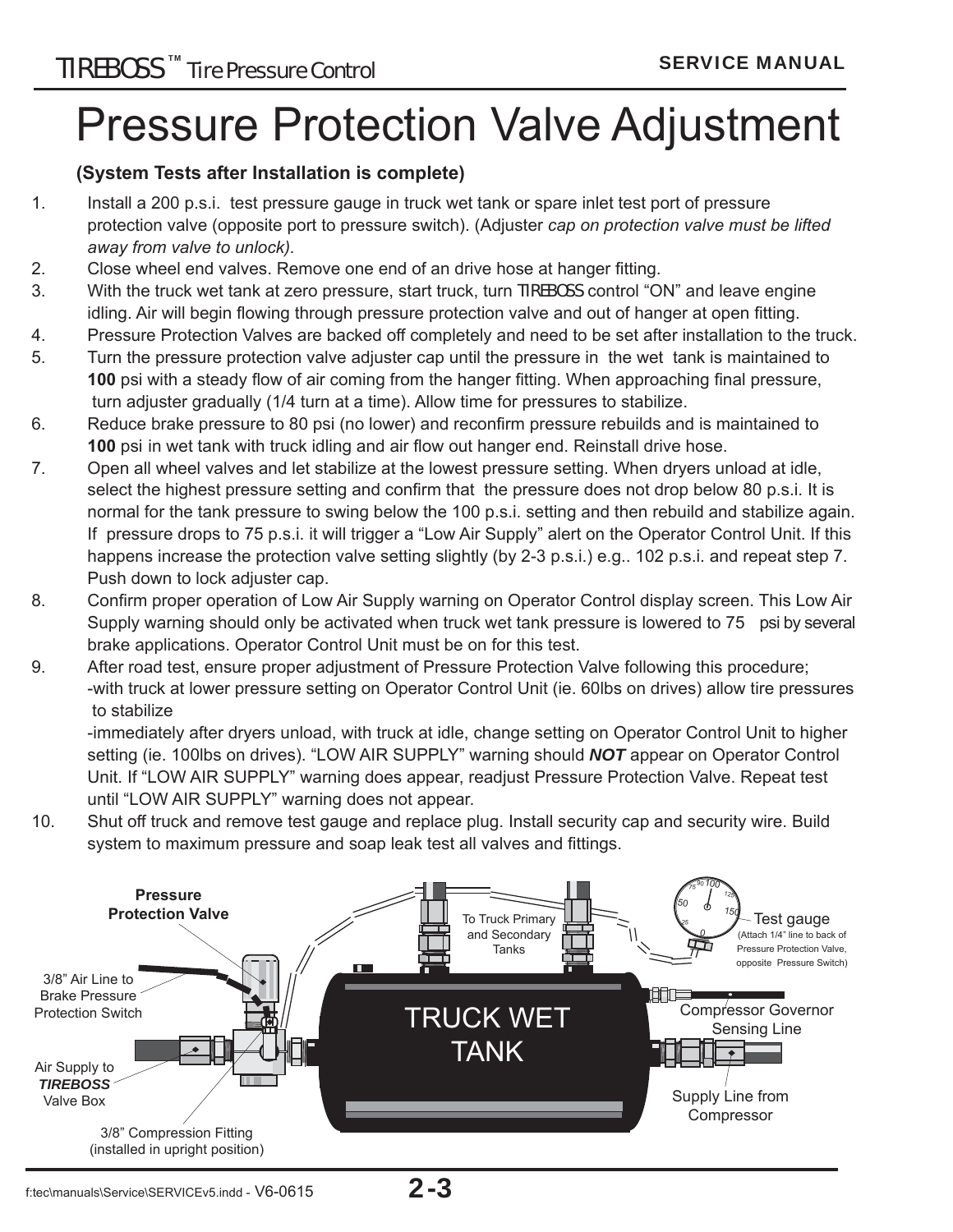## Viewer Program Installation

- 1. Insert *TIREBOSS* Viewer disk into 3 ½" Drive.
- 2. On Windows desktop click on "Start" button.
- 3. Click on "Run" and enter A:\Setup.exe
- 4. Click on "OK"
- 5. The Welcome Screen will appear; click on "Next"; Enter your name and Company name; click on "Next"
- 6. The *TIREBOSS* Viewer, by default, sets up in the directory C:\Program Files\TireBoss Viewer. Leave this as the destination directory and click "Next".
- 7. The Start Copying Files screen will appear; if the information shown is correct click "Next", if the information is incorrect click "Back" and make the required changes; then click "Next".
- 8. Program will install; Close the *TIREBOSS* Viewer screen when it appears; when complete click "Finish".
- 9. Before proceeding with the following Note, follow steps 1, 2, & 3 below and open the program to ensure it loads and sets up the control files folder; Close the program before proceeding.

Note: Before beginning the next steps to use the program, the revised user file must be transferred to the Control Files folder as follows: When a new file is sent (by e-mail) to load into the controller, right click on the attachment & select "Save As" to save the file to the directory C:\Program Files\TireBoss Viewer\ Control Files. If it is replacing an existing file, click "Yes" when the screen is displayed asking if you want to replace the file.

## Pressure Setting File Loading

- 1. On Windows desktop click on "Start" button.
- 2. Click on Programs & select "TireBoss Viewer" from the list. Click on "TireBoss Viewer Icon"
- 3. On the **TIREBOSS** Viewer screen select "File" & "Open". On the Open screen select the file you want to load & click "Open". The file will appear on the Viewer screen.
- 4. Ensure the power switch on back of controller is OFF. Plug in the 9-pin serial cable from your computer 9-pin serial port to the 9-pin programming port on back of controller (bottom port).
- 5. Plug in the 2 power cables to the appropriate input plugs on back of controller (6-pin to power/ data and 4-pin to speed/ignition). Plug the 120VAC – 12VDC adapter end of power cable into a 120VAC outlet.
- 6. While pressing the Stop button on front of controller, turn on the power switch. Continue holding stop button until "Begin Transfer" appears. Release Stop button.
- 7. On the Viewer program select "Communication" and then select "Write To Module". "Transfer In Process" will appear on controller. File is being transferred.
- 8. When the upload is completed, "Process Complete, Press Cancel to Exit" will appear on controller & "Completed writing data to module" will appear in Viewer program. Select OK.
- 9. Press "Cancel" on controller and it will begin operation. Shut off power switch & remove all cables.
- 10. Close all windows in the Viewer program.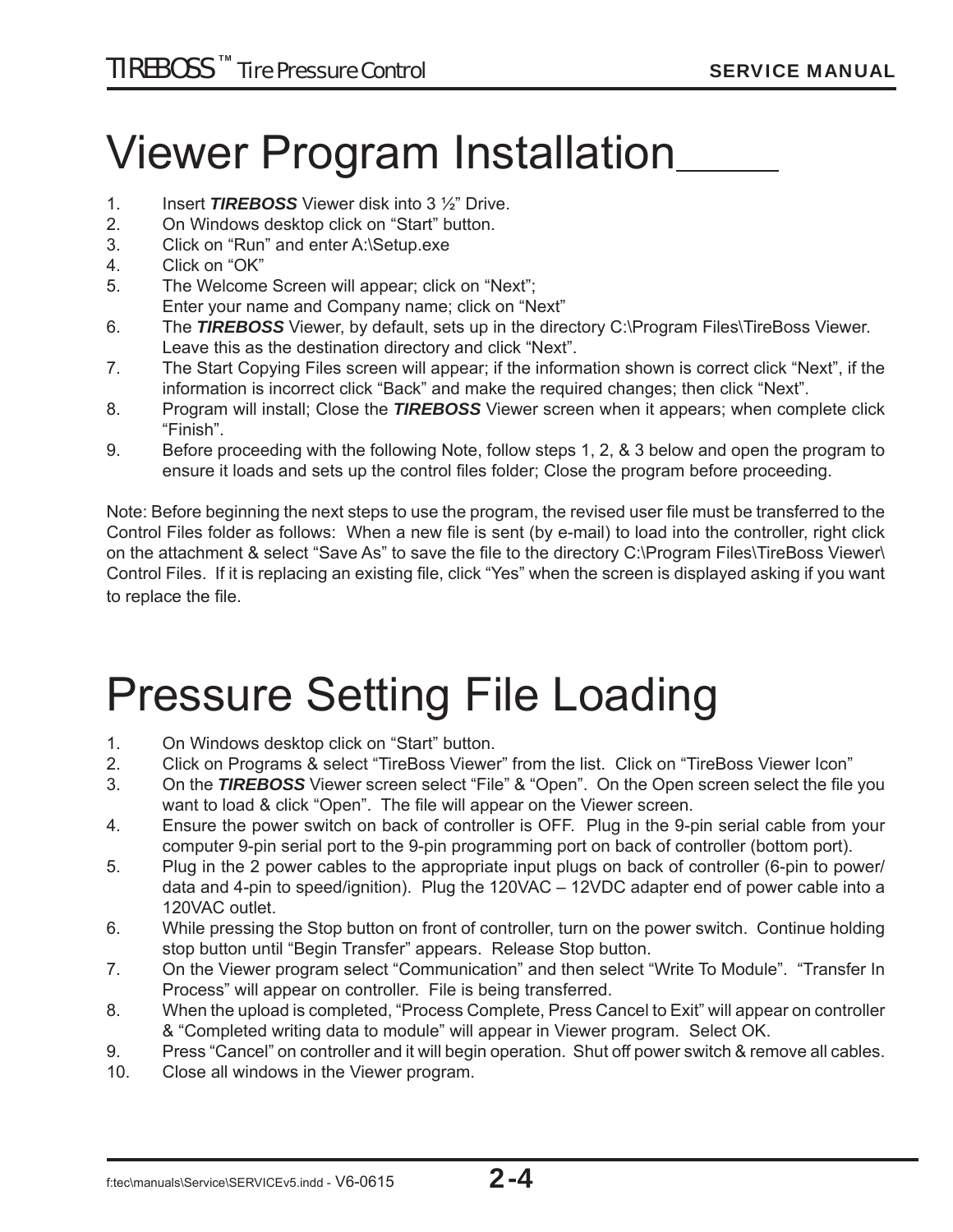# **SECTION 3 TROUBLE SHOOTING**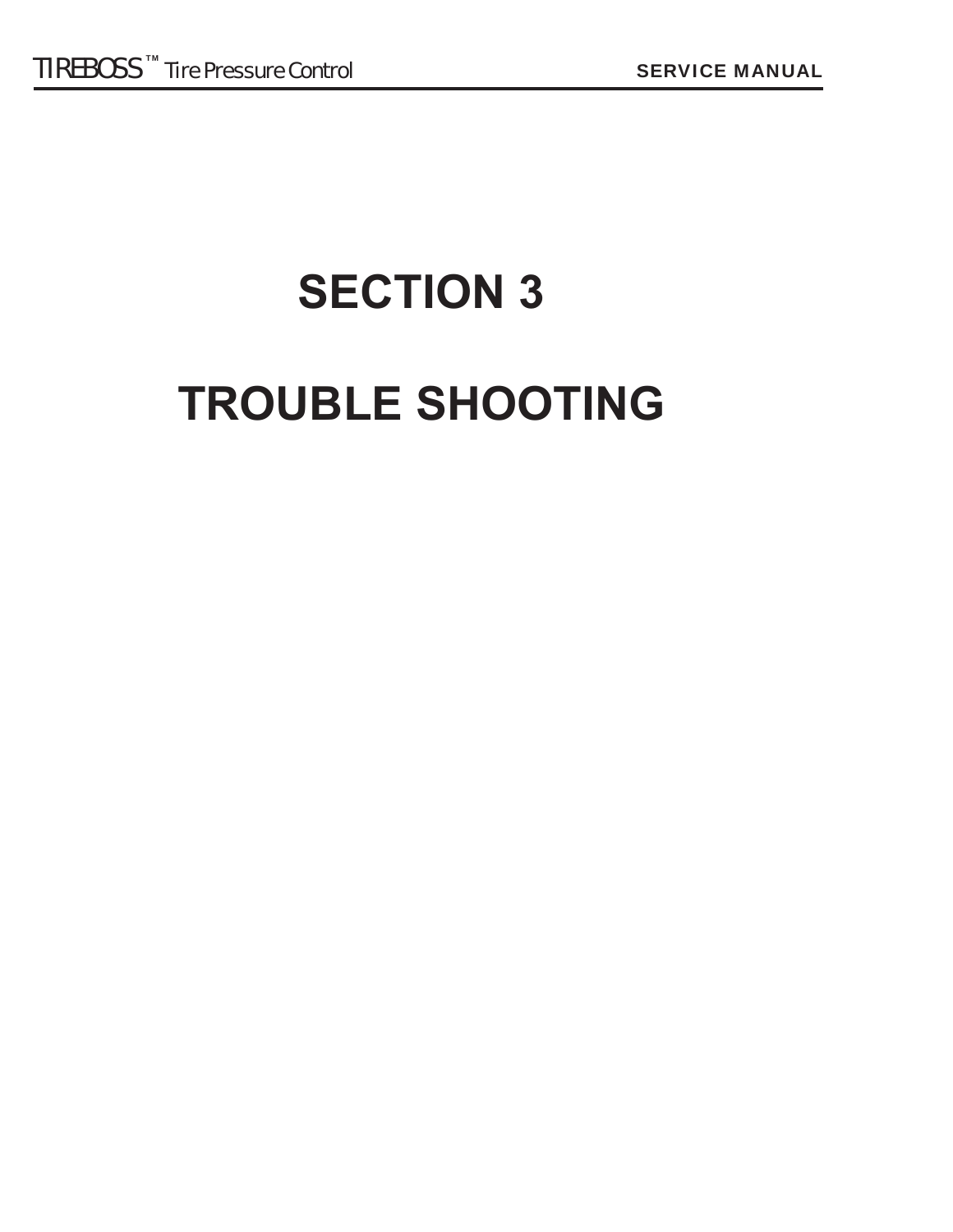## TIREBOSS ™ **WARNINGS**

 The system has seven '**warning conditions**'. The following chart indicates the cause of the warnings and some possible solutions. If the problem persists, contact TPC International or one of their authorized installers, and speak to a service technician.

| <b>WARNING</b>                                               | <b>CAUSE</b>                                                                                                                                                                                                       | <b>POSSIBLE SOLUTIONS</b>                                                                                                                                                                                                                                                                                                                                                                                                                                                                                                          |
|--------------------------------------------------------------|--------------------------------------------------------------------------------------------------------------------------------------------------------------------------------------------------------------------|------------------------------------------------------------------------------------------------------------------------------------------------------------------------------------------------------------------------------------------------------------------------------------------------------------------------------------------------------------------------------------------------------------------------------------------------------------------------------------------------------------------------------------|
| <b>TIRE PRESSURE</b><br><b>LOSS</b><br>-STOP VEHICLE<br>NOW- | a continuous pressure drop in one<br>or more axle groups, even though<br>system is trying to inflate                                                                                                               | - identify air loss problem search for broken<br>air line, broken fitting, etc. Repair as required.<br>- check for small leak on static tank and at<br>transducer                                                                                                                                                                                                                                                                                                                                                                  |
| <b>LOW AIR</b><br><b>SUPPLY</b>                              | air brake tank pressure is lower<br>than safety pressure switch setting.<br>Switch is sensing wet tank pressure,<br>so a drop may not be indicated on<br>truck brake pressure gauges.                              | - adjust pressure protection valve to 100 PSI as<br>per page 2-3 of this manual<br>- check pressure switch wiring for breaks or<br>poor connections. Continuous warning indi-<br>cates an open circuit. The switch is normally<br>open and closes on pressure rise. Normally<br>open conditions activates "Low Air Supply". A<br>cycling of warnings "off and on" indicates im-<br>properly adjusted pressure protection valve.<br>- replace pressure switch (mounted inside valve<br>box or on side of pressure protection valve) |
| <b>TIRE</b><br><b>OVER-PRESSURE</b>                          | the system senses tire pressure<br>20 psi above set point and continues<br>to rise                                                                                                                                 | - check for external heat sources i.e. dragging<br>brakes, bearing failure causing hub and wheel<br>to build heat and increase tire pressure<br>- increase set point pressure to match load or<br>application<br>- reduce vehicle load                                                                                                                                                                                                                                                                                             |
| <b>AIR FLOW</b><br><b>RESTRICTION</b>                        | the system is cycling from inflate.<br>to OK to deflate several times indi-<br>cating a line restriction or a closed<br>valve.<br>trailer not connected to system<br>or not equipped with tire pressure<br>control | - check that all valves are open<br>- check for air line kinks or restrictions<br>- do air flow checks from each tire back to<br>Y-strainers at valve box<br>-de-activate trailer circuit as per operator guide                                                                                                                                                                                                                                                                                                                    |
| <b>TRAILER</b><br><b>CIRCUIT</b><br><b>DISABLED</b>          | indicates that trailer control has<br>been deactivated (for operating<br>truck only with no trailer or trailer<br>system is disconnected)                                                                          | - reactivate trailer control by pushing and hold-<br>ing stop for 2 seconds                                                                                                                                                                                                                                                                                                                                                                                                                                                        |
| !! LOADED<br><b>VEHICLE !!</b>                               | air bag pressure is high indicating<br>a loaded vehicle                                                                                                                                                            | - change to loaded setting<br>- adjust switch to match loads                                                                                                                                                                                                                                                                                                                                                                                                                                                                       |
| <b>OVERSPEED</b><br><b>CONDITION</b>                         | vehicle exceeding programmed<br>speed settings<br>OCU calibration is incorrect<br>speed/ignition wires installed<br>incorrectly                                                                                    | - slow vehicle to below max.speed for that set-<br>ting<br>- change to next higher setting<br>-recalibrate OCU                                                                                                                                                                                                                                                                                                                                                                                                                     |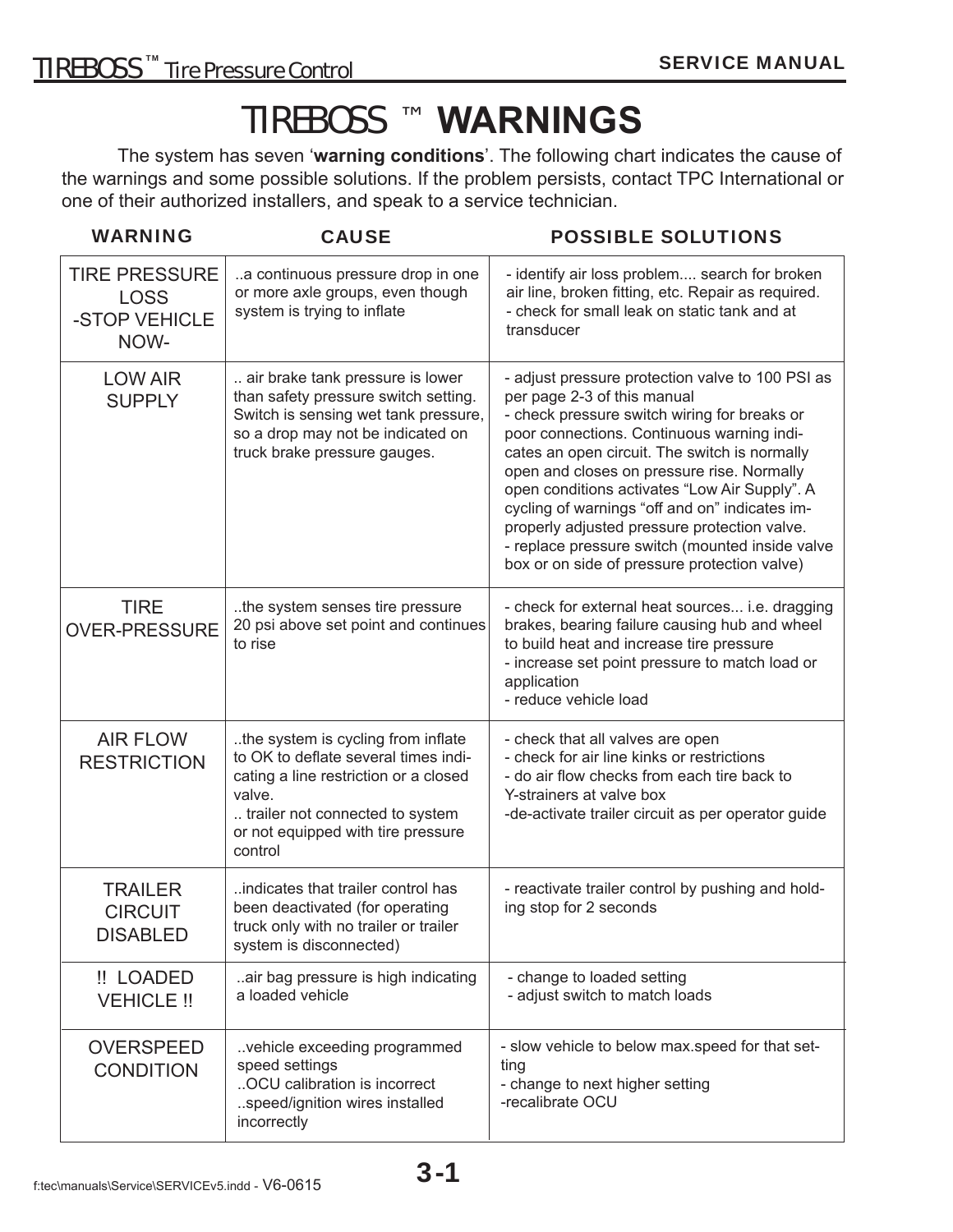## TIREBOSS ™ **ALERTS**

 The system has ten '**alert conditions**'. The following chart indicates the cause of the alerts and some possible solutions. If the problem persists, contact TPC International or one of their authorized installers, and speak to a service technician

| <b>ALERT</b>                                                         | <b>CAUSE</b>                                                                                                                                                                                    | <b>POSSIBLE SOLUTIONS</b>                                                                                                                                                                                                                                                                                                        |
|----------------------------------------------------------------------|-------------------------------------------------------------------------------------------------------------------------------------------------------------------------------------------------|----------------------------------------------------------------------------------------------------------------------------------------------------------------------------------------------------------------------------------------------------------------------------------------------------------------------------------|
| <b>CAB UNIT</b><br><b>LOW VOLTS</b>                                  | the supply voltage to the Operator<br>Control Unit is less than 8.0 V on<br>12V systems or less than 20V on<br>24V systems                                                                      | - check fuse and connections at main power<br>supply (battery) and at ignition power supply<br>- check ground connections at frame or battery<br>(must have a good ground connection)<br>- check wiring at Operator Control Unit for<br>breaks or poor connections<br>- check all plug-in connectors and ground con-<br>nections |
| <b>VALVE UNIT</b><br><b>LOW VOLTS</b>                                | the supply voltage to the valve<br>control is less than 8.0 V on 12V<br>systems or less than 20V on 24V<br>systems                                                                              | - check fuse and connections at main power<br>supply (battery)<br>- check ground connections at frame or battery<br>- check wiring at valve control for breaks or<br>poor connections<br>- check all plug-in connectors and ground con-<br>nections                                                                              |
| <b>COM ERROR</b>                                                     | Operator Control Unit not<br>receiving proper communications<br>from valve control                                                                                                              | - check cable connections plug on back of op-<br>erator control or wiring within valve control unit<br>- check for broken, heat damaged or worn<br>Operator Control Unit cable between controller<br>and valve box                                                                                                               |
| <b>VALVE POWER</b><br><b>ERROR</b>                                   | valve control detects valve cur-<br>rent when no current should be<br>present. Valve control detects no<br>valve current when current should<br>be present.                                     | - check wiring at valve control for breaks or<br>poor connections<br>- check all plug-in connectors and ground con-<br>nections                                                                                                                                                                                                  |
| <b>VALVE UNIT</b><br><b>NO POWER</b><br>(see page 3-9<br>or $3-11$ ) | voltage is too low at the valve con-<br>trol module. There may be a fault<br>with the relay on the valve board<br>or the connections/wiring from the<br>valve board to Operator Control<br>Unit | - check fuse and connections at main power<br>supply (battery)<br>- check ground connections at frame or battery<br>- check wiring at valve control for breaks or<br>poor connections<br>- check all plug-in connectors and ground con-<br>nections<br>-replace cab control or valve board                                       |
| <b>TRANS. RANGE</b><br><b>ERROR</b><br>$(see page 3-15)$             | the system detects a tire pres-<br>sure signal from a transducer that<br>is either too low, i.e. less than zero<br>PSI, or too high, i.e. greater than<br><b>150 PSI</b>                        | - check wiring at valve control or at transducer<br>for breaks or poor connections<br>- replace transducer<br>-recalibrate transducer                                                                                                                                                                                            |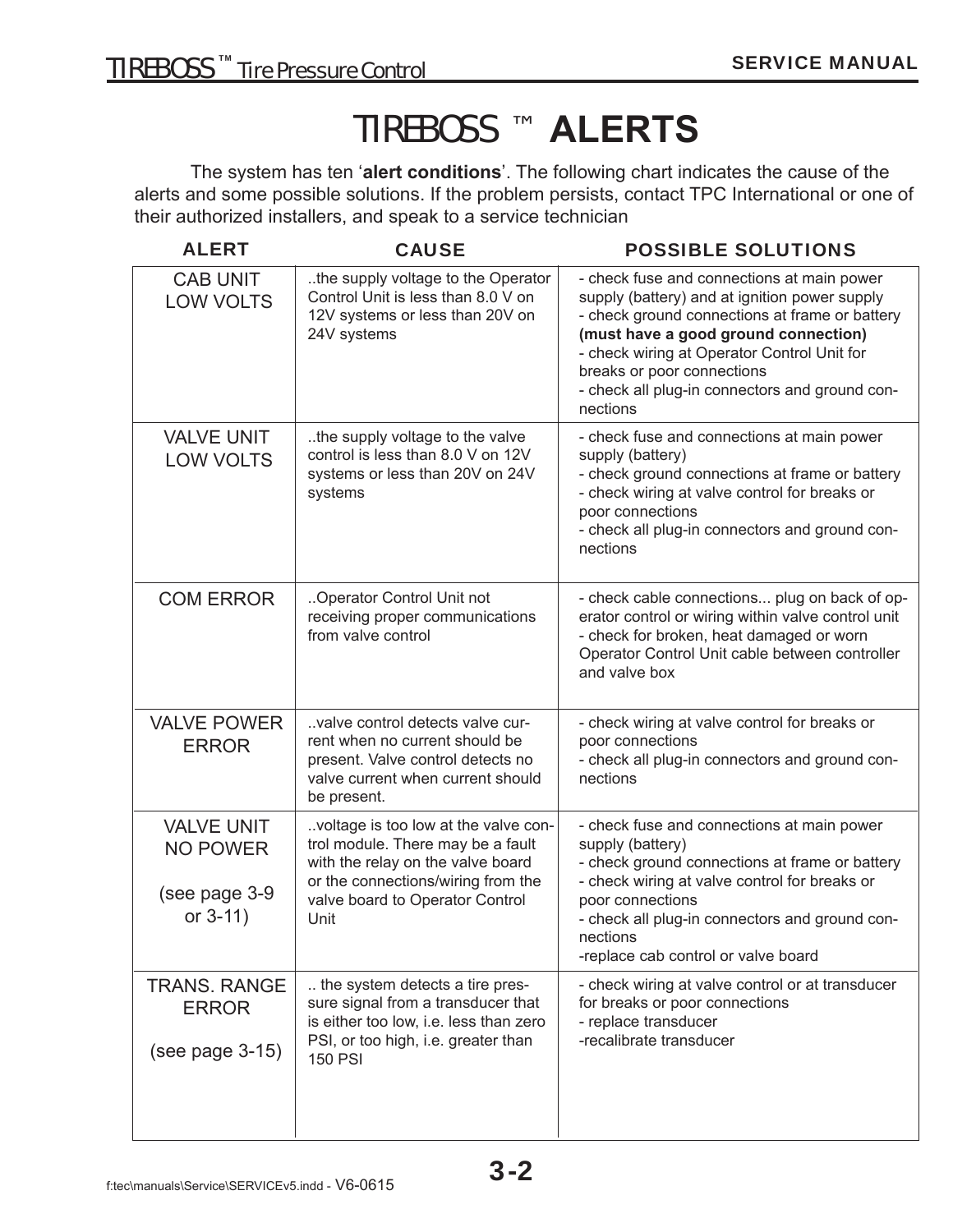| <b>ALERT</b>                                                                        | <b>CAUSE</b>                                                                                                                                                                   | <b>POSSIBLE SOLUTIONS</b>                                                                                                                                                                                                    |
|-------------------------------------------------------------------------------------|--------------------------------------------------------------------------------------------------------------------------------------------------------------------------------|------------------------------------------------------------------------------------------------------------------------------------------------------------------------------------------------------------------------------|
| <b>TRANSDUCER</b><br><b>ERROR</b>                                                   | the Operator Control Unit can-<br>not locate valve transducer and/or<br>transducers                                                                                            | - check transducer wiring or connections within<br>valve control unit<br>- check operator control cable for worn or bro-<br>ken wires<br>- change transducer                                                                 |
| <b>CURRENT</b><br><b>ERROR</b>                                                      | the valve control detects sole-<br>noid current when the valve is not<br>inflating or deflating or detects no<br>solenoid current when the valve is<br>inflating or deflating. | - remove the solenoid harness and ensure<br>there is a good connection on the pins and<br>receptacle<br>- check the connections on the corresponding<br>end on the valve board<br>- Replace the solenoid harness or solenoid |
| <b>HEATER</b><br><b>CURRENT</b><br><b>ERROR</b><br>(see page 3-4<br>or page $3-6$ ) | the valve control detects heater<br>current when there should be no<br>current or detects no heater current<br>when there should be                                            | - check heater wiring for breaks or poor con-<br>nections<br>- check all plug-in connectors and ground con-<br>nections<br>-test ohms resistance at heaters to determine if<br>faulty heater<br>-check VB program (TPC only) |
| <b>TEMP SENSOR</b><br><b>ERROR</b>                                                  | the thermistor (valve block tem-<br>perature sensor) has malfunctioned                                                                                                         | - check thermistor wires at valve board<br>- change thermistor                                                                                                                                                               |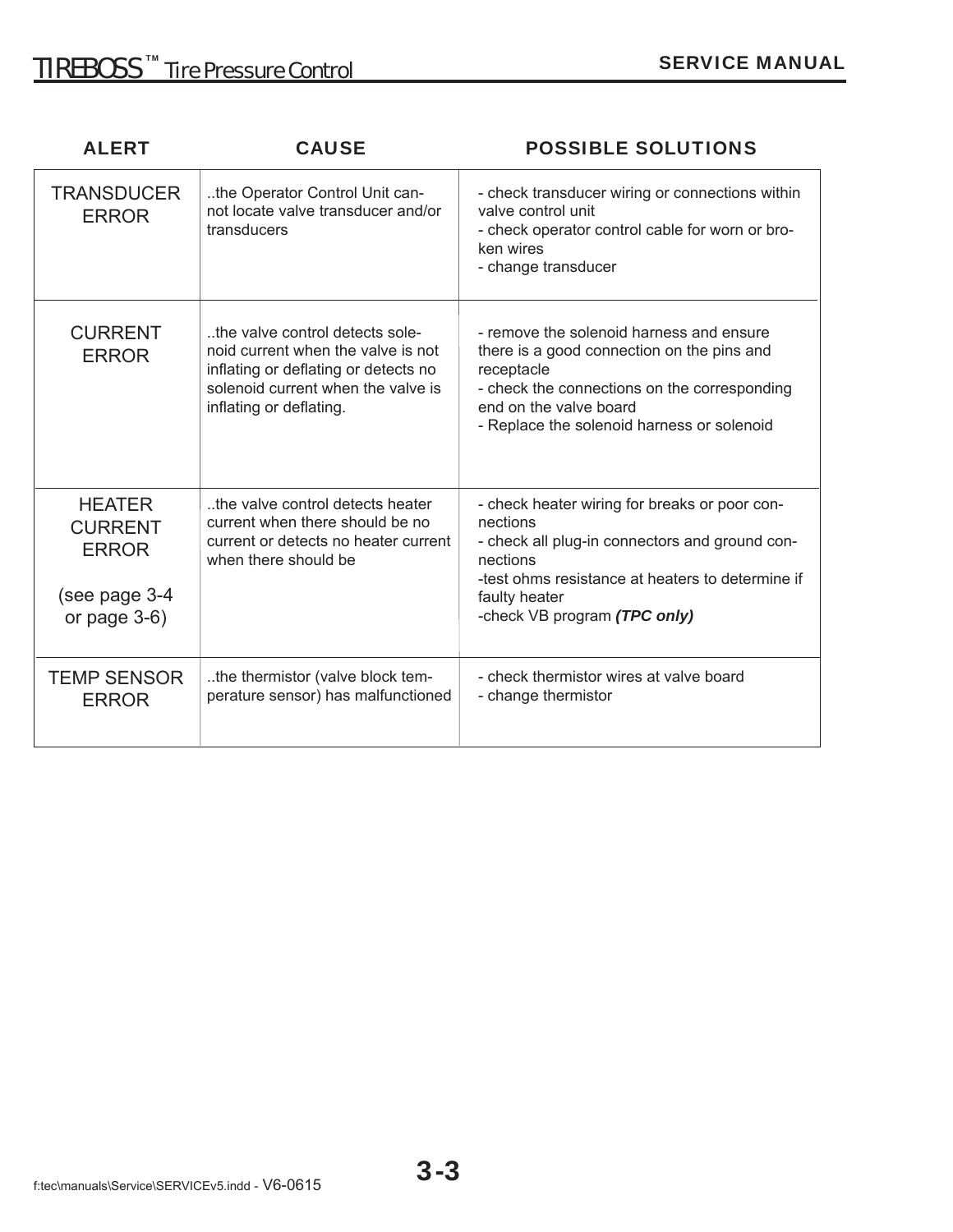### **"HEATER CURRENT ERROR" ALERT**

**Valve Circuit Board 1393-01**

#### **(Note: Valve board 1393-01 only uses 12V - 30 watt heaters)**

This alert appears on the cab controller display to indicate a problem related to the system valve heater circuit operation.

There are two different conditions that will cause the Heater Current Error Alert to appear. The first, and least common, is a condition where the heaters are on, and based on the ambient temperature, should not be on; the second, and most common, is the condition where the heaters are not on, and based on the ambient temperature, they should be on.

The first problem, where heaters are on and should not be, is pretty easy to diagnose and is typically caused by a defective or failed relay (relay failed in an on-state, as if energized).

The second problem, where heaters should be on but are not, could be any one or a combination of the following:

Blown heater circuit fuse Failed heater circuit control relay (relay is off and will not energize) Broken heater wire(s) or loose heater wire connections Failed heater element(s) Incorrect heater(s) installed Cab controller is not set up properly for the number of installed heaters Cab controller is not set up properly for the wattage rating of installed heaters

#### **Short description of the valve heater circuit operation:**

Valve heater(s) are installed on vehicles used in locations where, at times, the ambient temperatures may be below freezing. Freezing temperatures can prevent proper operation of the system control valve(s) due to moisture, contained in the air supply, freezing inside the valve(s).

The system valve(s) are located inside of the valve box which is typically mounted on the truck frame behind the cab. There is a heater element attached to the bottom side of each valve. The heaters are resistive elements contained in a flat pad with two wires exiting the pad for electrical connection to the circuit. Also, inside the valve box is the valve controller circuit board, mounted inside its own enclosure. The circuit which controls turning the heaters on and off is located on the valve controller circuit board.

#### **Refer to drawing on page 1-7 for location of the following components on valve circuit board:**

Heater power positive (+12V) is supplied through fuse F2 (10 Amp Mini-ATO) and control relay 3CR, located on the valve controller circuit board. The +12V connection for the heater(s) is then supplied on Terminal Strip J2 at terminal 15, marked HT-1. The ground side connection for the heater(s) is supplied at terminal 16, marked HT-2. Power is only available at HT-1 with the 10 amp fuse in place and the Relay 3CR energized. This relay is activated by the operator controller after receiving a low temperature message from a temperature sensing element. Each system has one TEMP SENSOR regardless of the number of valves heaters used in the system. The TEMP SEN-SOR looks like an electrical ring terminal with two wires coming out of it and is mounted to the side of one of the valves. The TEMP SENSOR wires are connected at Terminal Strip J2 at terminal 7, marked TH1 and terminal 8 marked TH2. Note that connection of the HEATER PAD or TEMP SENSOR wiring is not polarity sensitive (can be connected either way). The TEMP SENSOR will call for the heaters to be turned on only when the sensed temperature is +3 Degrees C (+38 Degrees F) or lower.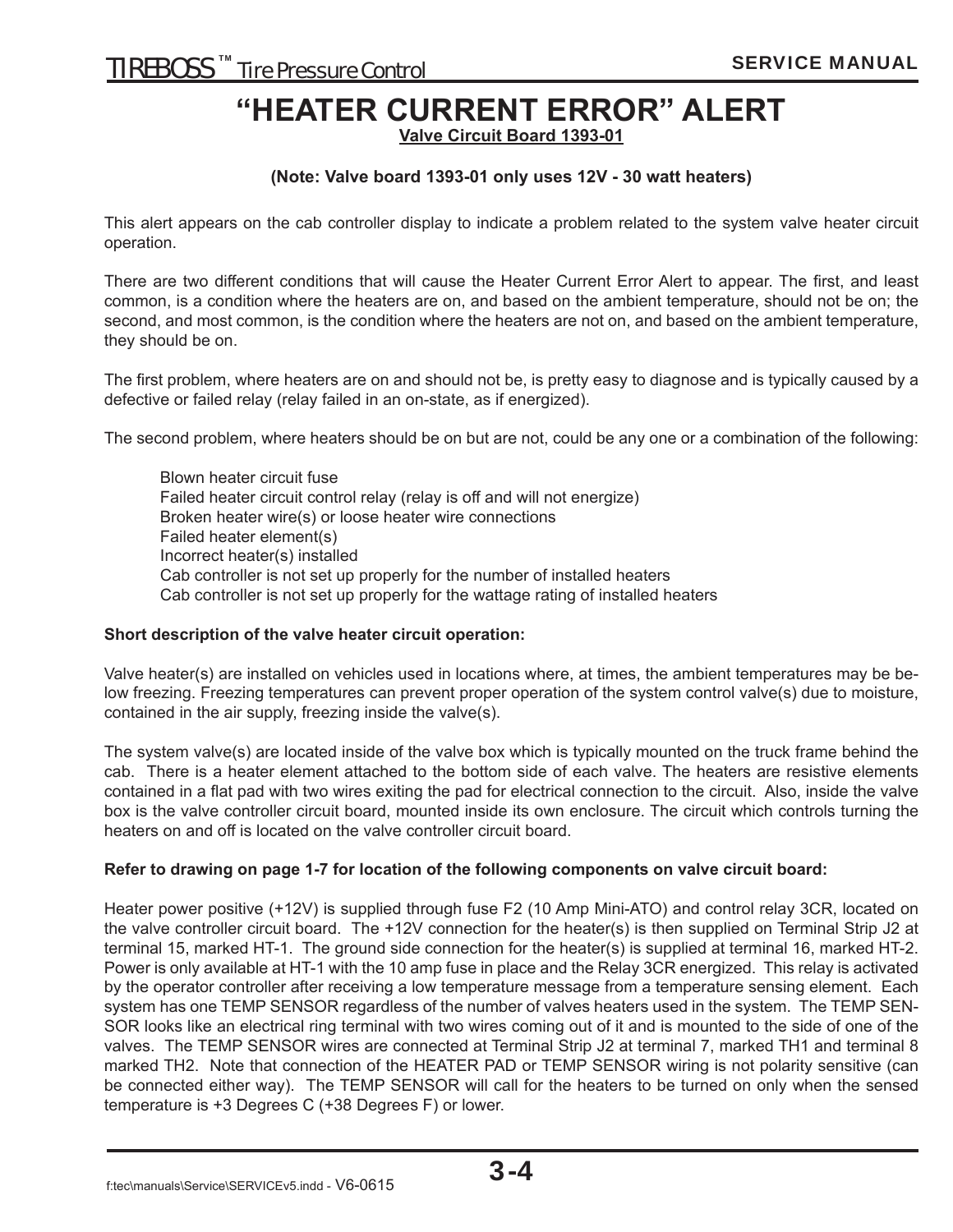Note that a "Heater Current Error" alert will not be caused by a defective TEMP SENSOR or its related wiring. Any problem related to the TEMP SENSOR or its circuit will cause a "Temp Sensor Error" alert to appear on the operator control screen.

#### **Trouble shooting a Heater Current Error fault:**

Perform the following trouble shooting steps in the order listed to isolate the cause of the fault.

- 1. Check to ensure that the main Power and Ground wire connections to the heaters at terminals HT-1 and HT-2 are tight.
- 2. Using a multi-meter, connect the negative lead at the -VBAT terminal and check to ensure there is 11-15 VDC present on both sides of Fuse F2.
- 3. With the Cab Controller on and the TEMP SENSOR activated, again using a multi-meter with the negative lead connected at the -VBAT terminal, check to ensure there is 11-15V present at terminal HT-1.

*Note: Activating the TEMP SENSOR can be accomplished by either performing the test in an environment where the ambient temperature is below +3 degrees C (+38 degrees F) or by spraying the TEMP SENSOR using an aerosol spray freeze solution.*

- 4. Check and ensure that the correct numbers of heaters are installed (1 for each valve).
- 5. Check for the correct heater circuit resistance. Note that this must be performed with the controller shut off (to ensure that there is no power present at the heaters). Remove the heater wires from Terminal Strip J2 at locations HT-1 and HT-2 and, using a multi-meter set to measure resistance, connect one of the multi-meter leads to each heater wire. The resistance in Ohms, for the corresponding number of heaters, should be within +/- .2 Ohm of the values listed in the following table. Note that all heaters are connected together to a common pair of wires going to the valve board (HT-1 & HT-2).

 If only 1 heater is in the circuit and the measured resistance is outside of the acceptable range, replace the heater. If more than 1 heater is in the circuit, then separate the heaters and check each individual heater to determine which one is faulty.

| 12V - 30W HEATERS                                                                                                                             |            |  |
|-----------------------------------------------------------------------------------------------------------------------------------------------|------------|--|
| Ideal                                                                                                                                         | Acceptable |  |
| Range<br>1 heater -4.8 Ohms - 5.0 Ohms / 4.6 Ohms<br>2 heaters - 2.4 Ohms - 2.6 Ohms / 2.2 Ohms<br>3 heaters - 1.6 Ohms - 1.8 Ohms / 1.4 Ohms |            |  |
|                                                                                                                                               |            |  |
|                                                                                                                                               |            |  |
|                                                                                                                                               |            |  |

- 6. Check the VB program in the operator controller for the correct heater settings. For example, heaters are either unchecked on user page or have a different quantity listed than the number of valves in the system. This can only be checked by TPC or their certified installers.
- 7. Check the VB program in the operator controller to ensure the correct heater wattage is indicated in the protected parameters. For example, are the heaters 40 watt rather than 30 watt? **This can only be**  checked by TPC or their certified installers.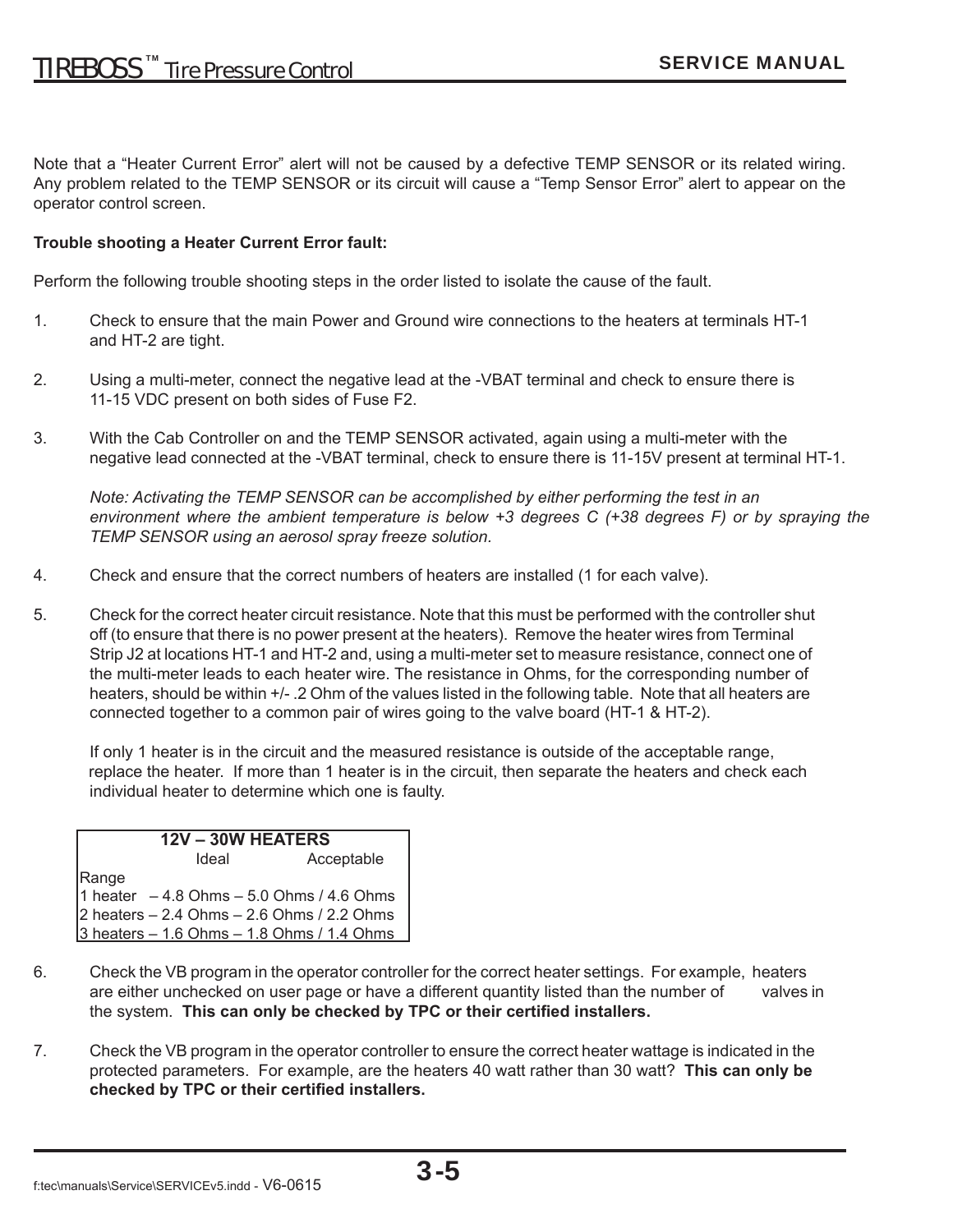### **"HEATER CURRENT ERROR" ALERT**

**Valve Circuit Board 1393-02**

#### **(Note: Valve board 1393-02 accommodates both 12V and 24V systems)**

This alert appears on the cab controller display to indicate a problem related to the system valve heater circuit operation.

There are two different conditions that will cause the Heater Current Error Alert to appear. The first, and least common, is a condition where the heaters are on, and based on the ambient temperature, should not be on; the second, and most common, is the condition where the heaters are not on, and based on the ambient temperature, they should be on.

The first problem, where heaters are on and should not be, is pretty easy to diagnose and is typically caused by a defective or failed relay (relay failed in an on-state, as if energized).

The second problem, where heaters should be on but are not, could be any one or a combination of the following:

 Blown heater circuit fuse Failed heater circuit control relay (relay is off and will not energize) Broken heater wire(s) or loose heater wire connections Failed heater element(s) Incorrect heater(s) installed Cab controller is not set up properly for the number of installed heaters Cab controller is not set up properly for the wattage rating of installed heaters

#### **Short description of the valve heater circuit operation:**

Valve heater(s) are installed on vehicles used in locations where, at times, the ambient temperatures may be below freezing. Freezing temperatures can prevent proper operation of the system control valve(s) due to moisture, contained in the air supply, freezing inside the valve(s).

The system valve(s) are located inside of the valve box which is typically mounted on the truck frame behind the cab. There is a heater element attached to the bottom side of each valve. The heaters are resistive elements contained in a flat pad with two wires exiting the pad for electrical connection to the circuit. Also, inside the valve box is the valve controller circuit board, mounted inside its own enclosure. The circuit which controls turning the heaters on and off is located on the valve controller circuit board.

#### **Refer to drawing on page 1-8 for location of the following components on valve circuit board:**

Heater power positive (+12V/+24V) is supplied through fuse F2 (10 Amp Mini-ATO) and control relay 3CR, located on the valve controller circuit board. The +12V/+24V connection for the heater(s) is then supplied on Terminal Strip J2 at terminal 15, marked HT-COM. The ground side connection for the heater(s) is different based on the system voltage. For 24V systems, heater ground is at terminal 16, marked HT-28V. For 12V systems, heater ground is at terminal 17, marked HT-14V. Power is only available at HT-COM with the 10 amp fuse in place and the Relay 3CR energized. This relay is activated by the operator controller after receiving a low temperature message from a temperature sensing element. Each system has one TEMP SENSOR regardless of the number of valves heaters used in the system. The TEMP SENSOR looks like an electrical ring terminal with two wires coming out of it and is mounted to the side of one of the valves. The TEMP SENSOR wires are connected at Terminal Strip J2 at terminal 7, marked TH1 and terminal 8 marked TH2. Note that connection of the HEATER

f:tec\manuals\Service\SERVICEv5.indd - V6-0615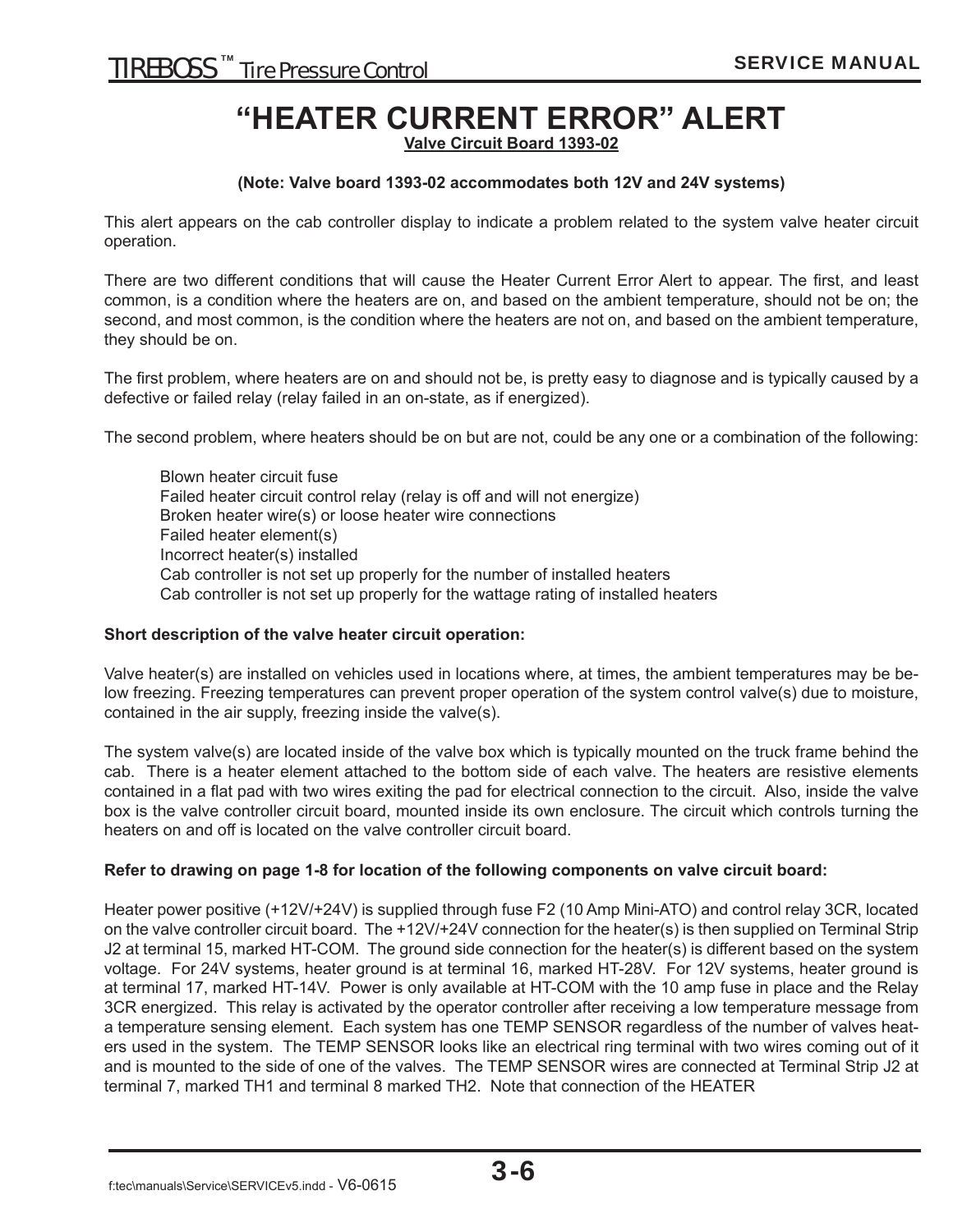PAD or TEMP SENSOR wiring is not polarity sensitive (can be connected either way). The TEMP SENSOR will call for the heaters to be turned on only when the sensed temperature is +3 Degrees C (+38 Degrees F) or lower.

Note that a "Heater Current Error" alert will not be caused by a defective TEMP SENSOR or its related wiring. Any problem related to the TEMP SENSOR or its circuit will cause a "Temp Sensor Error" alert to appear on the operator control screen.

#### **Trouble shooting a Heater Current Error fault:**

Perform the following trouble shooting steps in the order listed to isolate the cause of the fault.

- 1. Check to ensure that the main Power and Ground wire connections to the heaters at terminals HT-COM and 28V OR 14V are tight.
- 2. Using a multi-meter, connect the negative lead at the -VBAT terminal and check to ensure there is voltage present on both sides of Fuse F2 (11-15V on a 12 volt system, 22-30V on a 24 volt system).
- 3. With the Cab Controller on and the TEMP SENSOR activated, again using a multi-meter with the negative lead connected at the -VBAT terminal, check to ensure there is 11-15V (22-30V) present at terminal HT-COM.
- *Note: Activating the TEMP SENSOR can be accomplished by either performing the test in an environment where the ambient temperature is below +3 degrees C (+38 degrees F) or by spraying the TEMP SENSOR using an aerosol spray freeze solution.*
- 4. Check and ensure that the correct numbers of heaters are installed (1 for each valve).
- 5. Check for the correct heater circuit resistance. Note that this must be performed with the controller shut off (to ensure that there is no power present at the heaters). Remove the heater wires from Terminal Strip J2 at locations HT-COM and 28V OR 14V and, using a multi-meter set to measure resistance, connect one of the multi-meter leads to each heater wire. The resistance in Ohms, for the corresponding number of heaters, should be within +/- .2 Ohm of the values listed in the following table. Note that all heaters are connected together to a common pair of wires going to the valve board (HT-COM and 28V OR 14V).

 If only 1 heater is in the circuit and the measured resistance is outside of the acceptable range, replace the heater. If more than 1 heater is in the circuit, then separate the heaters and check each individual heater to determine which one is faulty.

| $12V - 30W$ HEATERS                           |            |                                            |            |
|-----------------------------------------------|------------|--------------------------------------------|------------|
| Ideal                                         | Acceptable |                                            |            |
| Range                                         |            |                                            |            |
| 1 heater $-4.8$ Ohms $-5.0$ Ohms $/4.6$ Ohms  |            |                                            |            |
| 2 heaters $-2.4$ Ohms $-2.6$ Ohms $/2.2$ Ohms |            |                                            |            |
| 3 heaters – 1.6 Ohms – 1.8 Ohms / 1.4 Ohms    |            |                                            |            |
|                                               |            | $24V - 40W$ HEATERS                        |            |
| 12V - 40W HEATERS                             |            | Ideal                                      | Acceptable |
| Ideal                                         | Acceptable | Range                                      |            |
| Range                                         |            | 1 heater $-14.4$ Ohms $-14.6$ Ohms / 14.2  |            |
| 1 heater $-3.6$ Ohms $-3.8$ Ohms $/3.4$ Ohms  |            | Ohms                                       |            |
| 2 heaters $-1.8$ Ohms $-2.0$ Ohms $/1.6$ Ohms |            | 2 heaters – 7.2 Ohms – 7.4 Ohms / 7.0 Ohms |            |
|                                               |            |                                            |            |

- 6. Check the VB program in the operator controller for the correct heater settings. For example, heaters are either unchecked on user page or have a different quantity listed than the number of valves in the system. This can only be checked by TPC or their certified installers.
- 7. Check the VB program in the operator controller to ensure the correct heater wattage is indicated in the protected parameters. For example, are the heaters 40 watt rather than 30 watt? **This can only be**  checked by TPC or their certified installers.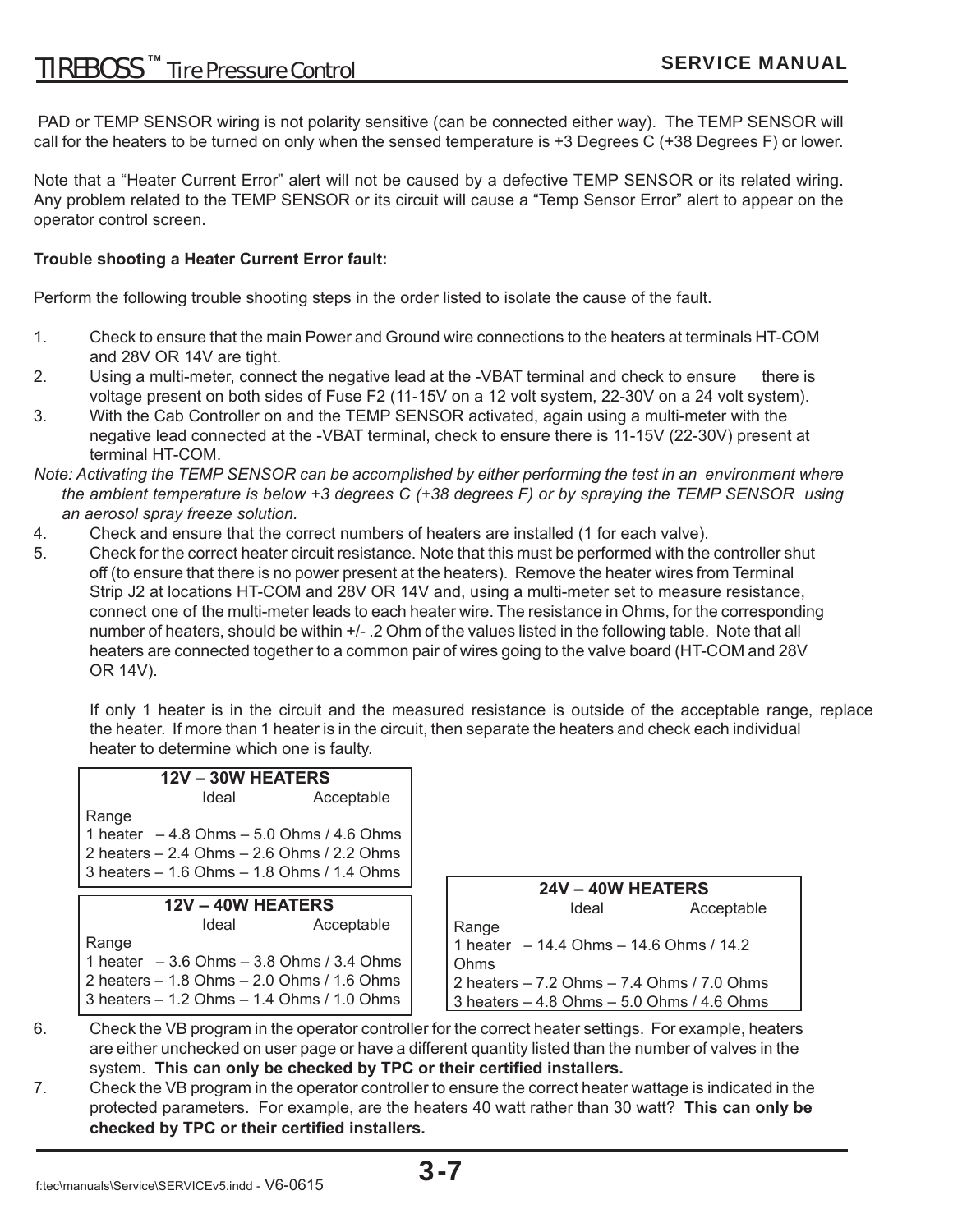### **OCU "HEATER INFO" SCREEN**

**Note: All Operator Control Units manufactured after the Spring 2005 have a heater information screen available. (Factory heater settings must be activated for this function to operate.)**

To access this information/ test screen, use the following procedures....



 **Power (W) 89.60** *...(example only for a 2 zone/40watt heater)*

If the screen does not show as example the following problems may exist...

 **UP ON / DOWN OFF**

 If **Voltage (V)** shows a reading (ie. 12.89) and **Power (W)** reads 0.... the heater is not functioning -check heater wires and connection or replace heater pad

 If **Voltage (V)** reads 0 and **Power (W)** reads 0.... the 10 Amp fuse on the Valve Circuit board may be faulty -replace push-in fuse on Valve Circuit Board *(see Valve Circuit Board Schematic for location)*

To determine if the heaters are within the acceptable working range you will need to know the number of ohms. To determine the number of ohms, use the following formulas...

step one...

Power (W)  $\div$  Voltage(V) = Amps (A)

step two...

Voltage(V)  $\div$  Amps (A) = Ohms( $\Omega$ )

step three...

*Compare ohms reading to chart in the "HEATER CURRENT ERROR" Alert section in the service manual.* If the ohms are not within the acceptable ranges, inspect wires, power source, and connections. To test a single heater, disconnect all but one heater and repeat above procedure for each. This will identify the faulty heater circuit if it exists. Replace faulty heater if necessary.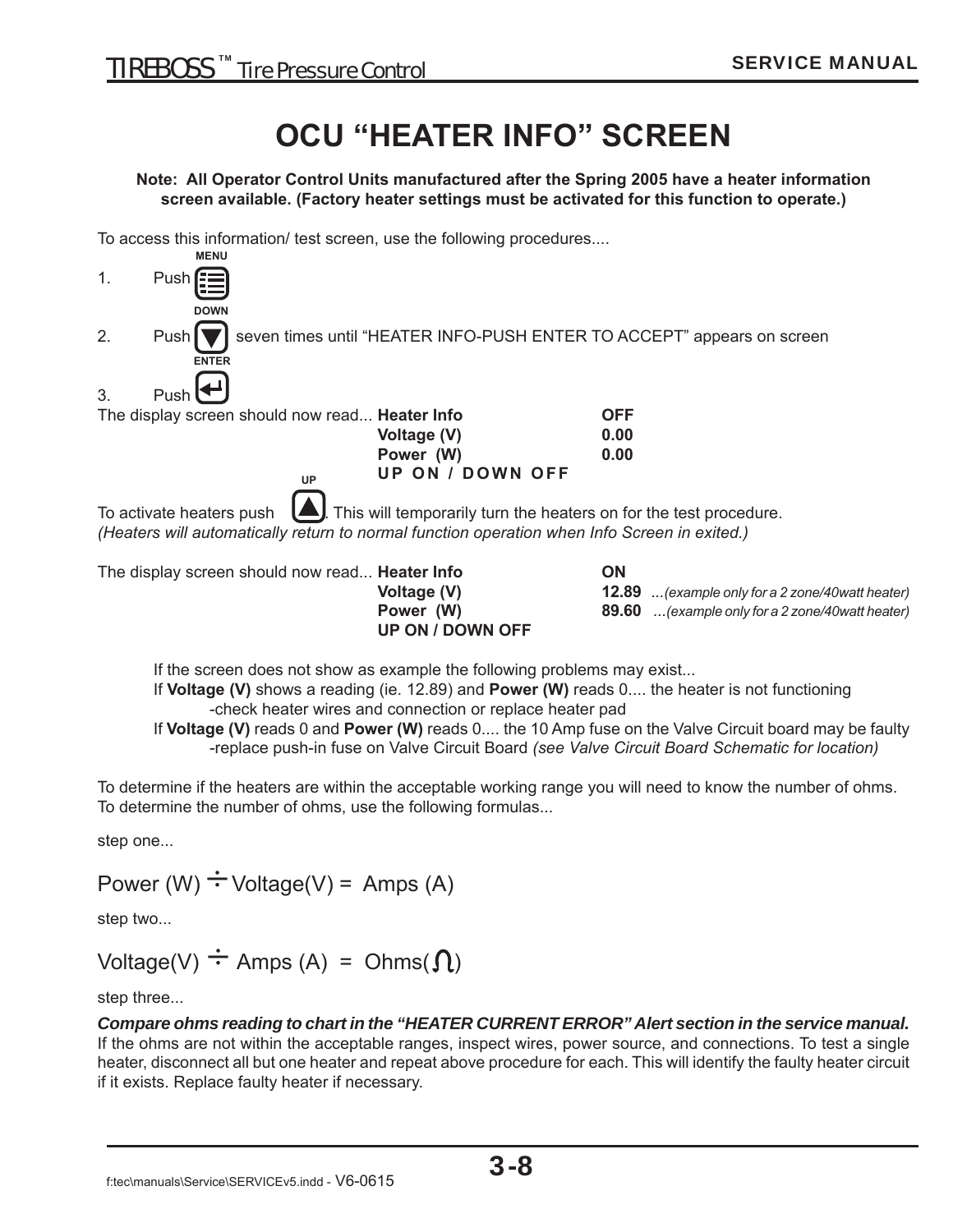## **"VALVE NO POWER" ALERT**

**Valve Circuit Board 1393-01**

This alert appears on the Cab Controller display to indicate an existing problem related to the system Valve Controller circuit board power.

#### **Notes:**

- i. In the following descriptions, "RLY" is Relay and "VPS" is Valve Power Supply.
- ii. In the following description and trouble shooting sequence, when the word voltage is used, the meaning is a nominal 11-15 volts DC as measured against ground.
- iii. When checking for voltages at RLY or VPS, it is important to monitor the voltage at the respective terminal for at least 5-10 seconds because when the Valve No Power fault occurs, the Cab Controller automatically cycles the voltage to RLY On and Off. Therefore, checking for voltage just momentarily may provide inaccurate information.
- iv. An intermittent voltage condition, such as that caused by a loose wire connection on the VPS circuit, will cause the Cab Controller to display a "Valve No Power" alert.
- v. An intermittent voltage condition on the RLY circuit will cause the Cab Controller to first display a "Valve No Power" alert followed by a "Com Error" alert.
- vi. Refer to drawing on page 1-5 for location of Cab Controller components.
- vii. Refer to drawing on page 1-7 for location of Valve Controller circuit board components.

#### **Short description of the valve power circuit operation:**

When the Cab Controller is On, voltage is supplied from the Cab Controller to the Valve Controller through the (Orange) RLY wire in the Power/Data cable.

The RLY circuit begins at the Cab Controller circuit board connector J1-Pin 4 and ends at the Valve Controller circuit board connector strip J2 at terminal 14, marked RLY.

Voltage present at RLY will energize relay 1CR on the Valve Controller circuit board. When 1CR is energized, a voltage signal is supplied back to the Cab Controller through the (Green) VPS wire in the Power/Data cable. Voltage on the VPS wire indicates to the Cab Controller that the Valve Controller has power.

The VPS circuit begins on the Valve Controller circuit board at connector strip J2 at terminal 12, marked VPS and ends at connector J1-Pin 3 on the Cab Controller circuit board.

With the Cab Controller "On", voltage should be present in the RLY circuit as well as the VPS circuit. The absence of voltage in EITHER the RLY or VPS circuit will trigger the "Valve No Power" alert.

#### **Trouble shooting a "Valve No Power" fault:**

Perform the following trouble shooting steps, in the order listed, to isolate the cause of the fault.

1. With the Cab Controller turned On, remove the Valve Controller cover and determine that wires at terminals RLY (Orange) and VPS (Green) are tight and secure.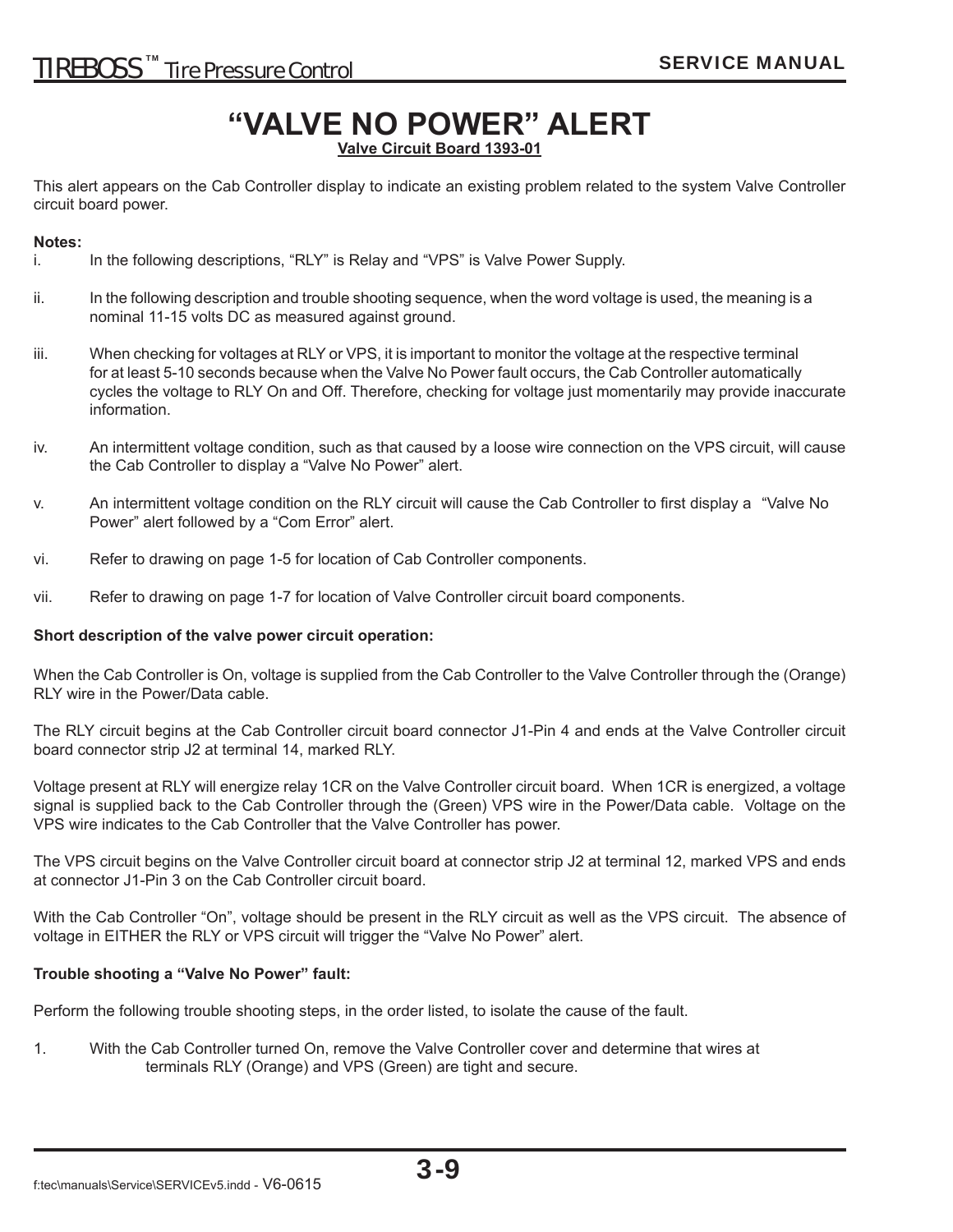- 2. On the Valve Controller board, check if LED light (L1) is On or Off. Using a multi-meter, set to DC volts, connect the negative lead at the –VBAT terminal.
	- If L1 is On, determine if voltage is present at terminal VPS.
	- If voltage is present at terminal VPS, proceed to step 5.
- 3. If L1 is Off, determine if voltage is present at terminal VPS.
	- If voltage is not present at terminal VPS, determine if voltage is present at terminal RLY.
	- If voltage is not present at terminal RLY then proceed to step 6.
- 4. If voltage is present at RLY but not at VPS, check to determine if voltage is present at both terminals of fuse F9. Note: Fuse F9 is located between Terminal strips J2 and J7. Fuse F9 is the fuse closest to the lower edge of the circuit board.

- If voltage is not present at one of the fuse terminals, using your finger, lightly touch the fuse body to determine if it is hot. If the fuse body is hot, then a short to ground exists somewhere along the VPS wire between the Valve Controller and the Cab Controller.

 - If voltage is not present at either terminal of fuse F9, then either replace relay 1CR on the Valve Controller circuit board or replace the Valve Controller circuit board.

5. Remove the rear cover of the Cab Controller leaving the unit turned On with all electrical connectors in place. Using a multi-meter, set to DC volts, connect the negative lead at J1-terminal 2 (black) wire. Using the positive multi-meter lead, determine if there is voltage present at the Power/Data circular 6 pin connector (on inside of rear cover) where the VPS (Green) wire terminates.

- If voltage is not present, first check for continuity on the Green wire through the connector on the rear cover. If no continuity through the two piece connector, remove the cable end and check continuity through the rear cover connector. If this is OK, it could be a loose connection at the pin connectors where they join. Using a seal pick, slightly close the split barrel female socket in the cable end connector and try again. If problem persists, replace either the rear cover connector or cable end connector. Secondly, if the connectors are OK, check for continuity on the green wire through the Power/Data cable. If no continuity through the cable, repair or replace the cable.

 - If voltage is present at the circular connector, then determine if voltage is present at connector J1-terminal 3 (green) wire on the cab controller circuit board. If voltage is not present, either repair or replace the Power/ Data connector sub-assembly (internal wire harness assembly). If voltage is present, then replace the Cab Controller or the Cab Controller circuit board.

6. Remove the rear cover of the Cab Controller leaving the unit turned On with all electrical connectors in place. Using a multi-meter, set to DC volts, connect the negative lead at J1-terminal 2 (black) wire. Using the positive multi-meter lead, determine if there is voltage present at the Power/Data board connector, J1-terminal 4 (Orange) wire.

 - If voltage is not present at pin 4 on the J1 connector, then replace the Cab Controller or Cab Controller ircuit board.

 - If voltage is present at this point, then move to the rear cover circular 6 pin connector and determine if voltage is present at the terminal where the RLY (Orange) wire terminates.

- If voltage is present at this location, first check for continuity on the Orange wire through the connector on the rear cover. If no continuity through the two piece connector, remove the cable end and check continuity through the rear cover connector. If this is OK, it could be a loose connection at the pin connectors where they join. Using a seal pick, slightly close the split barrel female socket in the cable end connector and try again. If problem persists, replace either the rear cover connector or cable end connector. Secondly, if the connectors are OK, check for continuity on the orange wire through the Power/Data cable. If no continuity through the cable, either repair or replace the cable.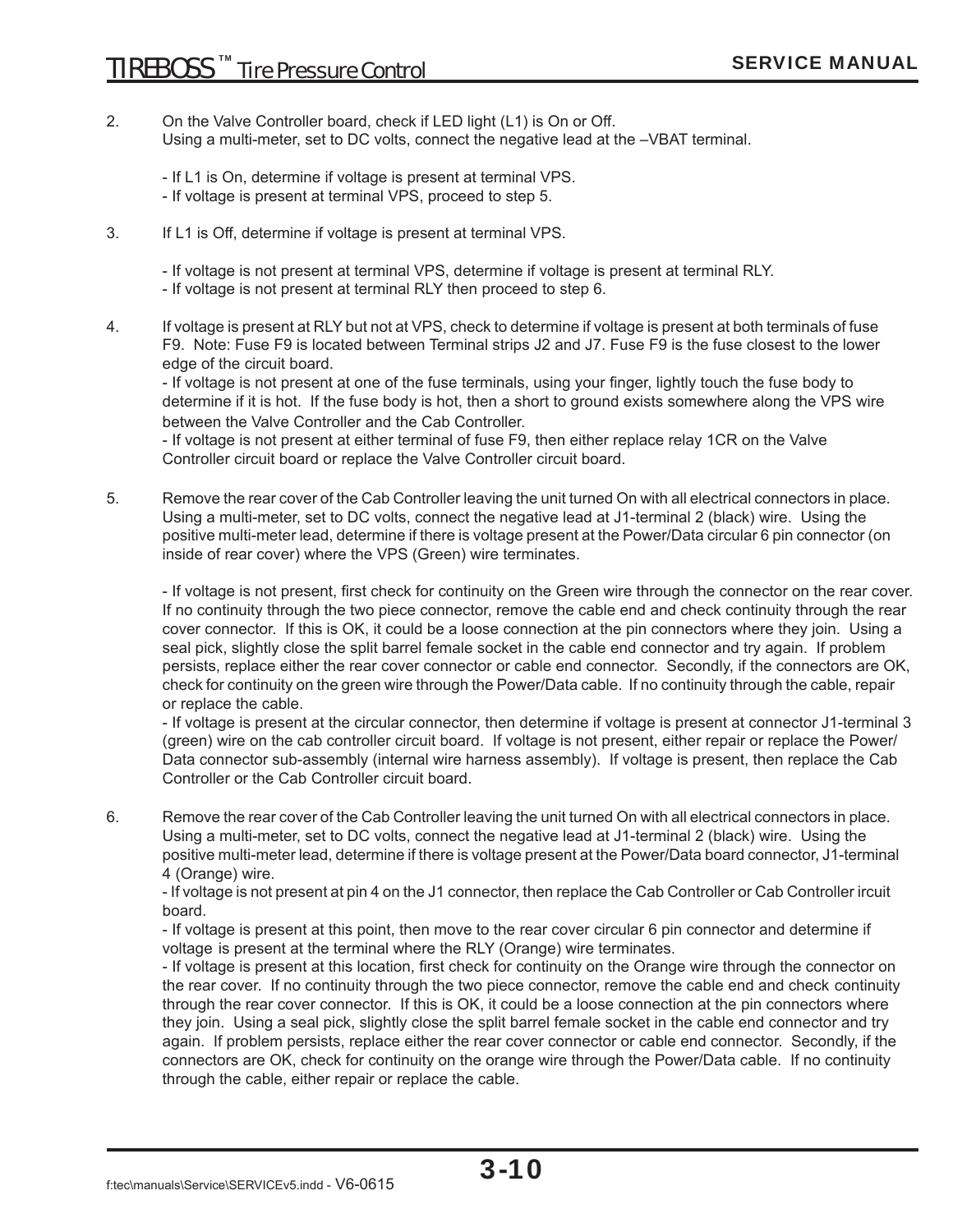### **TIREBOSS**™ Tire Pressure Control **TIREBOSS** ™ Tire Pressure Control

### **"VALVE NO POWER ALERT"**

**Valve Circuit Board 1393-02**

This alert appears on the Cab Controller display to indicate an existing problem related to the system Valve Controller circuit board power.

#### **Notes:**

- i. In the following descriptions, "RLY" is Relay and "VPS" is Valve Power Supply.
- ii. In the following description and trouble shooting sequence, when the word voltage is used, the meaning is a nominal 11-15 volts DC as measured against ground. 24 volt systems only use 24V for the heater circuit. The voltage is then switched to 12 volt for the rest of the operating system.
- iii. When checking for voltages at RLY or VPS, it is important to monitor the voltage at the respective terminal for at least 5-10 seconds because when the Valve No Power fault occurs, the Cab Controller automatically cycles the voltage to RLY On and Off. Therefore, checking for voltage just momentarily may provide inaccu rate information.
- iv. An intermittent voltage condition, such as that caused by a loose wire connection on the VPS circuit, will cause the Cab Controller to display a "Valve No Power" alert.
- v. An intermittent voltage condition on the RLY circuit will cause the Cab Controller to first display a "Valve No Power" alert followed by a "Com Error" alert.
- vi. Refer to drawing on page 1-5 for location of Cab Controller components.
- vii. Refer to drawing on page 1-8 for location of Valve Controller circuit board components.

#### **Short description of the valve power circuit operation:**

When the Cab Controller is On, voltage is supplied from the Cab Controller to the Valve Controller through the (Orange) RLY wire in the Power/Data cable.

The RLY circuit begins at the Cab Controller circuit board connector J1-Pin 4 and ends at the Valve Controller circuit board connector strip J2 at terminal 14, marked RLY.

Voltage present at RLY will energize relay 1CR on the Valve Controller circuit board. When 1CR is energized, a voltage signal is supplied back to the Cab Controller through the (Green) VPS wire in the Power/Data cable. Voltage on the VPS wire indicates to the Cab Controller that the Valve Controller has power.

The VPS circuit begins on the Valve Controller circuit board at connector strip J2 at terminal 12, marked VPS and ends at connector J1-Pin 3 on the Cab Controller circuit board.

With the Cab Controller "On", voltage should be present in the RLY circuit as well as the VPS circuit. The absence of voltage in EITHER the RLY or VPS circuit will trigger the "Valve No Power" alert.

Trouble shooting a "Valve No Power" fault:

Perform the following trouble shooting steps, in the order listed, to isolate the cause of the fault.

1. With the Cab Controller turned On, remove the Valve Controller cover and determine that wires at terminals RLY (Orange) and VPS (Green) are tight and secure.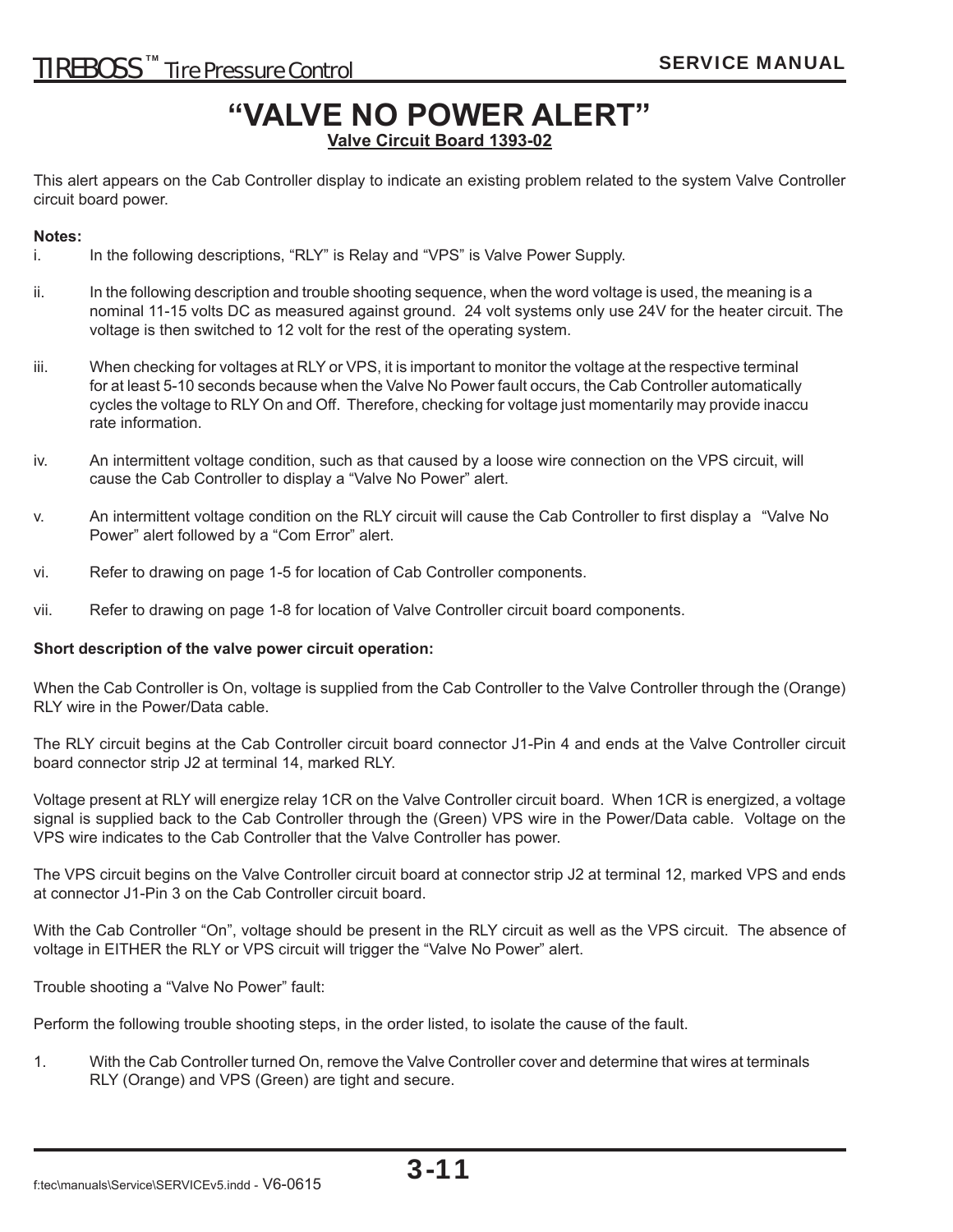2. On the Valve Controller board, check if LED light (L2) is On or Off. Using a multi-meter, set to DC volts, connect the negative lead at the –VBAT terminal.

 - If L2 is On, determine if voltage is present at terminal VPS. - If voltage is present at terminal VPS, proceed to step 5.

3. If L2 is Off, determine if voltage is present at terminal VPS.

- If voltage is not present at terminal VPS, determine if voltage is present at terminal RLY.

- If voltage is not present at terminal RLY then proceed to step 6.
- 4. If voltage is present at RLY but not at VPS, check to determine if voltage is present at both terminals of fuse F9. Note: Fuse F9 is located between Terminal strips J2 and J7. Fuse F9 is the fuse closest to the lower edge of the circuit board.

- If voltage is not present at one of the fuse terminals, using your finger, lightly touch the fuse body to deter mine if it is hot. If the fuse body is hot, then a short to ground exists somewhere along the VPS wire between the Valve Controller and the Cab Controller.

 - If voltage is not present at either terminal of fuse F9, then either replace relay 1CR on the Valve Controller circuit board or replace the Valve Controller circuit board.

5. Remove the rear cover of the Cab Controller leaving the unit turned On with all electrical connectors in place. Using a multi-meter, set to DC volts, connect the negative lead at J1-terminal 2 (black) wire. Using the positive multi-meter lead, determine if there is voltage present at the Power/Data circular 6 pin connector (on inside of rear cover) where the VPS (Green) wire terminates.

- If voltage is not present, first check for continuity on the Green wire through the connector on the rear cover. If no continuity through the two piece connector, remove the cable end and check continuity through the rear cover connector. If this is OK, it could be a loose connection at the pin connectors where they join. Using a seal pick, slightly close the split barrel female socket in the cable end connector and try again. If problem persists, replace either the rear cover connector or cable end connector. Secondly, if the connectors are OK, check for continuity on the green wire through the Power/Data cable. If no continuity through the cable, repair or replace the cable.

 - If voltage is present at the circular connector, then determine if voltage is present at connector J1-terminal 3 green) wire on the cab controller circuit board. If voltage is not present, either repair or replace the Power/ Data connector sub-assembly (internal wire harness assembly). If voltage is present, then replace the Cab Controller or the Cab Controller circuit board.

6. Remove the rear cover of the Cab Controller leaving the unit turned On with all electrical connectors in place. Using a multi-meter, set to DC volts, connect the negative lead at J1-terminal 2 (black) wire. Using the positive multi-meter lead, determine if there is voltage present at the Power/Data board connector, J1-terminal 4 (Orange) wire.

 - If voltage is not present at pin 4 on the J1 connector, then replace the Cab Controller or Cab Controller circuit board.

 - If voltage is present at this point, then move to the rear cover circular 6 pin connector and determine if voltage is present at the terminal where the RLY (Orange) wire terminates.

- If voltage is present at this location, first check for continuity on the Orange wire through the connector on the rear cover. If no continuity through the two piece connector, remove the cable end and check continuity through the rear cover connector. If this is OK, it could be a loose connection at the pin connectors where they join. Using a seal pick, slightly close the split barrel female socket in the cable end connector and try again. If problem persists, replace either the rear cover connector or cable end connector. Secondly, if the connectors are OK, check for continuity on the orange wire through the Power/Data cable. If no continuity through the cable, either repair or replace the cable.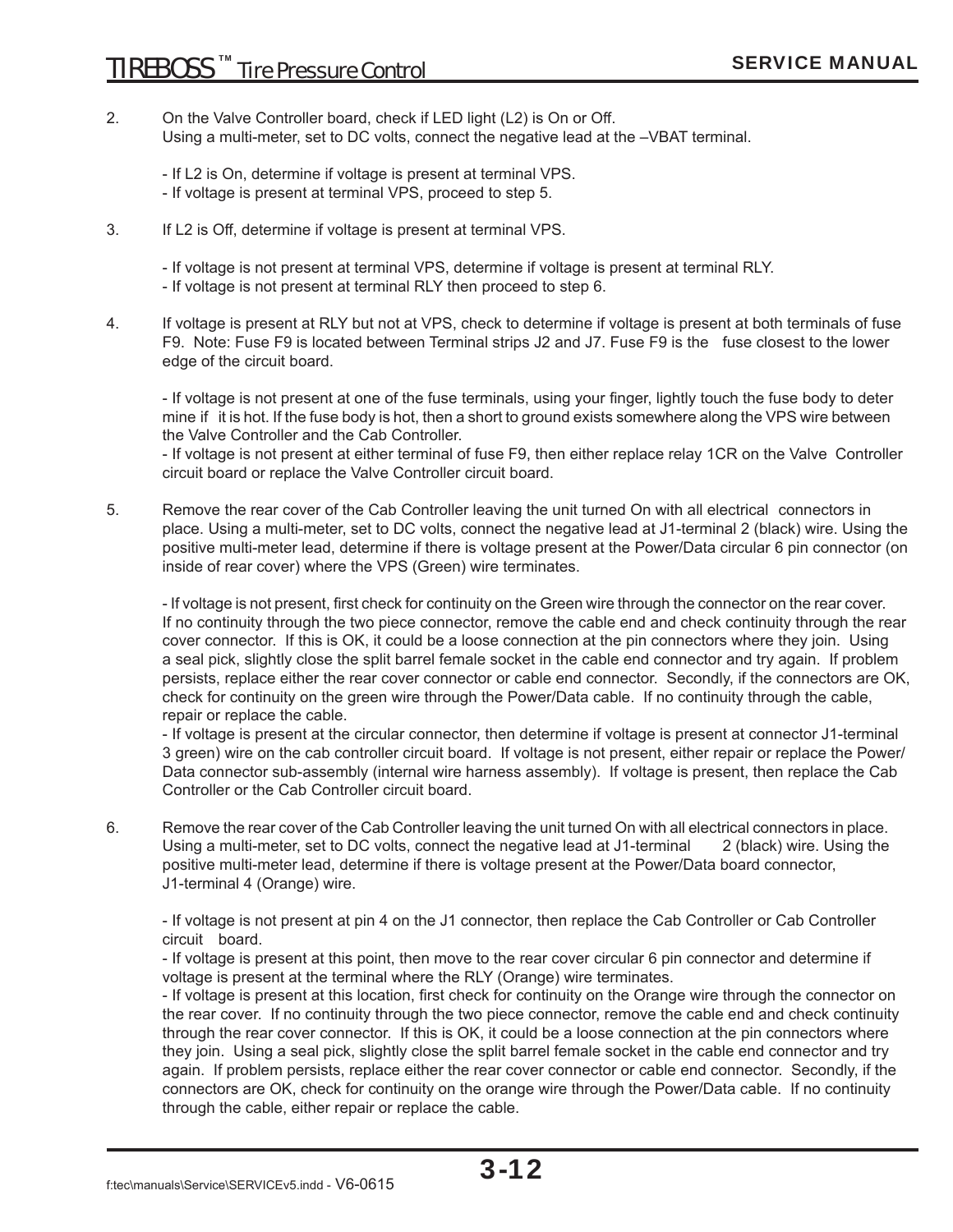### **POWER UP SEQUENCE - COM ERROR ALERT**

**This message indicates that the cab controller was not able to communicate with the Valve Control Module (VCM) that is in the valve box. This is most likely a connection problem.**

Follow these steps to diagnose the problem:

- 1. Push cancel to restart the sequence as indicated on the screen. If still a problem;
- 2. Shut controller off, then on again (rocker switch on back of controller). If still a problem;
- 3. Shut controller off and remove the 6-pin connector from back of controller. Vibration will sometimes spread the split contacts over time, so using a seal pick or small screwdriver, carefully close up the barrels to tighten up the connection;
- 4. Go to the valve box and remove the lid from the plastic enclosure and check all cable end connections for damaged or broken wire ends by lightly pulling on the wires (wires will typically break off just inside insulation).
- 5. Examine the entire length of the power/data cable going from the VCM to the cab controller for damage or wear marks. If you have a replacement data cable, it can be run outside the vehicle from the controller to the VCM to check for possible cable faults not visible to the eye;
- 6. If problem still not identified, disconnect the following components one by one in the following order: Disconnect the transducer(s), followed by the thermistor, heaters, pressure switch then solenoids.
- 7. There could be a problem with the VCM main circuit board, but all the previous checks should be completed before substituting another VCM main circuit board in the system.

### **SLIGHT AIR LEAK THROUGH EXHAUST PORT**

Note: A slight air leak, as referenced here, can be identified by holding your hand over the **exhaust port (bottom of the valve box assembly) and detecting a slow build up of pressure** 

A slight leak through the exhaust port can come from one of two places.

- **1.** Feeding back from the tires through the valve cartridge seat and out the exhaust port. This would allow a pressure drop in the tire circuit when parking overnight. You would notice a decrease in tire pressure on the cab controller. (e.g. 90 psi when parking decreases to 75 psi when starting)
- **2.** Through the solenoids mounted on the valve. This would allow supply air (from protection valve/wet tank) to vent through the solenoids into the same exhaust port. Normally when the solenoids are in neutral they are seated and prevent any air flow through their seat. A leak here **would not drop tire pressures,** but would allow the wet tank pressure to drop, but only to the closing pressure of the pressure protection valve setting of approx. 95 -100 psi.

The source of the leak can be determined by pulling ONLY the exhaust manifold off the valve assembly and determining which valve (steer, drive or trailer) is leaking. The system can still be aired up and operated with this manifold removed.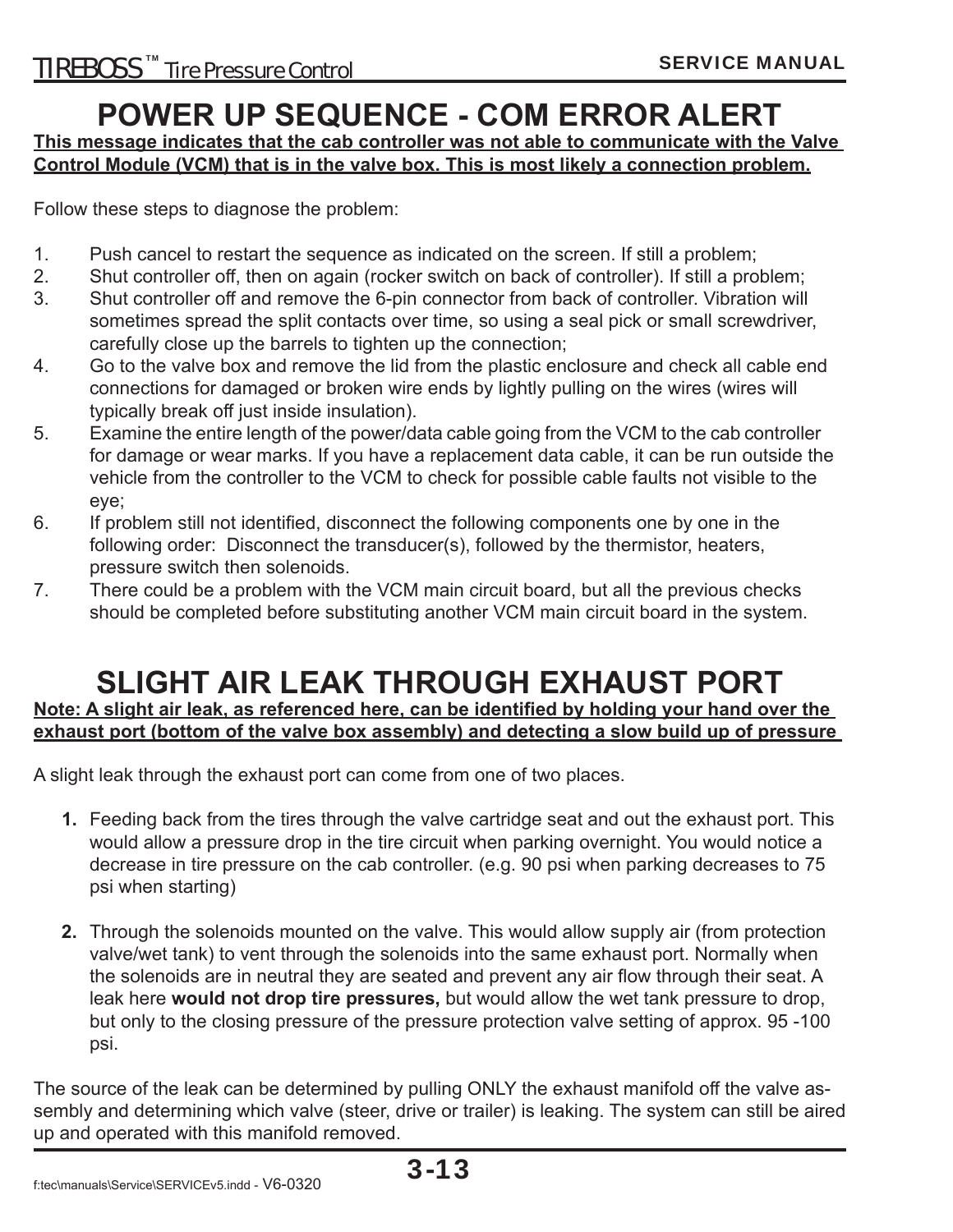### **SLIGHT AIR LEAK THROUGH EXHAUST PORT con't**

To remove the exhaust manifold, first remove the exhaust port elbow from the bottom of the  *box. Next remove the two bolts (also at bottom of box) holding the manifold in the box. Now remove the bolts holding the manifold to the valve assembly (inside the box).*

Once it is determined which valve(s) are leaking (indicated by the passage of air out of the exhaust port in the valve body), perform the following procedures:

Close all the wheel valves, shut the truck off once it has reached the unloading pressure of the compressor (e.g. 125 psi) and disconnect the  $\frac{1}{4}$ " air line from the side of the valve that is leaking. This ensures there is no pressure on the tire side of the valve. If the leak stops you have a faulty valve cartridge as mentioned in #1 above and will have to rebuild the valve. *(See "VALVE REBUILD PROCEDURE" at the back of this manual)*. If the leak still persists, it is coming through the solenoids as mentioned in #2 above. The solenoids are equipped with the manual overrides (either a small blue lever or a recessed push button on solenoid). Activate one then the other a few times and confirm if the leak stops. Do one at a time to determine the faulty one. (Each valve has two solenoids)

#### *NOTE: ENSURE THE TRUCK SUPPLY AIR PRESSURE STAYS ABOVE 95 PSI. IF THE WET TANK DROPS TO 95 PSI THE PROTECTION VALVE WILL CLOSE AND THEN THERE WILL NO LONGER BE ANY SUPPLY AIR PRESSURE TO THE SOLENOIDS AND THAT WOULD ALSO STOP ANY LEAKAGE OUT THE EXHAUST. ALSO KEEP IN MIND THE TRUCK AIR GAUGES ARE ON THE SERVICE TANKS AND NOT ON THE WET TANK, SO THE WET TANK COULD DROP TO 90 PSI AND THE TRUCK GAUGES WILL STILL READ SOMETHING HIGH-ER E.G. 120 PSI.*

If activating the manual overrides does not determine which solenoid is leaking, change out one solenoid at a time, replenishing the supply air each time by starting the truck and building the air supply with the *TIREBOSS* SYSTEM "SHUT OFF" at the controller. You are checking the supply side of the circuit and the *TIREBOSS* system should be off for this portion of the test.

Once again this will not allow a *tire pressure drop* as it is independent of the tire supply circuit.

Please note that although the solenoids are supposed to be air tight, a slight leak here will **not** cause any operational problems with the tire pressure control or the air brake system. It would never be noticed with the truck running but would allow a slow leak down of the wet tank pressure overnight, but only down to the set point of the *TIREBOSS* pressure protection valve, approx. 95- 100 psi.

For a final test, hook up all of the air lines that were removed, leaving the exhaust manifold off, open the wheel valves and start the truck with the *TIREBOSS* controller **off**.

If there are no leaks, turn the controller on and allow the tire pressures to stabilize (NOT INFLAT-ING OR DEFLATING) so the solenoids are in the NEUTRAL–CLOSED POSITION.

If there are no leaks install the exhaust manifold.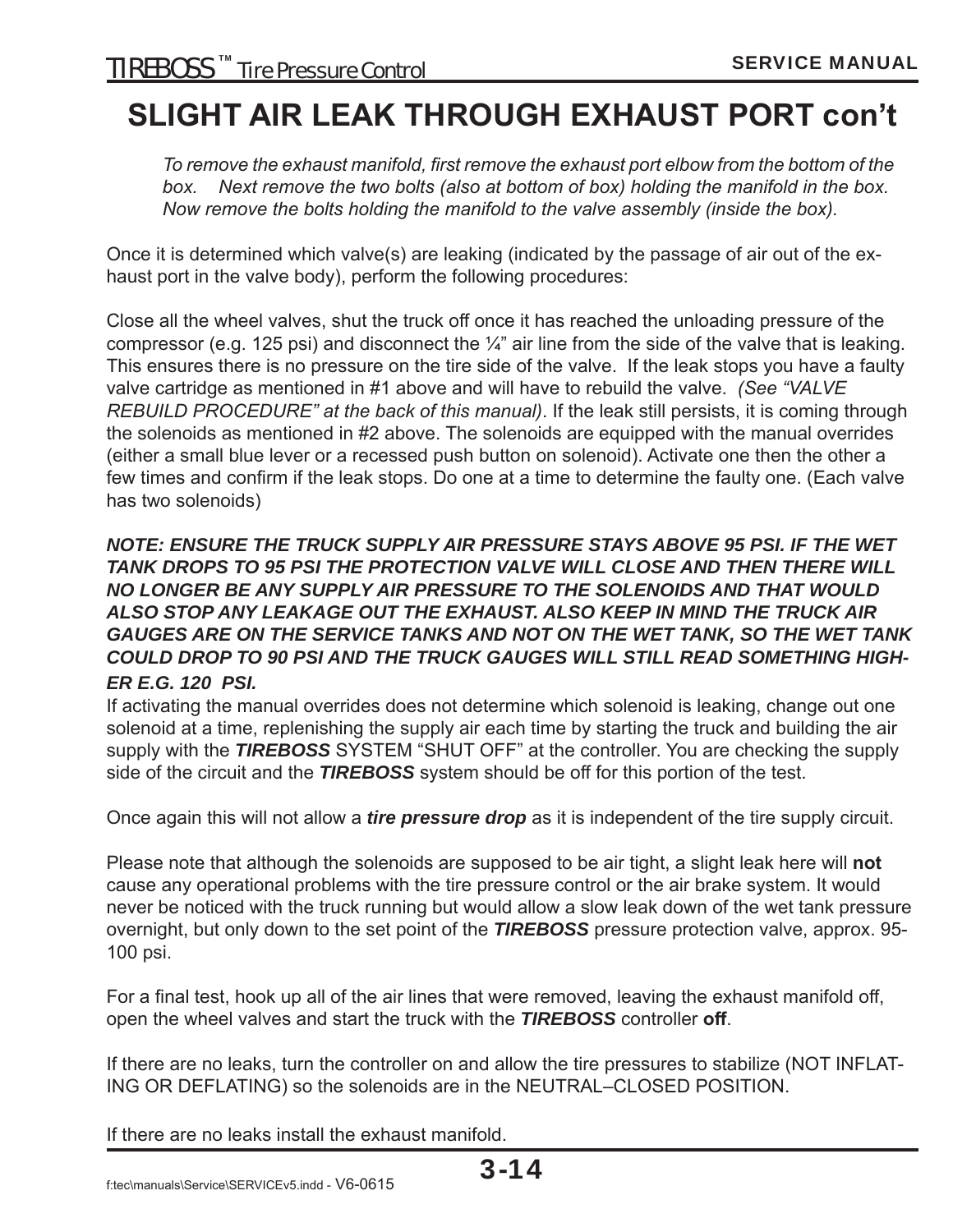### **"TRANS RANGE ERROR" ALERT**

This alert appears on the operator control unit display to indicate a problem related to the systems transducer.

#### **TROUBLE SHOOTING TRANSDUCERS**

- 1. Compare the air pressure at the Y-strainer schrader valve (located on the side of the valve box) to the pressure indicated on the operator control unit display. Ensure you are reading the same schrader valve and controller zone (i.e. drives schrader valve and drives display on controller)
- 2. If the schrader valve reads 50 psi (example only) and the operator controller reads 0 psi, it means either the transducer is no longer functioning or it is calibrated incorrectly.
- 3. You may either change the transducer or attempt to re-calibrate.

#### **RE-CALIBRATING TRANSDUCERS**

To recalibrate transducers you will require a multi meter that can read DC volts.

The transducers require approximately 5 volts and are calibrated based on 5 volts which is supplied by the CPU circuit board. If the supply voltage changes then it could leave the transducers out of range. Once adjusted to that input voltage then the transducers should begin to function properly.

See schematic on following page

- 1. Turn all wheel valves off to isolate tires.
- 2. Inside the *TIREBOSS* Valve Box, remove cover of Valve Control Module by removing the eight screws.
- 3. Remove the airline to the transducer at push-to-lock fi tting on side of Valve Control Module. **NOTE**: there will be a loss of air from small tank until it is empty
- 4. Turn on the *TIREBOSS* system at the operator control unit.
- 5. Set the multi meter to DC Volts and scale to measure 5 volts.
- 6. Attach the multi meter BLACK probe to the ground terminal (-VBAT).
- 7. Touch the multi meter RED probe to the terminal marked "VS". This is the soldered pin attached to the transducers red wire. You might need to scrape the solder pin before getting a reading as it has a protective coating.
- 8. Record the input voltage reading.
- 9. Now you need to get an accurate output voltage reading from the transducer. With the BLACK probe still attached to the "(-VBAT)" terminal, touch the red probe to the terminal marked "OUT" on the transducer (which is connected to the green transducer wire)
- 10. Record the output voltage reading.

Now compare the readings you have recorded to the chart on the following pages. Find your recorded input voltage on the chart. If the output voltage on the chart differs from what your readings are, (more than +/-0.005V) you will have to calibrate the transducer. To calibrate the transducer, locate the adjusting screw and turn until the multi meter reads the correct output voltage as on the chart. **(NOTE: you may have to remove sealant from the end of the adjusting screw, once you have completed the calibration, replace a small amount of silicone on adjusting screw to ensure it stays at desired position).**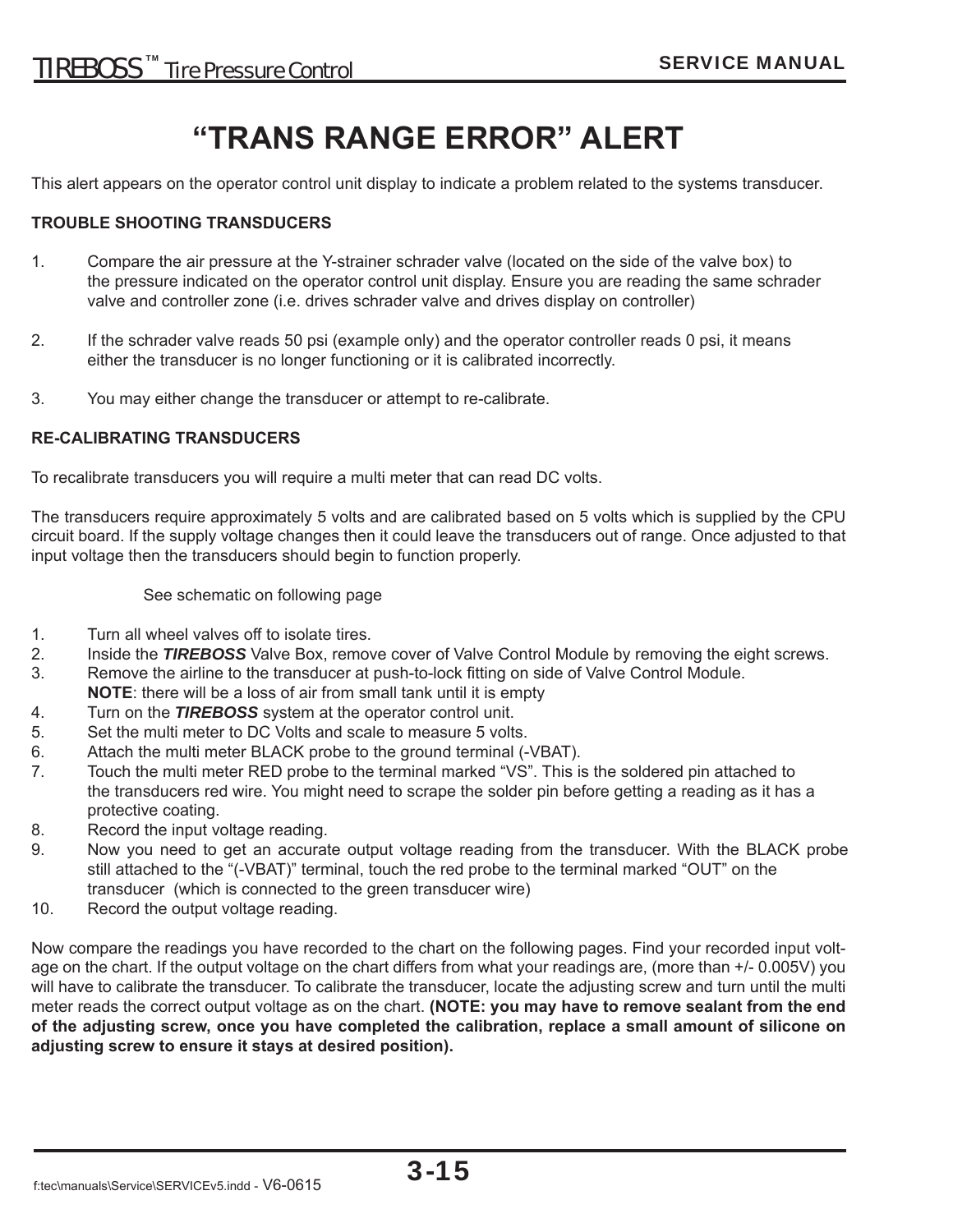### **"TRANS RANGE ERROR" ALERT ... con't**

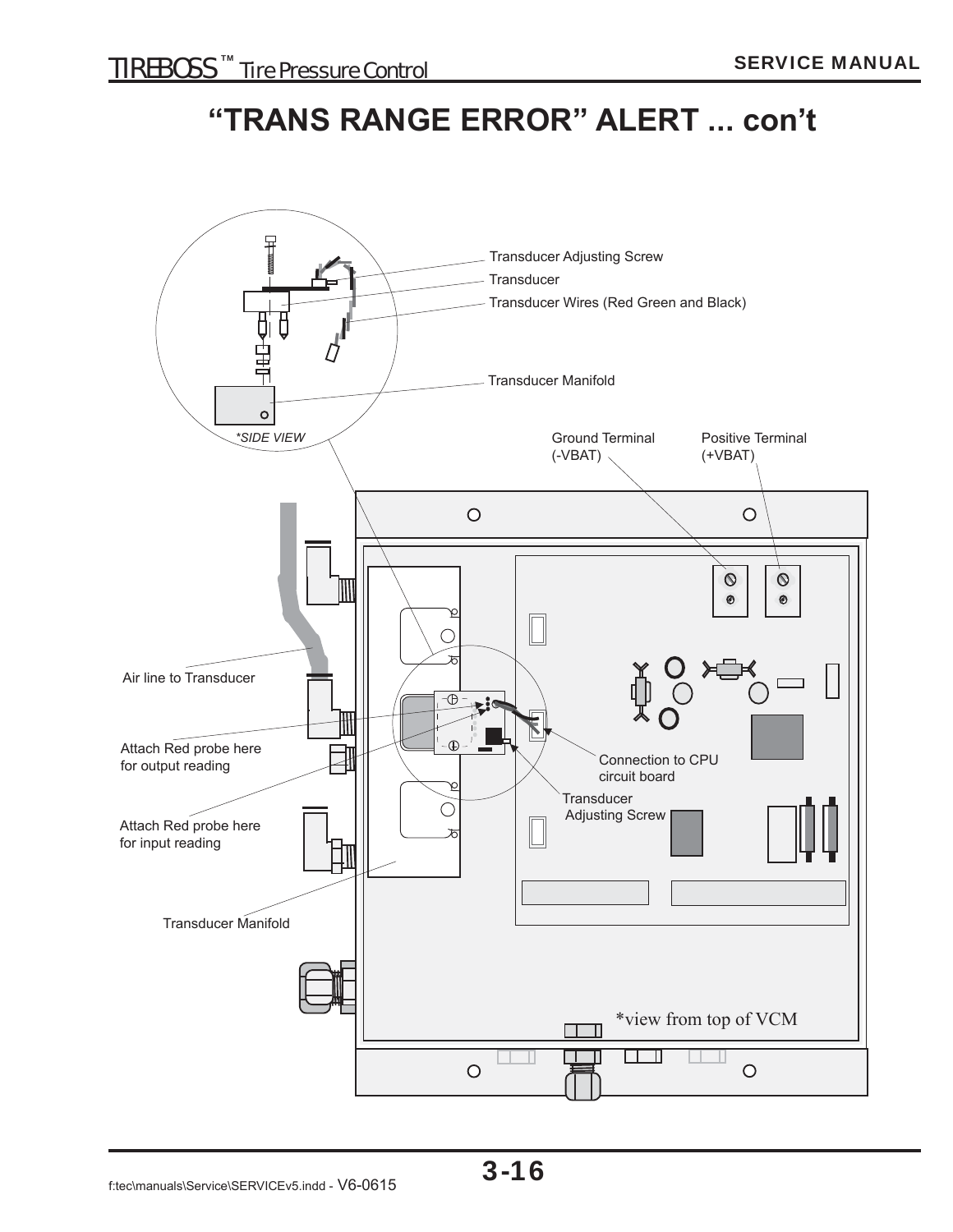### **TRANSDUCER INPUT/OUTPUT VOLTAGE CHART**

| <b>INPUT</b><br><b>VOLTAGE</b> | <b>OUTPUT</b><br><b>VOLTAGE</b> | <b>INPUT</b><br><b>VOLTAGE</b> |              | <b>OUTPUT</b><br><b>VOLTAGE</b> | <b>INPUT</b><br><b>VOLTAGE</b> | <b>OUTPUT</b><br><b>VOLTAGE</b> |
|--------------------------------|---------------------------------|--------------------------------|--------------|---------------------------------|--------------------------------|---------------------------------|
|                                |                                 |                                |              |                                 |                                |                                 |
| 5,58                           | 0.279                           |                                | 5.06         | 0.253                           | 4.49                           | 0.225                           |
| 5.57                           | 0.278                           |                                | 5.05         | 0.253                           | 4.48                           | 0.224                           |
| 5.56                           | 0.278                           |                                | 5.04         | ٠<br>0.252                      | 4.47                           | 0.224                           |
| 5.55                           | 0.277                           |                                | 5.03         | 0.252                           | 4.46                           | 0.223                           |
| 5.54                           | 0.277                           |                                | 5.02         | 0.251                           | 4.45                           | 0.223                           |
| 5.53                           | 0.276                           |                                | 5.01         | 0.251                           | 4.44                           | 0.222                           |
| 5.52                           | 0276                            |                                | 5.00         | 0.250                           | 4.43                           | 0.221                           |
| 5.51                           | 0.275                           |                                | 4.99         | 0.249                           | 4.42                           | 0.221                           |
| 5.50                           | 0.275                           |                                | 4.98         | 0.249                           | 4.41                           | 0.220                           |
| 5.49                           | 0.274                           |                                | 4.97         | 0.248                           | 439                            | 0.220                           |
| 5.48                           | > 0.274                         |                                | 4.96         | 0.248                           | 4.38                           | 0.2P                            |
| 5.47                           | 0.274                           |                                | 4.95         | 0.247                           | 4,37                           | 0.2P                            |
| 5.46                           | 0.273                           |                                | 4.93         | 0.247                           | 4.36                           | 0.2B                            |
| 5.45                           | 0.273                           |                                | 4.92         | 0.246                           | 4.35                           | 0.2 <sup>B</sup>                |
| 5.44                           | 0.272                           |                                | 4.91         | 0.246                           | 4,34                           | 0.2 <sub>T</sub>                |
| 5.43                           | 0.272                           |                                | 4.90         | 0.245                           | 4.33                           | 0.26                            |
| 5.42                           | 0.271                           |                                | 4.89         | 0.245                           | 4.32                           | 0.216                           |
| 5.41                           | 0.271                           |                                | 4.88         | 0.244                           | 4.31                           | 0.215                           |
| 5.40                           | 0.270                           |                                | 4.87         | 0.243                           | 4.30                           | 0.215                           |
|                                | 0.270                           |                                | 4.86         | 0.243                           | 4.28                           | 0.214                           |
| 5.39                           | 0.269                           |                                | 4.85         | 0.242                           | 4.27                           | 0.214                           |
| 5.38                           | 0.269                           |                                | 4.84         | 0.242                           | 4.26                           | 0.2 <sup>B</sup>                |
| 5.37                           |                                 |                                | 4.82         | 0.241                           | 4.25                           | 0.2 <sup>B</sup>                |
| 5.36                           | 0.268                           |                                | 4.81         | 0.241                           | 4.24                           | 0.212                           |
| 5.35                           | 0.268                           |                                |              | 0.240                           | 4.23                           | 0.222                           |
| 5.34                           | 0.267                           |                                | 4.80<br>4.79 | 0.240                           | 4.22                           |                                 |
| 5.33                           | 0.267                           |                                |              | 0.239                           |                                | 0.2 <sub>1</sub>                |
| 5.32                           | 0.266                           |                                | 4.78         | 0.238                           | 4.21                           | 0.210                           |
| 5.31                           | 0.266                           |                                | 4.77         | 0.238                           | 420                            | 02D                             |
| 5.30                           | 0.265                           |                                | 4.76         |                                 | 4. <sub>1</sub> 9              | 0.209                           |
| 5.29                           | 0.265                           |                                | 4.75         | 0.237                           | 4.T                            | 0.209                           |
| 5.28                           | 0.264                           |                                | 474          | 0.237                           | 4. Б                           | 0.208                           |
| 5.27                           | 0.264                           |                                | 4.73         | 0.236<br>0.236                  | 4.5                            | 0.208<br>0.207                  |
| 5.26                           | 0.263                           |                                | 4.71         | 0.235                           | 4.14                           |                                 |
| 5.25                           | 0.263                           |                                | 4.70         |                                 | 4.B                            | 0.207                           |
| 5.24                           | 0.262                           |                                | 4.69         | 0.235                           | 4.2                            | 0.206                           |
| 5.23                           | 0.262                           |                                | 4.68         | 0.234                           | $4\pi$                         | 0.205                           |
| 5.22                           | 0.261                           |                                | 4.67         | 0.234                           | 4.D                            | 0.205                           |
| 5.21                           | 0.261                           |                                | 4.66         | 0.233                           | 4.09                           | 0.204                           |
| 5.20                           | 0.260                           |                                | 4.65         | 0.232                           | 4.08                           | 0.204                           |
| 5.0                            | 0.260                           |                                | 4.64         | 0.232                           | 4.06                           | 0.203                           |
| 5.6                            | 0.259                           |                                | 4.63         | 0.231                           | 4.05                           | 0.203                           |
| 5.7                            | 0.259                           |                                | 4.62         | 0.231                           | 4.04                           | 0.202                           |
| 5.16                           | 0.258                           |                                | 4.60         | 0.230                           | 4.03                           | 0.202                           |
| 5.6                            | 0.258                           |                                | 4.59         | 0.230                           | 4.02                           | 0.201                           |
| 5.14                           | 0.257                           |                                | 4.58         | 0.229                           | 4.01                           | 0.200                           |
| 5.6                            | 0.257                           |                                | 4.57         | 0.229                           | 4.00                           | 0.200                           |
| 5.2                            | 0.256                           |                                | 4.56         | 0.228                           | 3.99                           | 0.199                           |
| 5.11                           | 0.256                           |                                | 4.55         | 0.227                           | 3.98                           | 0.199                           |
| 5.1                            | 0.255                           |                                | 4.54         | 0.227                           | 3.97                           | 0.198                           |
| 5.09                           | 0.255                           |                                | 4.53         | 0.226                           | 3.95                           | 0.198                           |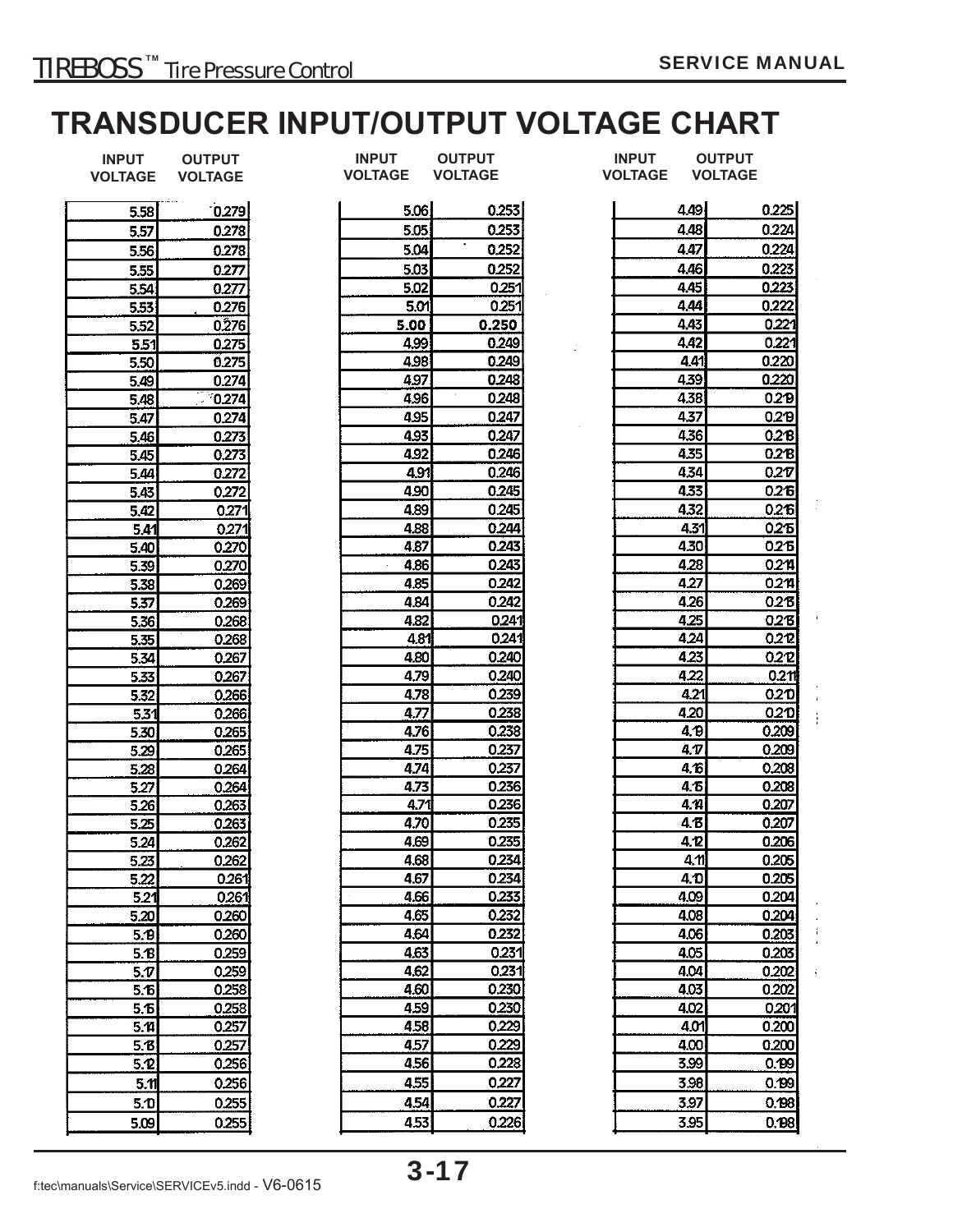## **SECTION 4**

## **MAINTENANCE PROCEDURES**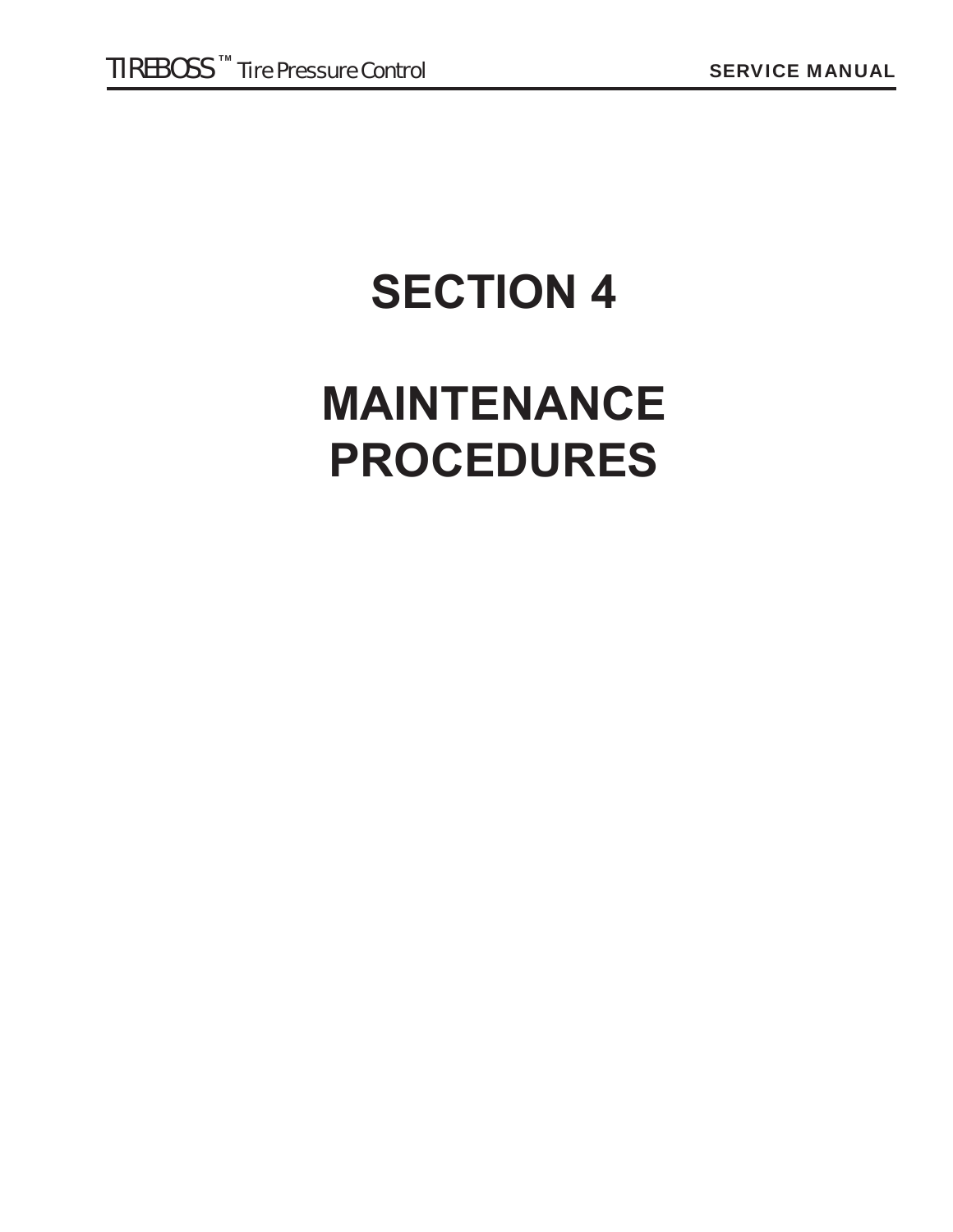### System Maintenance Overview

Attached is the information required to properly maintain your *TIREBOSS™*  Tire Pressure Control system for optimum performance.

| <b>DAILY</b>    | - Drain wet tank<br>- Observe moisture content<br>- Walk around the truck, and visually inspect system and wheel ends                                                                                                                                                                                                                                                                                                                                                                                                                                                |
|-----------------|----------------------------------------------------------------------------------------------------------------------------------------------------------------------------------------------------------------------------------------------------------------------------------------------------------------------------------------------------------------------------------------------------------------------------------------------------------------------------------------------------------------------------------------------------------------------|
| <b>WEEKLY</b>   | - Inspect Rotary Unions. See following Rotary Union Maintenance<br>Instructions for basic guidelines.                                                                                                                                                                                                                                                                                                                                                                                                                                                                |
| <b>MONTHLY</b>  | - Air Flow Check Procedures<br>- Complete and diarize the attached Monthly – Service Inspection sheet                                                                                                                                                                                                                                                                                                                                                                                                                                                                |
| <b>6 MONTHS</b> | - Tire Pressure Loss Warning Check Procedures<br>- Complete and diarize the attached Six Month – Service Inspection sheet<br>- Check air supply system                                                                                                                                                                                                                                                                                                                                                                                                               |
| <b>ANNUALLY</b> | - Testing Overspeed Function<br>- Complete and diarize the attached Annual – Service Inspection sheet<br>- This needs to include the rebuilding of the valve pack(s) and fully<br>servicing your air drying system, as outlined on the Inspection Sheet.<br>Valve rebuild kits are available through our parts department.<br>- We recommend that this procedure is coordinated with your servicing in<br>the fall. This way your air drying system will be fully serviced before the<br>winter months providing optimal performance.<br>- Check Static Tank Orifice |

Note: The above system maintenance schedules are based on typical commercial; vehicle usage where an average of 100,000 km (60,000 miles) or higher are accumulated. Vehicles that have lower mileage may adjust these schedules to suit the application. We do however, recommend that servicing is performed on a regular basis.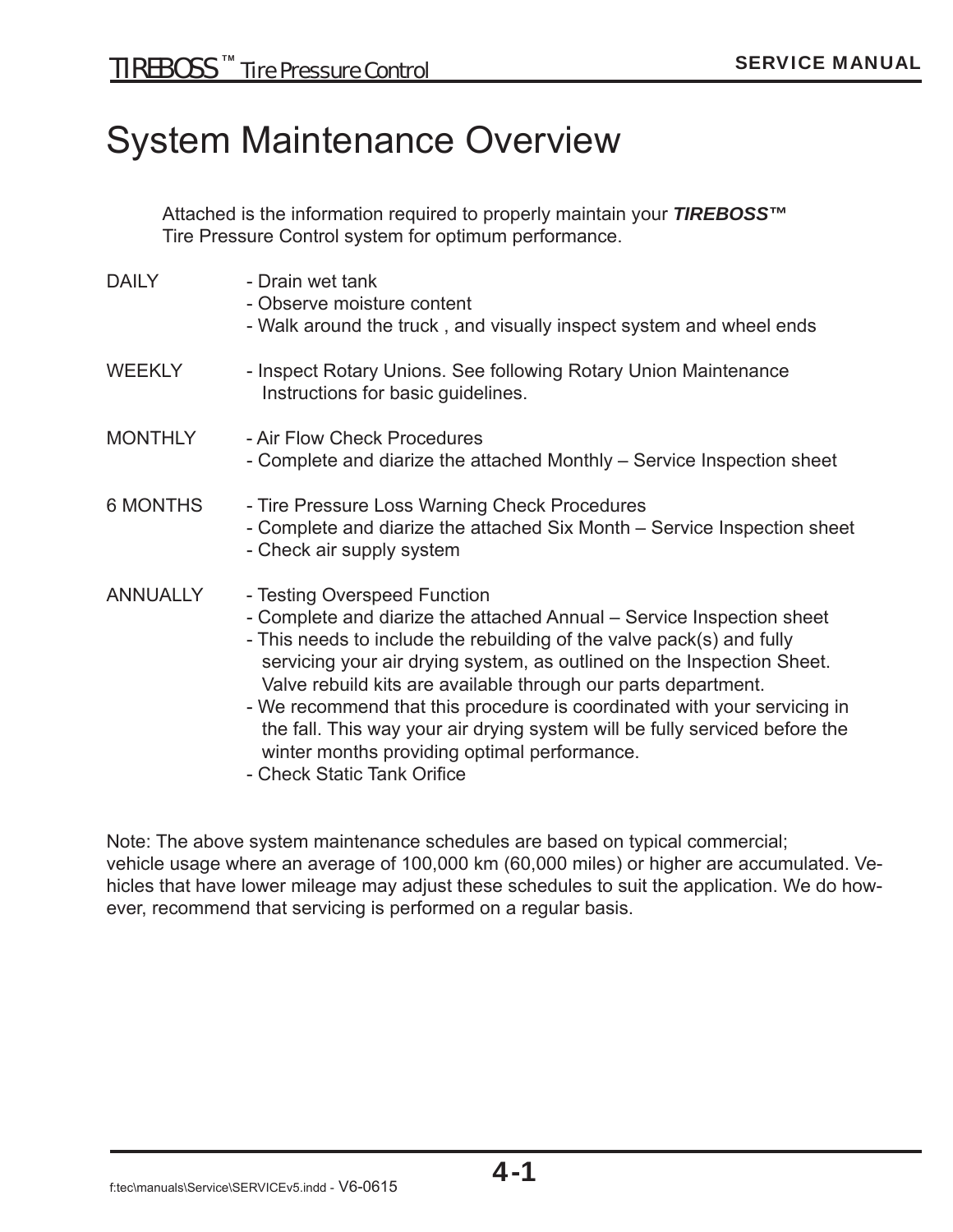### Rotary Union Maintenance Instructions

#### **Testing Rotary Unions For Excessive Wear or Leaks - Weekly**

With the wheel valves open, move rotary union up and down and spray base with soapy water. Excessively worn or leaking unions should be replaced. Note that some movement is normal and excessive would be a union that is leaking air when moved.

#### **NOTE: Short Rotary Unions used on wheel ends do not have grease fittings and do not require greasing.**

Longer Rotary Unions have grease fittings in the side of the body. Regular greasing will optimize the operation and life of the Rotary Unions.

#### **Basic Guidelines for Greasing**

#### AMOUNT OF GREASE

Re-lubricate sparingly, only enough grease should be applied (one pump) to replace that grease which has been dissipated.

#### **!!! Over-greasing can damage the Rotary Union Seal!!!**

#### **!!! Do not use power greasers !!!**

#### TYPE OF GREASE

We recommend the Greaseable Rotary Unions be serviced with premium, aluminium complex grease that is fortified with extreme pressure and anti wear additives. The grease should be tacky, have excellent water resistance, and have an extremely high dropping point (260o C) A recommended grease available direct from TIREBOSS is "Nemco Red Max EP1.5"

#### **FREQUENCY**

| Operating on roads that are<br>frequently salted, sanded or<br>calcium applied | Every 2,500 km<br>or 1,500 miles |
|--------------------------------------------------------------------------------|----------------------------------|
| Operating on clean and clear                                                   | Every 5,000 km                   |
| roads                                                                          | or 3,000 miles                   |

NOTE: All Rotary Unions that are internal on Trailer and non-driven Steer axles do not require greasing.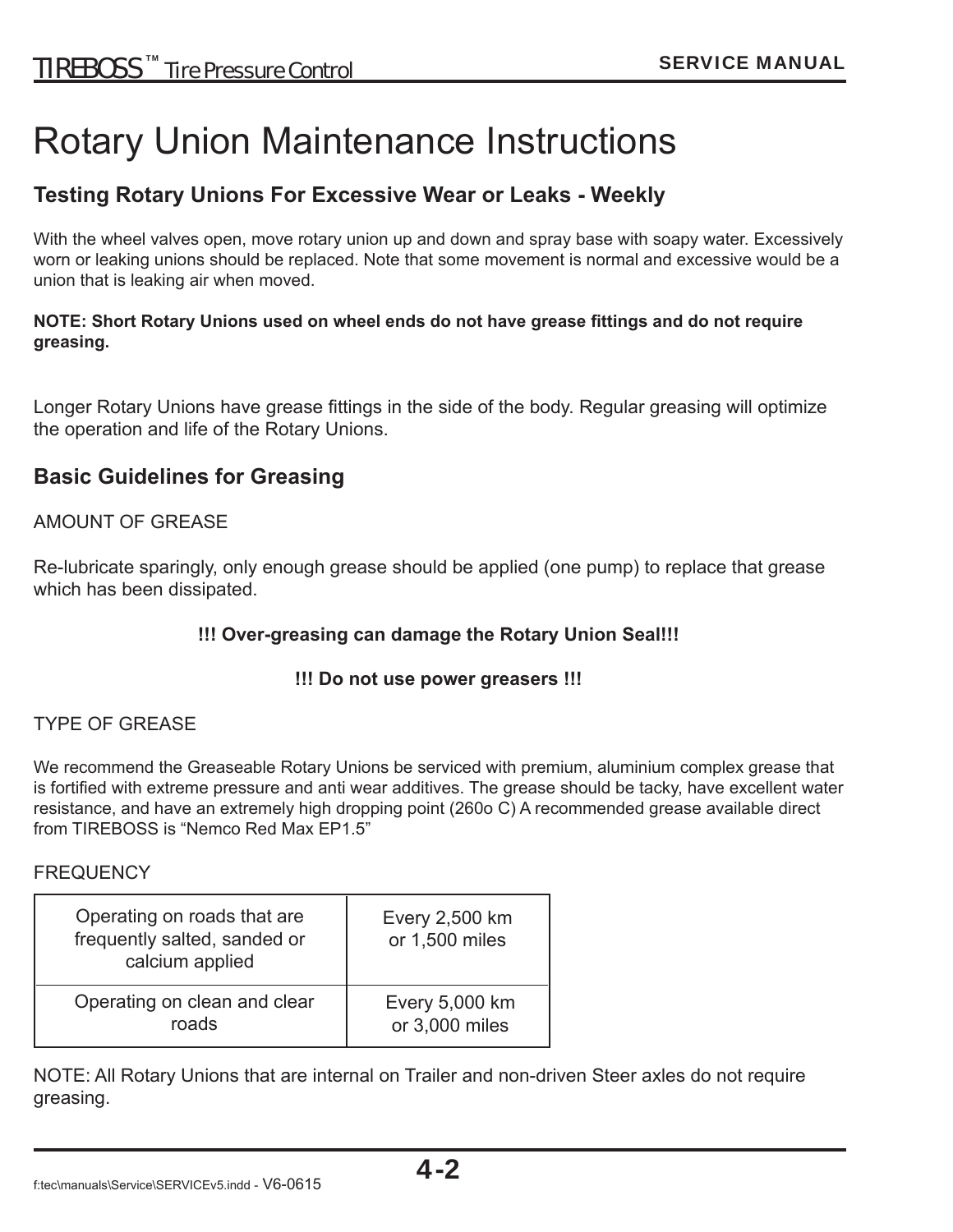## Air Flow Check Procedures

Regular checks of tire air flow will ensure good passage of air into and out of the tires keeping inflate and deflate times to a minimum. Air flow checks should be done regularly on a monthly basis.

- 1. With the TIREBOSS<sup>™</sup> Tire Pressure Control System at the highest setting and tires inflated to maximum and stabilized, turn off truck.
- 2. Close all wheel end valves at the tires for drives,steers and trailers (if applicable).
- 3. Bleed air from the main air line at the filler port on the side of the TIREBOSS  $M$  Tire Pressure Control System Valve Box. This will de-pressurize the main air lines and allow you to open and remove the metal screen from the Y-Filter safely. (Also located on the side of the Valve Box in the fitting that holds the filler port).

#### **NOTE: Each tire group has its own Y-filter at the side of the valve box. Ensure you bleed** the correct filler port for that group. (Typically the bottom Y-filter and filler port is for the **drive group of tires.)**

- 4. Use this opportunity to thoroughly clean the Y-filter screen.
- 5. One by one, open and close each tire wheel end valve and note the rate of the air escaping from the Y-filter body. Air flows should be strong and consistent. If any tire air flows seem restricted, there is a obstruction in the wheel hoses or valve stem. Clear these obstructions as required.
- 6. Reinstall the Y-filter screen and replace seal washer.
- 7. Repeat procedure for all wheel groups. (i.e. steers and trailers)

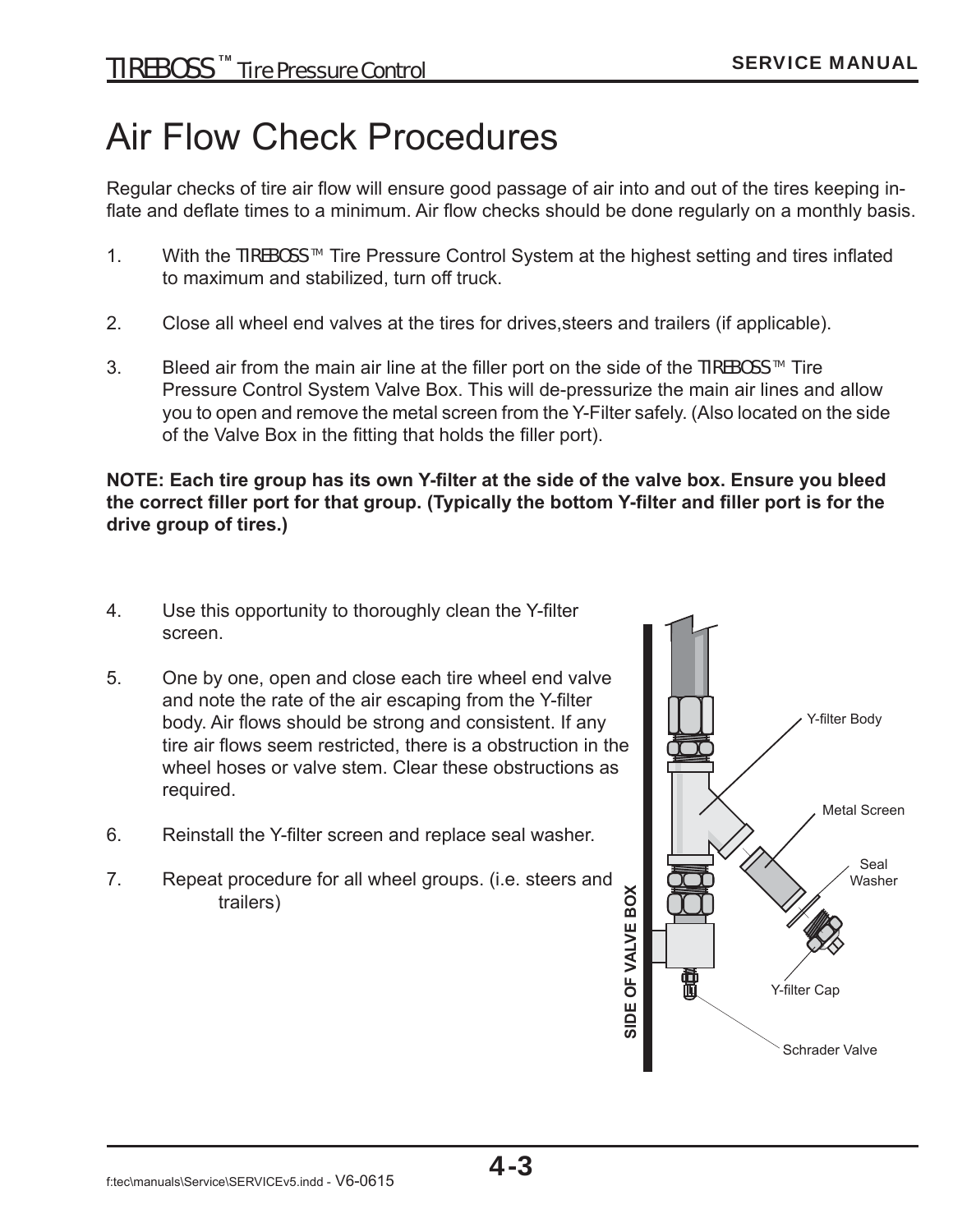## 'Tire Pressure Loss Warning' Check Procedures

In the event of a line breakage or tire failure, the **TIREBOSS<sup>™</sup> Tire Pressure Control System will** immediately warn the operator with an audible alert and a warning flashing on the Operator Control Unit screen.

#### **"TIRE PRESSURE LOSS - STOP VEHICLE NOW"**

It is important to regularly check this function every six months

- 1. With the TIREBOSS <sup>™</sup> Tire Pressure Control System to the highest setting and tires inflated to maximum and stabilized, keep truck at a low idle.
- 2. Test each zone separately as follows:

For testing Drives zone -Disconnect one of the orange hoses at the drive axle hose hanger.

For testing Steer zone - Disconnect one of the supply hoses at the steer shut-off valves

 For testing the trailer zone - Disconnect the whip line or trailer supply line and open manual trailer supply valve (if applicable).



#### **CAUTION: These lines are under high pressure. Wear safety glasses during this procedure.**

3. Once the hose is disconnected, the audible alarm should sound and the warning should appear on the Operator Control Unit screen.

NOTE: If the truck is equipped with an optional Remote Alarm, it should also sound at this time.

4. Reinstall the air lines as removed in 2.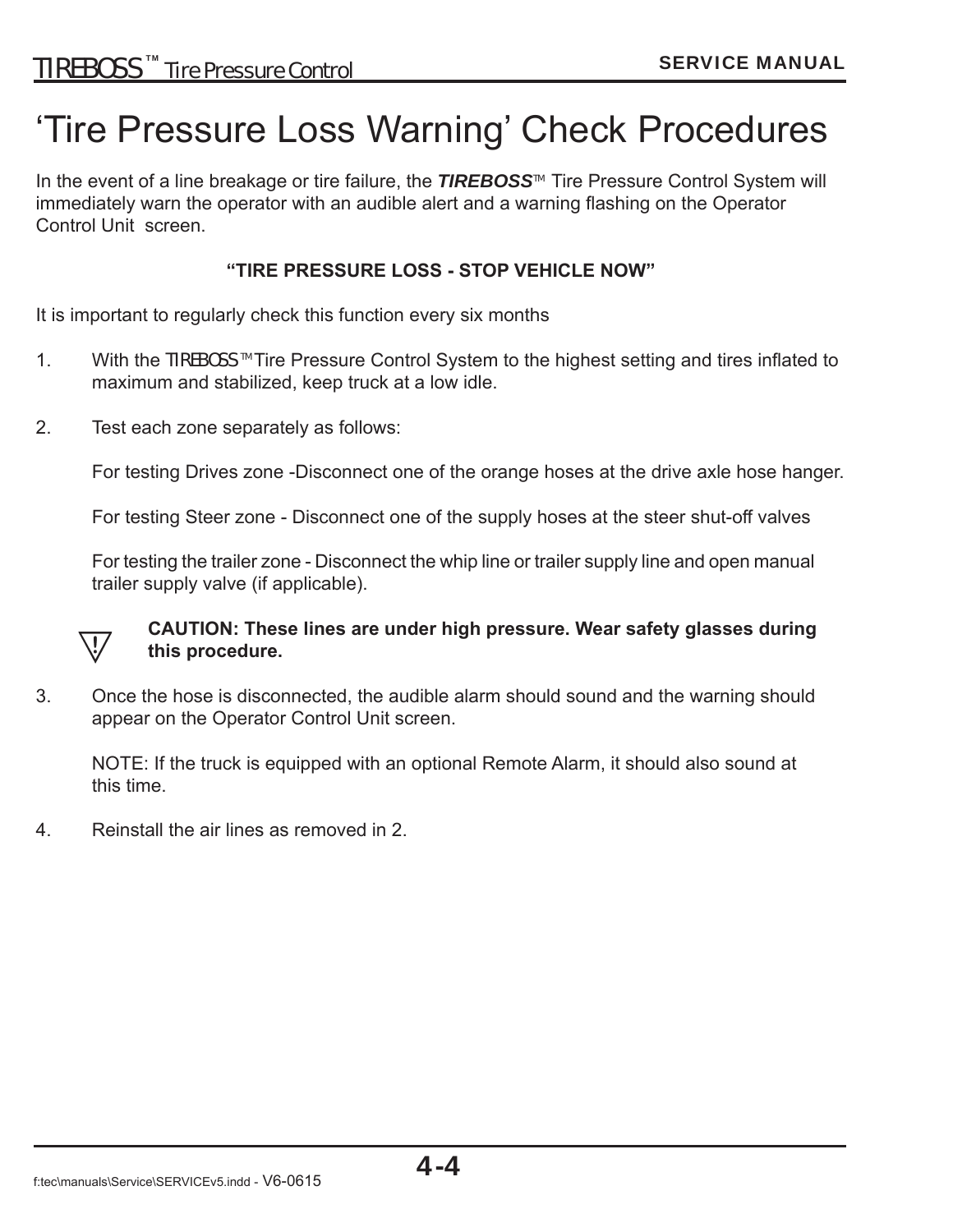## **Static Tank Orifice Testing**

- 1. Shut off all wheel valves at the tires
- 2. Remove air line (indicated as "A") from fitting on side of tank (indicated as "Fitting B") and install a 200 p.s.i. test pressure gauge. Install gauge in line as shown.



- 3. Open all wheel valves and air up truck to 100 psi.
- 4. Close all wheel valves at the tires.
- 5. With a stop watch ready, remove the air line on top off tank (indicated as "C") and time how long it takes to drain tank to 35 psi. Times should be within range shown below

| Steer 0.009 Orfice   | Deflate 100 to 35 psi | (between 2:30 - 3:15 min) |
|----------------------|-----------------------|---------------------------|
| Drive 0.012 Orfice   | Deflate 100 to 35 psi | (between 1:30 - 2:00 min) |
| Trailer 0.012 Orfice | Deflate 100 to 35 psi | (between 1:30 - 2:00 min) |

If the times are not within the ranges shown, the orifice should be replaced.

#### **Cleaning Procedure:**

- 1. Remove orfice from static tank.
- 2. Remove filters from both ends of orifice. Do this by removing snap rings with O-ring pick.
- 3. Soak orifice in Pure Alcohol (99.9%) for 5 minutes. (Do not soak overnight will tarnish brass)
- 4. Blow out with air gun from each end of orifice. **(Do not use metallic tools to clean out orifice)**

NOTE: If you do not have a 200 psi gauge to measure pressure you may use the Operator Control Unit to read pressure, although it is not as accurate. Follow procedure starting at Step #3 and at Step 4. Turn key back on so controller is in normal status mode. Operator Control Unit will flash between "TIRE PRESSURE LOSS" and the existing pressure when you remove air line "C".

6. After testing is complete, open all wheel end valves

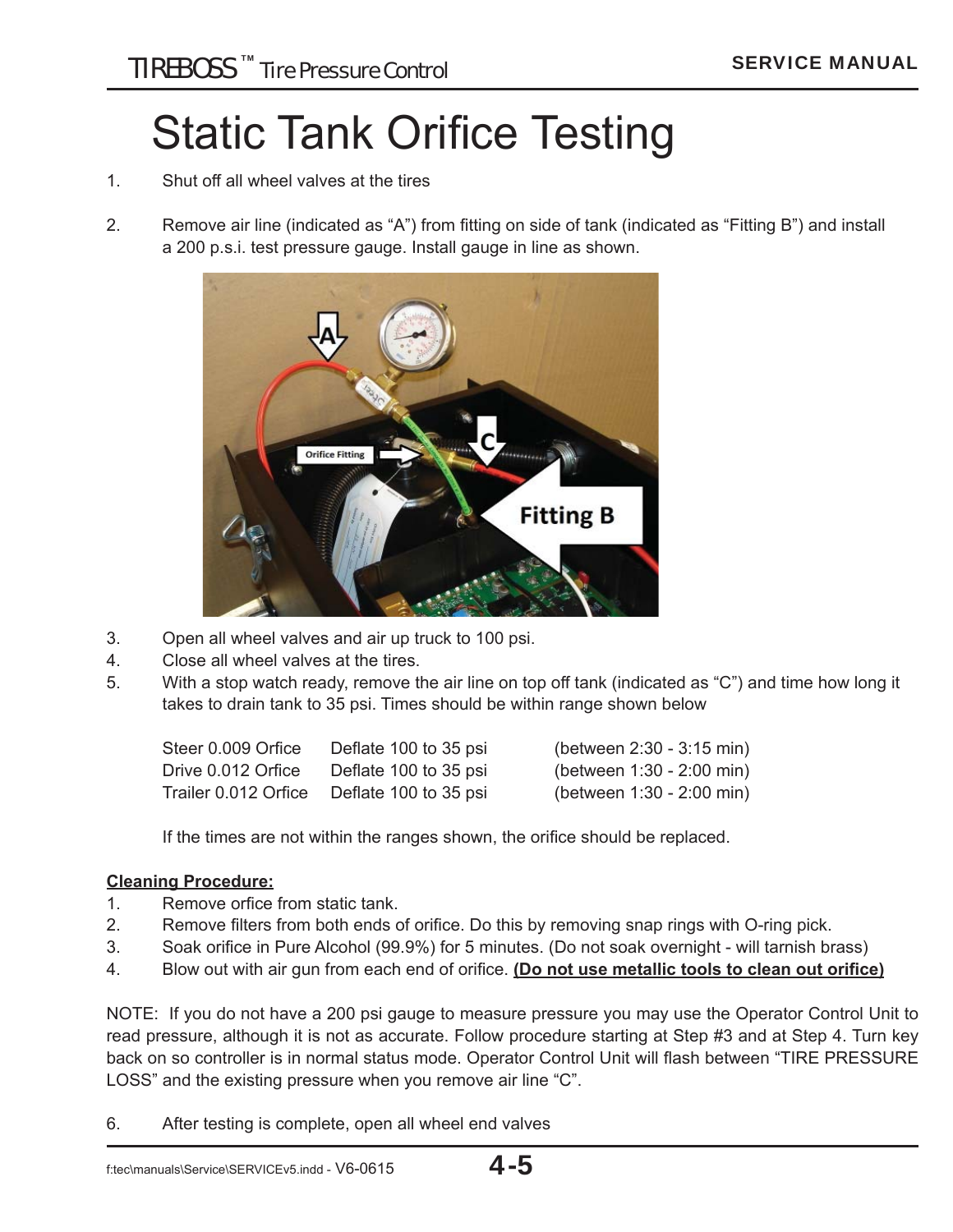## Testing Overspeed Function



The *TIREBOSS* system is equipped with an Overspeed function which will<br><sup>17</sup> automatically increase the selected pressure/speed setting to the next  **automatically increase the selected pressure/speed setting to the next pressure/speed setting in the event of an continuous Overspeed situation. The testing of this function should be done on an annual basis.**

1. Ensure a good speed signal by following this procedure...

 -On the Operator Control Unit press, *MENU* then the *DOWN ARROW* (one time) and *ENTER*.

-The display will now show the hertz reading...

-with vehicle at **full stop** hertz should read **0.**

-now, drive vehicle at a steady speed (i.e. 15mph/21kph) and hertz should increase and stay constant. It should not fluctuate as long as you are at that same speed. (it takes a few seconds to process the signal) -press *CANCEL* if hertz are not fluctuating

#### Note: If hertz do not read 0 at full stop or are fluctuating when driving vehicle, a GPS  **speed board may have to be installed, contact TIREBOSS for assistance.**

2. Ensure proper Overspeed Function by following this procedure...

 With Operator Control Unit on lowest speed setting (Refer to Speed Setting Chart on Cab Card), drive truck at a speed just below maximum speed for that setting for 30 seconds. (i.e. if setting is 10mph/14kph drive truck at 8mph/12kph) The Overspeed Alert should *not* activate.

 With Operator Control Unit still on same setting, drive truck at a speed just above maximum speed for that setting.

(i.e. if setting is 10mph/14kph, drive truck at 12mph/16kph)

 The Overspeed Alert should now activate with an audible beep and a warning message on the Operator Control Screen, "VEHICLE OVERSPEED CONDITION - SLOW VEHICLE DOWN OR CHANGE TO NEXT SETTING".

 This warning will appear 3 times in approx. 30 second time span. Allow warning to activate until it automatically changes to the next higher setting and ensure the system starts to inflate in the new setting.

 If the system does not operate as described above, you may have one of the following problems...

-poor connection or inconsistent speed signal

-Operator Control Unit not pulse speed calibrated properly.

-speed board in Operator Control Unit is defective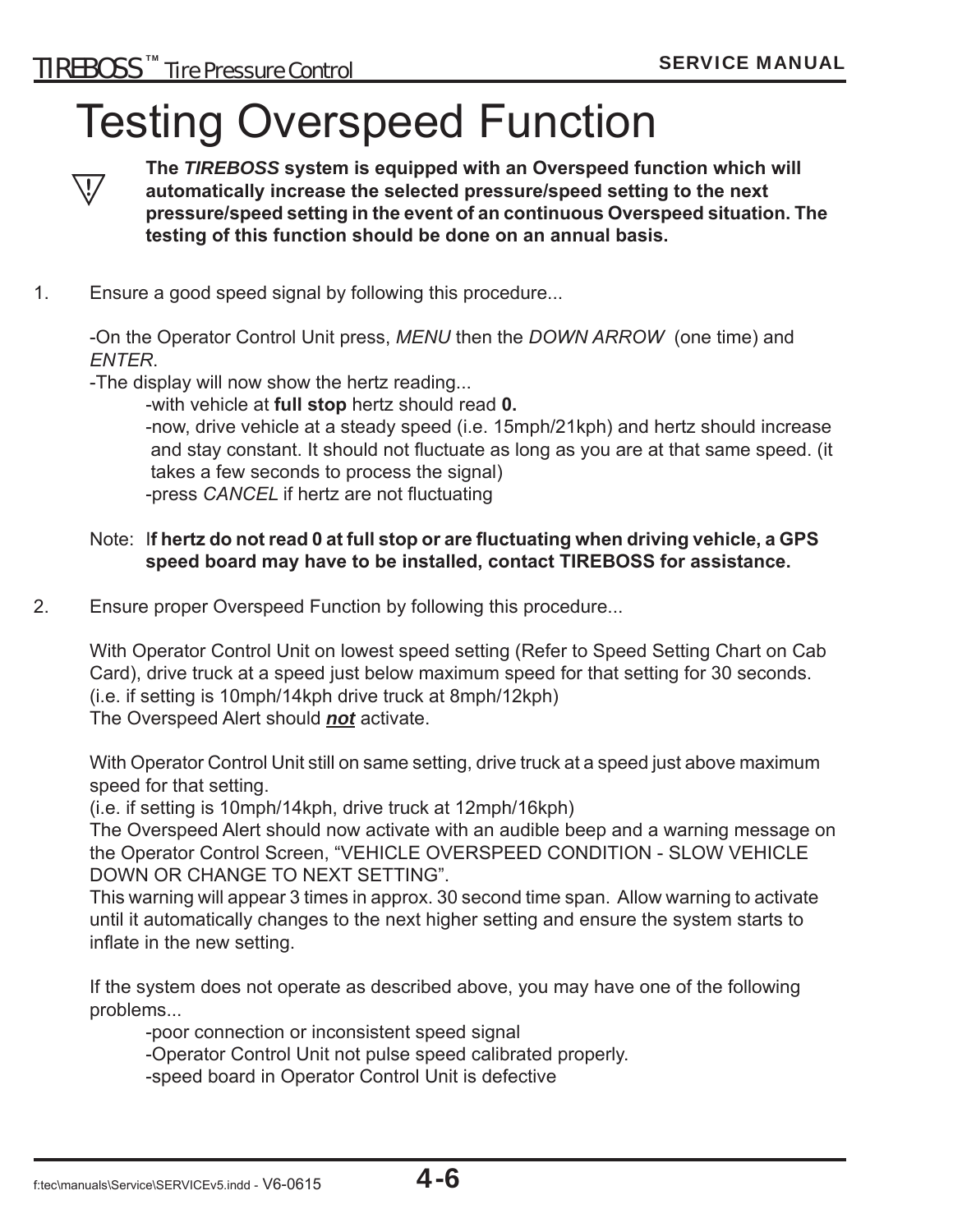## Wheel End Valve Operational Check

### Wheel End Valves (WEV) Operational Checks and AIR Flow Checks

- 1: Run truck with all wheel valves open to highest tire pressure setting (i.e. 95 or 100 PSI).
- 2: Shut down truck and turn on ignition switch so controller is in operational mode. Check tire pressure with tire gauge at each individual pressure test fitting at WEV. Should be same as at controller +/- 2 PSI.
- 3: Remove air supply hose at hanger end carefully, as it is under high pressure.



- 4: Confirm "Tire Pressure Loss" warning activates on controller
- 5: Allow air to completely deflate until it stops. This may take 1.5 to 2 minutes (larger tires may take longer).
- 6: Confirm tire pressure with tire gauge at each individual WEV pressure test fitting. All should be around 8-12 PSI (299-2502), 12-18 PSI (299-2501), 18-22 PSI (299-2500), 38-42 PSI (299-2504), 68-72 PSI (299-2503). This means WEV is closing properly & air flow is okay as tire deflated. Re-install air supply hose.
- 7: Run truck and re-inflate tires to highest pressures. Spray with soapy water to check all hoses and valves.
- 8: Deflate tires to lowest setting using the controller & confirm pressures stabilize without excessive cycling or overshooting set point and no alerts/warnings are coming on. Also confirm reading at each tire pressure test fitting is not higher than monitor pressure when at lowest setting. This confirms the WEV did not close prior to the lowest programmed setting.
- 9: Re-install pressure test fitting caps.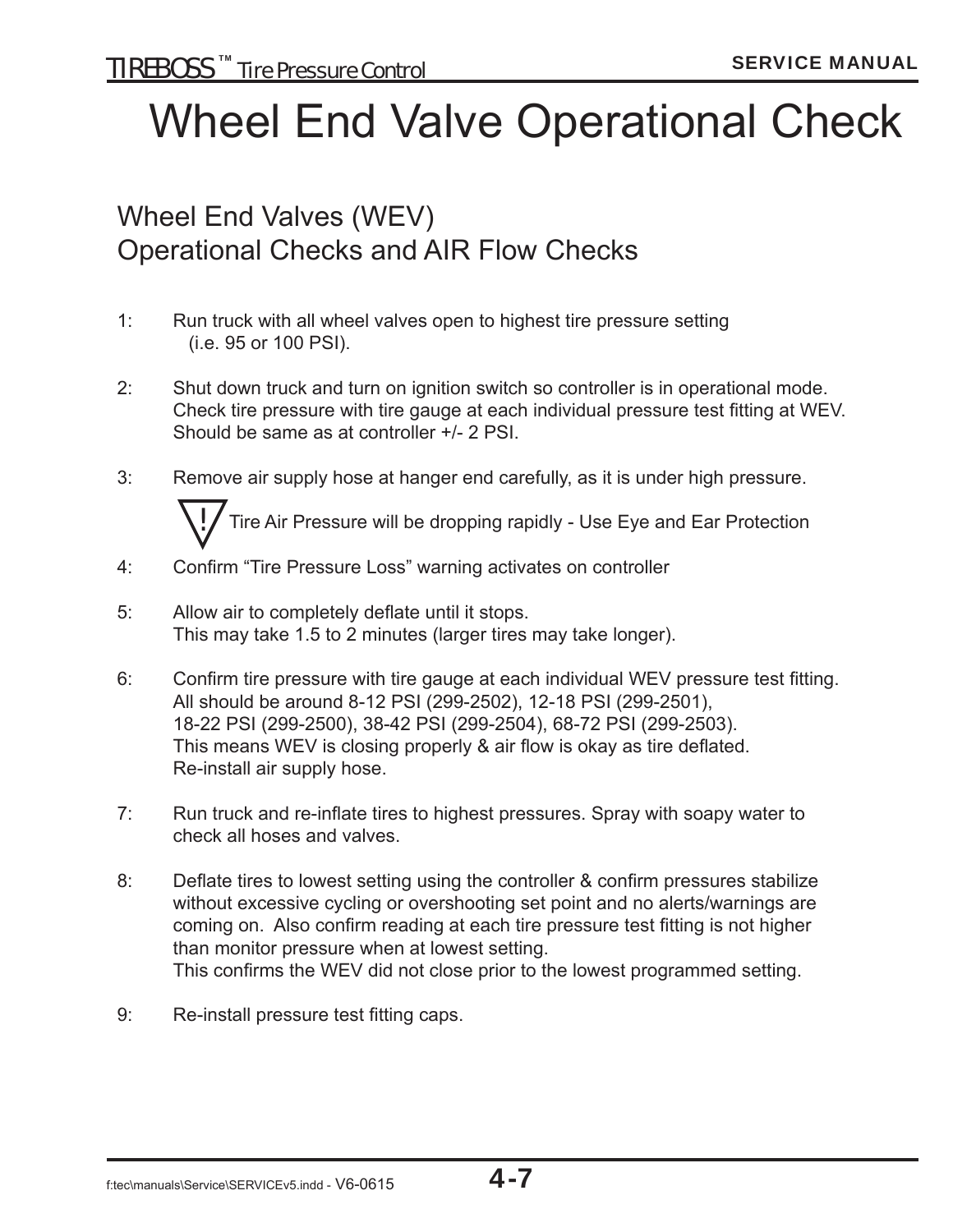### Drive Axle Hanger Brackets and Hose Maintenance

#### *Typical Wheel Hanger Position & Hose Length for units NOT using tire chains.*

*Note position of hanger brackets. Units not using tire chains should have the hanger brackets adjusted to the lowest possible position without going below the centre line of Rotary Unions*



#### *- Ideal height and hose length.*

*Top of hoses should drop just below bottom line of Rotary Union*

*- Hoses too long. May wrap around Rotary Union or kink*

*- Hoses too short. May create excessive wear on Rotary Unions as axles travels up and down*

*Typical Wheel Hanger Position and Hose Length for units using tire chains. Note position of hanger brackets. Units using tire chains should have the hanger brackets adjusted to the highest possible position.*

## *- Ideal height and hose length. Top of hoses should drop just below bottom line of Rotary Union - Hoses too long. May wrap around Rotary Union or kink - Hoses too short. May create excessive wear on Rotary Unions as axles travels up and down*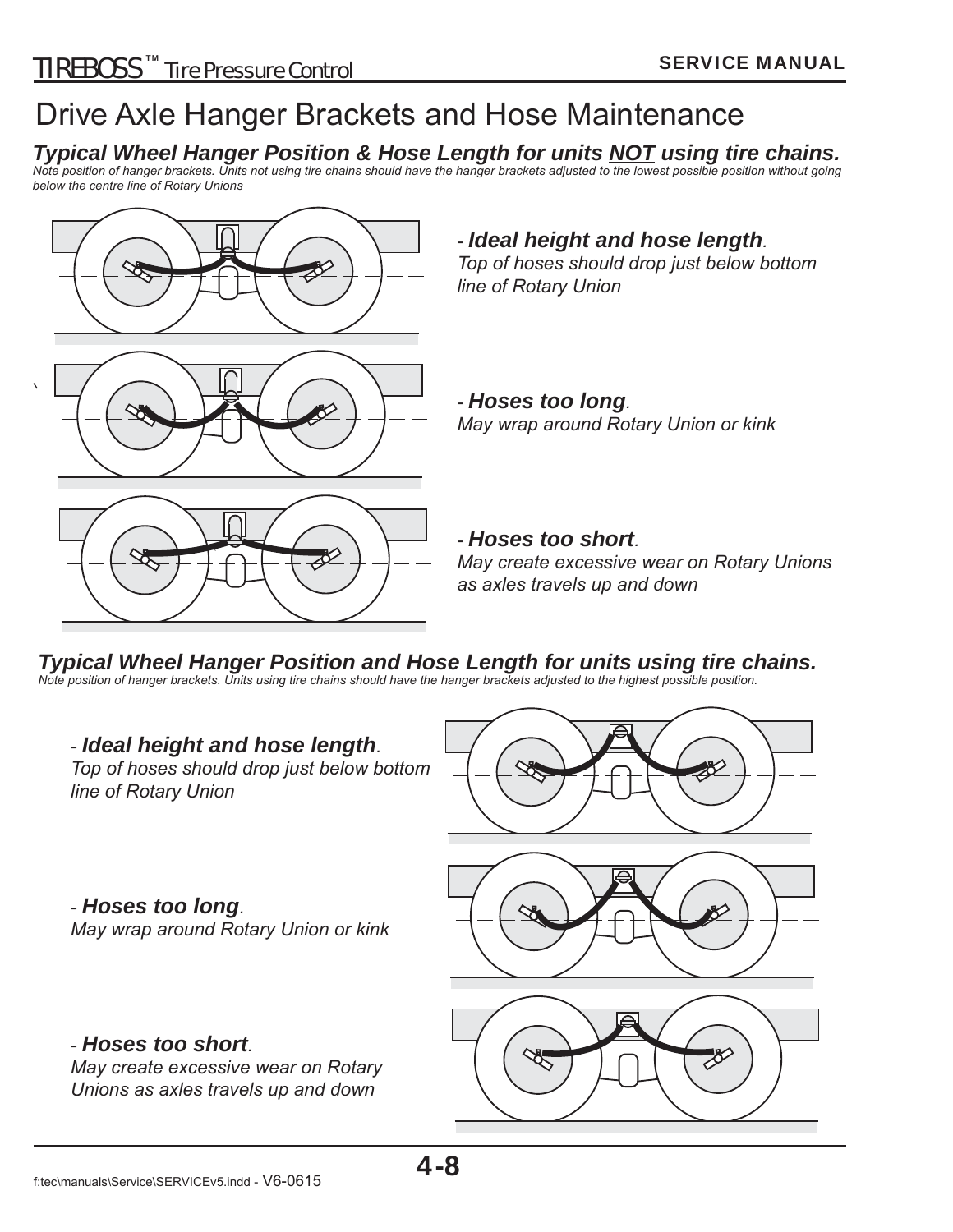### Drive Axle Hanger Brackets and Hose Maintenance

#### *Typical Wheel Hanger Position & Hose Length for units NOT using tire chains.*

*Note position of hanger brackets. Units not using tire chains should have the hanger brackets adjusted to the lowest possible position without going below the centre line of Rotary Unions*



#### *Typical Wheel Hanger Position & Hose Length for units using tire chains.*

*Note position of hanger brackets. Units using tire chains should have the hanger brackets adjusted to the highest possible position.*



*Wheel hoses adjusted too close may rub tires and create wear on hose, hose guard or tires. Wheel hoses adjusted too far may create a snagging hazard.*

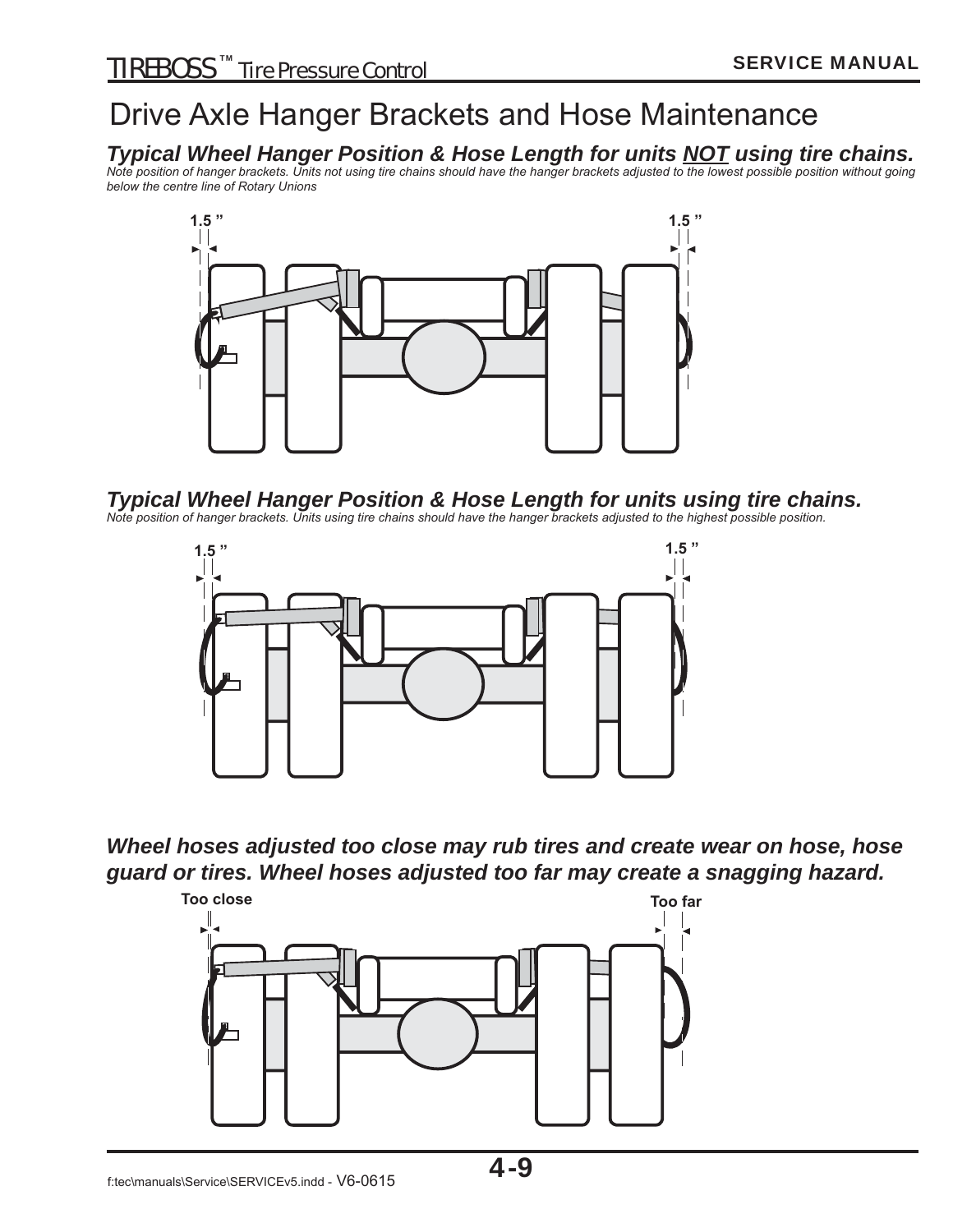### Tire/Wheel Changing Procedures - Steer Tires



**WARNING - ALL valve cores MUST be removed for the TIREBOSS™ system to operate properly. Failure to remove valve cores can cause unsafe or dangerous driving conditions as the** TIREBOSS TM **system will be unable to maintain proper tire pressures.**

#### *Typical STEER Tire Removal Procedures - See following Diagram A*

- 1. Ensure **all** Steer axle TIREBOSS TM wheel valves and/or frame valves are closed
- 2. Shut the power switch "OFF" on the TIREBOSS ™ Operator Control Unit (switch on back left side)
- 3. Relieve air pressure from the TIREBOSS TM tire mainline by the Schrader valve (**top** Schrader marked with an 'S') located on the right side of the TIREBOSS<sup>™</sup> valve box. (usually located on the truck frame)
- 4. 'MARK' with a grease pencil, one wheel stud and rim location to ensure the proper alignment of wheel hoses during re-installation of the wheel
- 5. If equipped with TIREBOSS ™ hub protectors, remove the 4 wheel nuts holding it in place and set hub protectors aside for reinstallation at a later time
- 6. Undo TIREBOSS ™ wheel hose from the hub cap. Hold hose adaptor fitting with a wrench and undo swivel fitting attached to wheel hose. (CAUTION - Steer wheel hose is pressurized)
- 7. Undo wheel hose at the valve stem fitting and insert a valve core into the valve stem.
- 8. Undo wheel nuts and remove wheel. If rim does not fit over hose adaptor fitting, remove by holding hubcap fitting with wrench.



**WARNING - When removing or replacing hose adaptor fitting from hub cap, always use**<br>a wrench to hold hub cap fitting. Failure to do so will twist air lines inside hub cap and **cause breakage and air loss of front tires.**

9. Repair or replace tire as required. If rim is changed, 'MARK' new rim in same location as old rim (as orientated from the valve stem)

#### *Typical STEER Tire Re-installation Procedures - See following Diagram A*

- 1. Re-install wheel matching up the previously 'MARKED' stud and rim
- 2. Tighten and torque wheel nuts to manufacturers specifications.
- 3. If hose adaptor fitting was removed, apply thread sealing compound and re-install using a wrench to hold the hub cap fitting



#### **WARNING - When removing or replacing hose adaptor fitting from hub cap, always use** a wrench to hold hub cap fitting. Failure to do so will twist air lines inside hub cap and **cause breakage and air loss of front tires.**

- 4. **Remove valve core** and install wheel hose onto valve stem (Do not overtighten the nut, it should be just snug.)
- 5. Using a small amount of anti-seize compound, reattach the wheel hose to the hose adaptor fitting ensuring the hub cap fitting does not turn.
- 6. Open **all** steer axle wheel and frame valves
- 7. Turn the TIREBOSS<sup>™</sup> Operator Control Unit "ON" and run truck until steer tire pressures stabilize at the highest pressure setting (HIGHWAY LOADED)
- 8. Soap water test all steer wheel fittings to ensure no leaks are present
- 9. If equipped with TIREBOSS<sup>™</sup> hub protectors, remove 4 wheel nuts to allow for mounting. Tighten and torque wheel nuts as per manufacturer specifications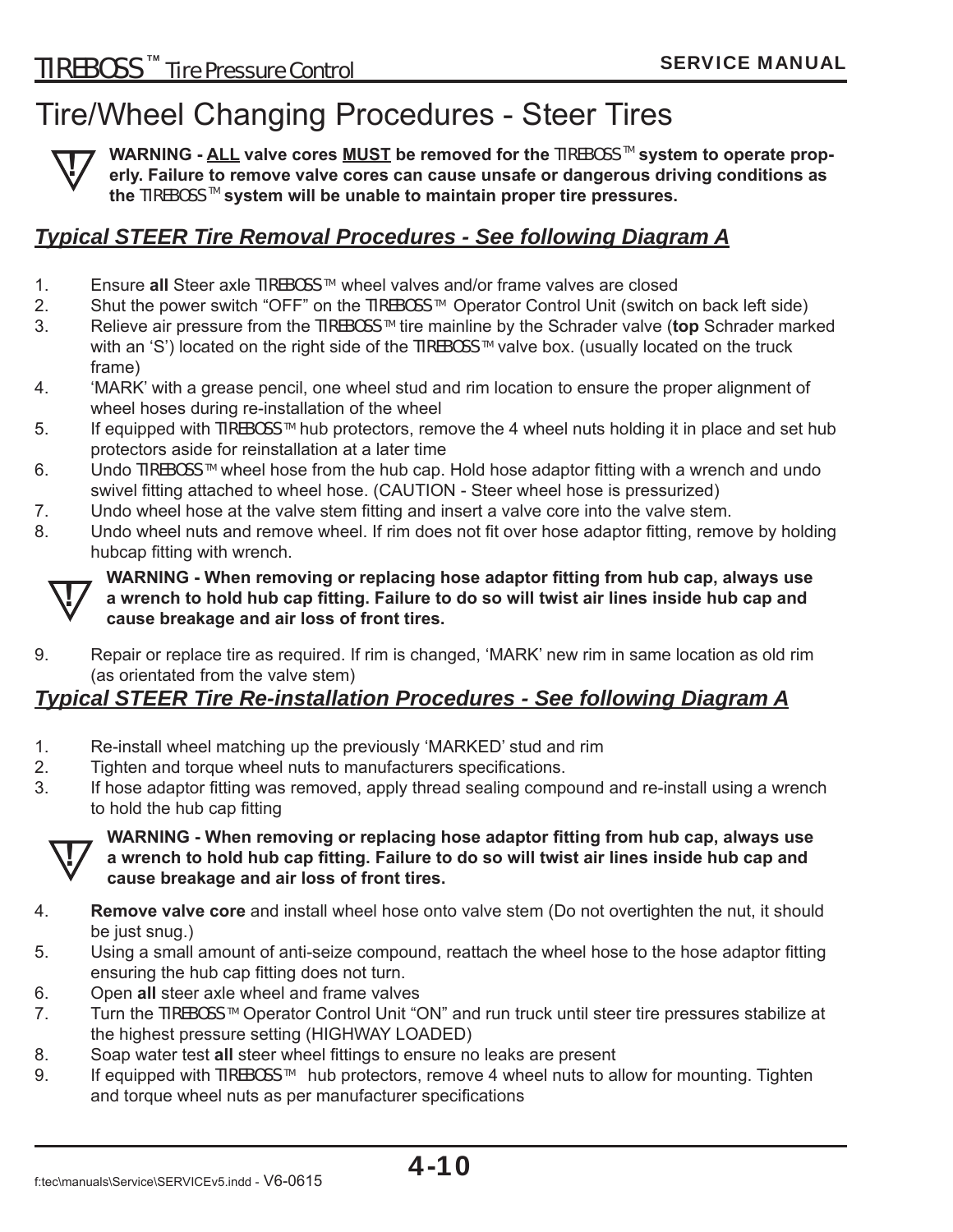### Tire/Wheel Changing Procedures - Drive Tires

**!**

**WARNING - ALL valve cores MUST be removed for the TIREBOSS™ system to operate properly. Failure to remove valve cores can cause unsafe or dangerous driving conditions as the** TIREBOSS TM **system will be unable to maintain proper tire pressures.**

#### *Typical DRIVE Tire Removal Procedures - See following Diagram B*

- 1. Ensure **all** Drive axle TIREBOSS TM wheel valves are closed
- 2. Shut the power switch "OFF" on the TIREBOSS ™ Operator Control Unit (switch on back left side)
- 3. Relieve air pressure from the TIREBOSS TM tire mainline by the Schrader valve (**bottom** Schrader marked with a 'D') located on the right side of the TIREBOSS<sup>™</sup> valve box. (usually located on the truck frame)
- 4. At the drive wheel end, undo the orange drive hose from the rotary union compression fitting and tuck end out of the way
- 5. 'MARK' with a grease pencil, one wheel stud and rim location to ensure the proper alignment of wheel hoses during reinstallation of the wheel
- 6. Undo TIREBOSS <sup>™</sup> wheel hoses from the wheel end manifold swivel fittings
- 7. Undo wheel nuts and remove outer wheel. (In most cases the rim will fit over the TIREBOSS  $M$  wheel end manifold)
- 8. Before removing the inner wheel, 'MARK' rim at the same location as the previously 'MARKED' stud
- 9. Remove inner wheel
- 10. Remove TIREBOSS<sup>™</sup> wheel hose from valve stem and repair or replace tire as required. If rim is changed, 'MARK' new rim in same location as old rim (as orientated from valve stem)

#### *Typical DRIVE Tire Re-installation Procedures - See following Diagram B*

1. **Ensure all valve cores are removed**. Reinstall the wheel hose onto valve stem (Do not overtighten the nut, it should be just snug.) Soapwater test for leaks. Inner wheel uses the straight wheel hose fitting and when installed, the rubber hose protector should be slid to the base of the

 valve stem. Outer wheel uses the curved wheel hose. Outer wheel valve stem should be **turned into the rim** to avoid damage to wheel hose or valve stem.

- 2. Reinstall inner wheel, matching up previously 'MARKED' stud and rim
- 3. Reinstall outer wheel by inserting inner wheel hose into appropriate rim hole and matching up the previously 'MARKED' stud and rim
- 4. Tighten and torque wheel nuts as per manufacturers specifications
- 5. Using a small amount of anti-seize compound, reattach the wheel hoses to the TIREBOSS ™ manifold swivel fitting ensuring valve handles are parallel with the side wall of the tire.
- 6. Using oil on rotary union compression fitting threads and sleeve, reattach the orange drive hose (orange drive hose should be approximately 2" away from the tire side wall)
- 7. Open **all** drive axle wheel valves
- 8. Turn the TIREBOSS<sup>™</sup> Operator Control Unit 'ON' and run truck until drive tire pressures stabilize at the highest setting (HIGHWAY LOADED)
- 9. Soap-water test all drive wheel fittings to ensure no leaks are present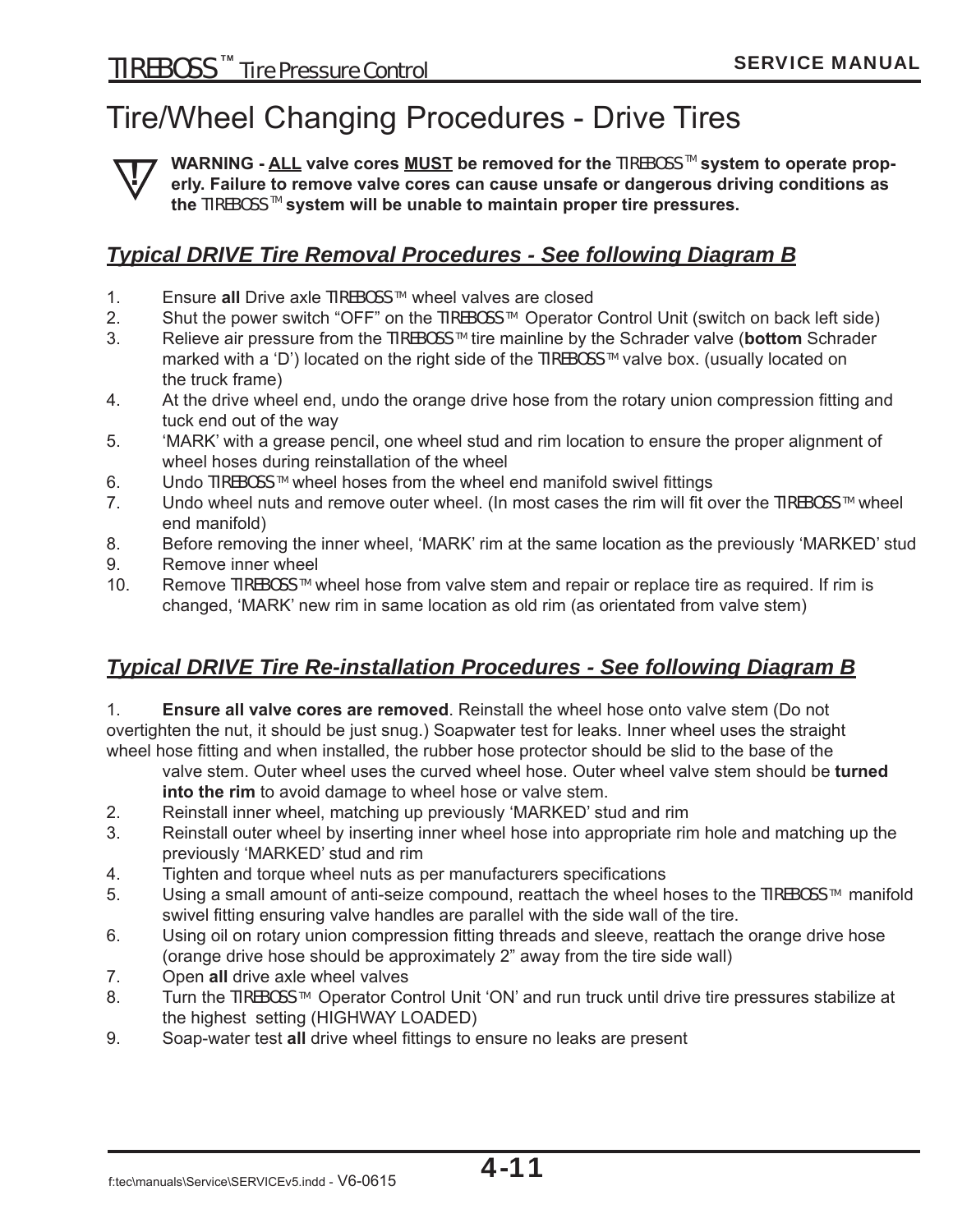### Tire/Wheel Changing Procedures - Trailer Tires



**WARNING - ALL valve cores MUST be removed for the TIREBOSS™ system to operate properly. Failure to remove valve cores can cause unsafe or dangerous driving conditions as the** TIREBOSS TM **system will be unable to maintain proper tire pressures.**

#### *Typical TRAILER Tire Removal Procedures - See following Diagram C*

- 1. Ensure **all** Trailer axle TIREBOSS TM wheel valves are closed
- 2. Shut the power switch "OFF" on the TIREBOSS ™ Operator Control Unit (switch on back left side)
- 3. Relieve air pressure from the TIREBOSS ™ tire mainline by the Schrader valve (2nd from bottom Schrader marked with a 'T') located on the right side of the TIREBOSS<sup>™</sup> valve box. (usually located on the truck frame)
- 4. 'MARK' with a grease pencil, one wheel stud and rim location to ensure the proper alignment of wheel hoses during reinstallation of the wheel
- 5. Undo TIREBOSS™ wheel hoses from the hub cap tee swivel fittings
- 6. Undo wheel nuts and remove outer wheel. If rim does not fit over hub cap tee fitting, remove tee fitting by holding hub cap fitting with wrench.

**WARNING** - When removing or replacing hub cap tee fitting from hub cap, always use a wrench to hold hub cap fitting. Failure to do so will twist air lines inside hub cap and **cause breakage and air loss of trailer tires.**

- 7. Before removing inner wheel, 'MARK' rim at same location as previously 'MARKED' stud
- 8. Remove inner wheel
- 9. Remove TIREBOSS<sup>™</sup> wheel hose from valve stem. Repair or replace tire as required. If rim is changed, 'MARK' new rim in same location as old rim (as orientated from the valve stem)

#### *Typical TRAILER Tire Re-installation Procedures -See following Diagram C*

1. **Ensure all valve cores are removed**. Reinstall the wheel hose onto valve stem (Do not overtighten the nut, it should be just snug.) Soapwater test for leaks. Inner wheel uses the straight wheel hose fitting and when installed, the rubber hose protector should be slid to the base of the

 valve stem. Outer wheel uses the curved wheel hose. Outer wheel valve stem should be **turned into the rim** to avoid damage to wheel hose or valve stem.

- 2. Reinstall inner wheel, matching up previously 'MARKED' stud and rim
- 3. Reinstall outer wheel by inserting inner wheel hose into appropriate rim hole and matching up the previously 'MARKED' stud and rim
- 4. Tighten and torque wheel nuts as per manufacturers specifications
- 5. If hub cap tee fitting was removed, apply thread sealing compound and re-install using a wrench to hold the hub cap fitting

### **WARNING - When removing or replacing hubcap tee fitting from hub cap, always use**<br>a wrench to hold hub cap fitting. Failure to do so will twist air lines inside hub cap and **cause breakage and air loss of trailer tires.**

- 6. Using a small amount of anti-seize compound, reattach the wheel hose to the hub cap tee ensuring the hub cap fitting does not turn and valve handles are parallel with the sidewall of the tire.
- 7. Open **all** trailer axle wheel valves
- 8. Turn the TIREBOSS ™ Operator Control Unit "ON" and run truck until trailer tire pressures stabilize at the highest pressure setting (HIGHWAY LOADED)
- 9. Soap water test all trailer wheel fittings to ensure no leaks are present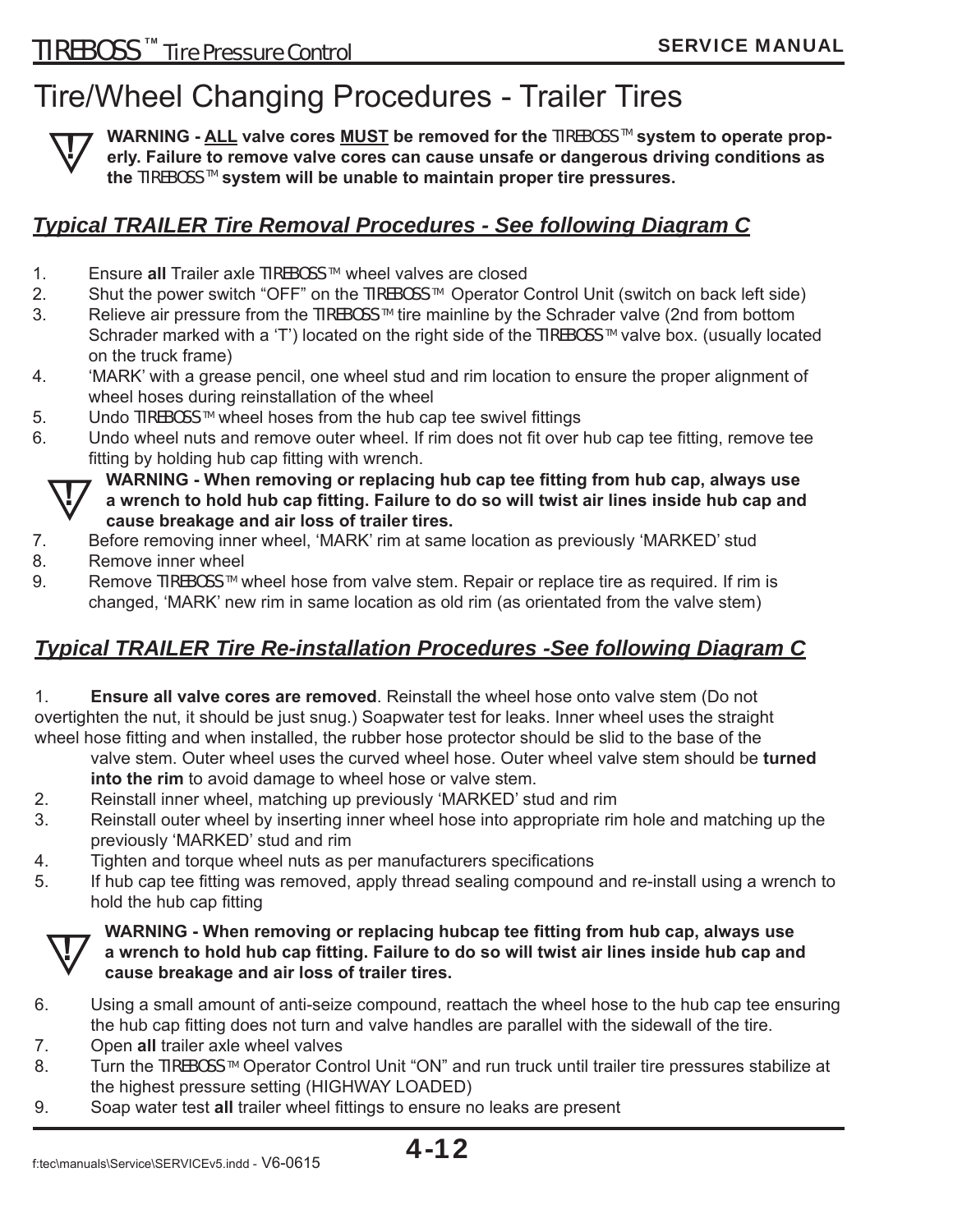### Tire/Wheel Changing Procedures - Diagrams

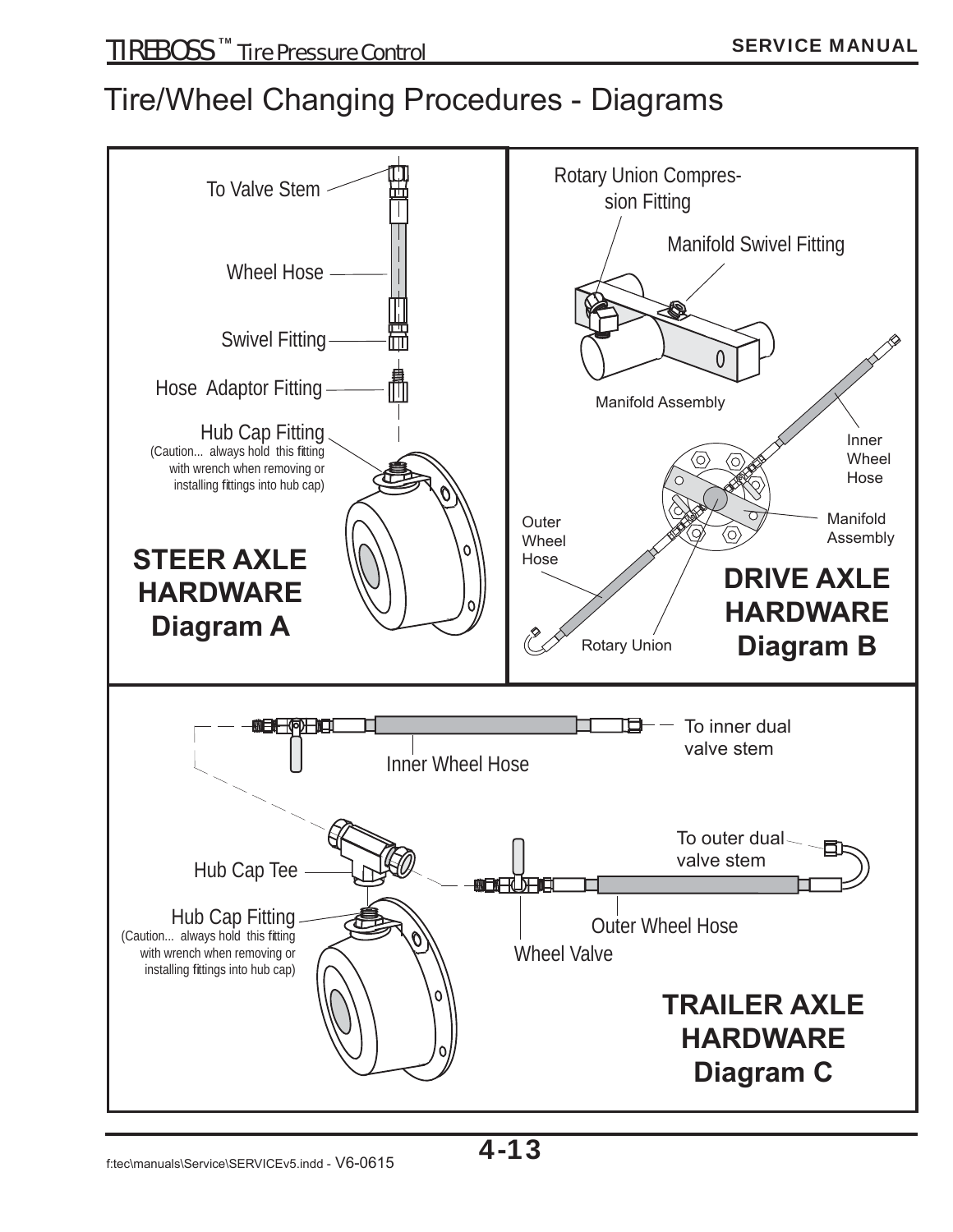### **Tire Pressure Control Systems – Service Inspection – MONTHLY**

|                                                                                                                                                                                                                                                                     | _Work Order #: ________________________________                                                                                                                                                                                                                                                                |  |  |  |  |  |
|---------------------------------------------------------------------------------------------------------------------------------------------------------------------------------------------------------------------------------------------------------------------|----------------------------------------------------------------------------------------------------------------------------------------------------------------------------------------------------------------------------------------------------------------------------------------------------------------|--|--|--|--|--|
|                                                                                                                                                                                                                                                                     |                                                                                                                                                                                                                                                                                                                |  |  |  |  |  |
|                                                                                                                                                                                                                                                                     |                                                                                                                                                                                                                                                                                                                |  |  |  |  |  |
|                                                                                                                                                                                                                                                                     |                                                                                                                                                                                                                                                                                                                |  |  |  |  |  |
| $\mathsf{X}$ = Failed<br><b>Inspection Codes</b><br>$\blacktriangleright$ = Pass<br><b>The Co</b>                                                                                                                                                                   | = Repairs Completed                                                                                                                                                                                                                                                                                            |  |  |  |  |  |
| *See reverse for inspection explanations<br><b>MAIN LINES, FITTINGS, &amp; ATTACHMENTS</b> Test with tires @ higher pressure (i.e. 100 psi)<br>А.                                                                                                                   |                                                                                                                                                                                                                                                                                                                |  |  |  |  |  |
| $\boldsymbol{X}$ $\boldsymbol{X}$ $\boldsymbol{Y}$<br>1. Check steer wheel hardware:                                                                                                                                                                                | <b>Service</b><br>Comments:<br><b>Manual</b><br>Page #<br><u> 1989 - Johann Barbara, martin da basar a</u><br>$4 - 3$<br>$\overline{\phantom{a}4-4}$<br><u> 1989 - Johann Barbara, martxa eta idazlea (h. 1908).</u>                                                                                           |  |  |  |  |  |
| 2. Check drive wheel hardware:<br>-air flow check from each tire & control valve $\Box$ $\Box$                                                                                                                                                                      | <u> 1980 - John Stone, francuski politik (d. 1980)</u><br>$4 - 3$<br><u> 2002 - Jan James Barnett, politik eta politik eta politik eta politik eta politik eta politik eta politik e</u> ta<br>$4 - 4$<br><u> 1989 - Johann John Stone, fransk politik (f. 1918)</u>                                           |  |  |  |  |  |
| 3 <sub>1</sub><br>Check trailer hardware:<br>-manual wheel valves condition/operation□ □ □                                                                                                                                                                          | <u> 1989 - John Stone, svensk politik (d. 19</u><br>$4 - 3$<br>$4 - 4$<br><u>and the state of the state of the state of the state of the state of the state of the state of the state of the state of the state of the state of the state of the state of the state of the state of the state of the state</u> |  |  |  |  |  |
| В.<br><u>AIR SUPPLY SYSTEM</u>                                                                                                                                                                                                                                      |                                                                                                                                                                                                                                                                                                                |  |  |  |  |  |
| 1. Check dryers unloading OK (check with TPCS off) $\Box$ $\Box$<br>3. Drain wet tank (comment on moisture content)<br>4. Drain secondary air tanks (comment on moisture content) $\Box$ $\Box$<br>(Close wheel valves and drain air pressure prior to cap removal) | <u> 1989 - Johann Barn, fransk politik (f. 1989)</u><br><u> 1989 - Johann Barn, fransk politik (f. 1918)</u><br><u> 1989 - Johann Barn, fransk politik (f. 1918)</u><br><u> 1989 - Johann Barn, mars eta bat erroman erroman erroman erroman erroman erroman erroman erroman erroman err</u><br>$4 - 3$        |  |  |  |  |  |
|                                                                                                                                                                                                                                                                     | Date:<br><u> 1980 - Andrea Andrew Amerikaanse kommunister (</u><br>Date:<br>the control of the control of the control of the control of the control of                                                                                                                                                         |  |  |  |  |  |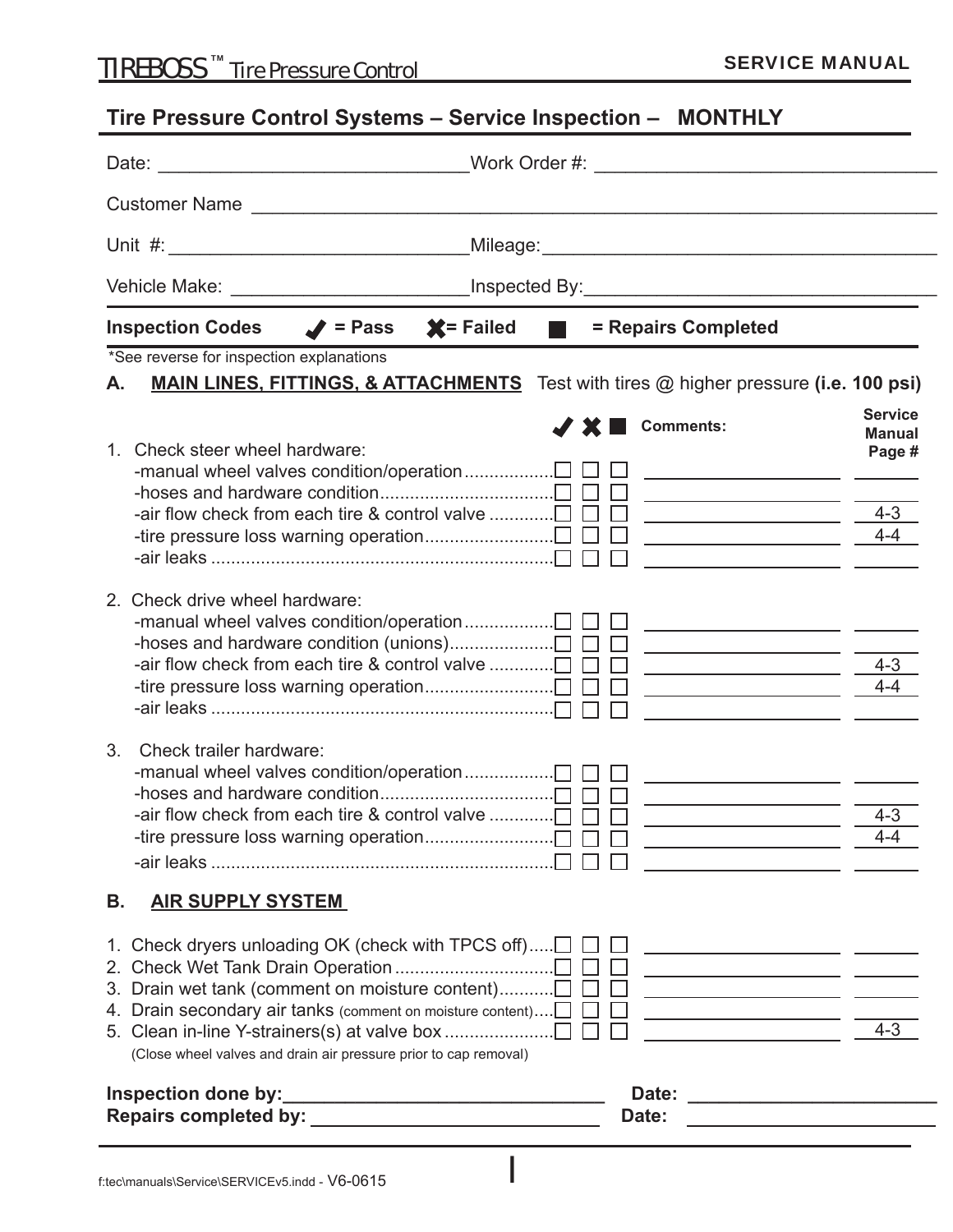#### **Service Inspection Explanations – MONTHLY**

#### **MAIN LINES, FITTINGS, & ATTACHMENTS**

Test with tires at higher pressure **(i.e. 100 psi)** (7 bar)

*Manual wheel valves condition/operation...*

Check valves for cracks, corrosion and smooth operation.

*Hoses and hardware condition...*

 Check for "rub-through" and cracks. Ensure hose protectors are on rub points. Ensure all lines are securely fastened.

Air flow check from each tire & control valve... Refer to Section 4-3 in the Service Manual.

*Tire pressure loss warning operation...* Refer to Section 4-4 in the Service Manual.

#### *Air leaks...*

Soap/water spray test all hoses, hardware and pneumatic connections with system at higher pressure **(i.e. 100 psi)** (7 bar)

#### **AIR SUPPLY SYSTEM**

*Check dryers unloading OK (check with TIREBOSS system off )* Refer to Dryer Service Manual

*Check wet tank drain operation...*

Ensure manual drain is not plugged and seals after closing. Confirm Autodrain valve is functioning properly (if equipped)

*Drain wet tank and secondary air tanks (comment on moisture content)*... Purge Wet Tank and note water quantities and if oil contamination is present

*Clean in-line Y-strainer(s) at valve box ... (Close wheel valves and drain air pressure prior to cap removal)* Take note of excessive debris in screen and cap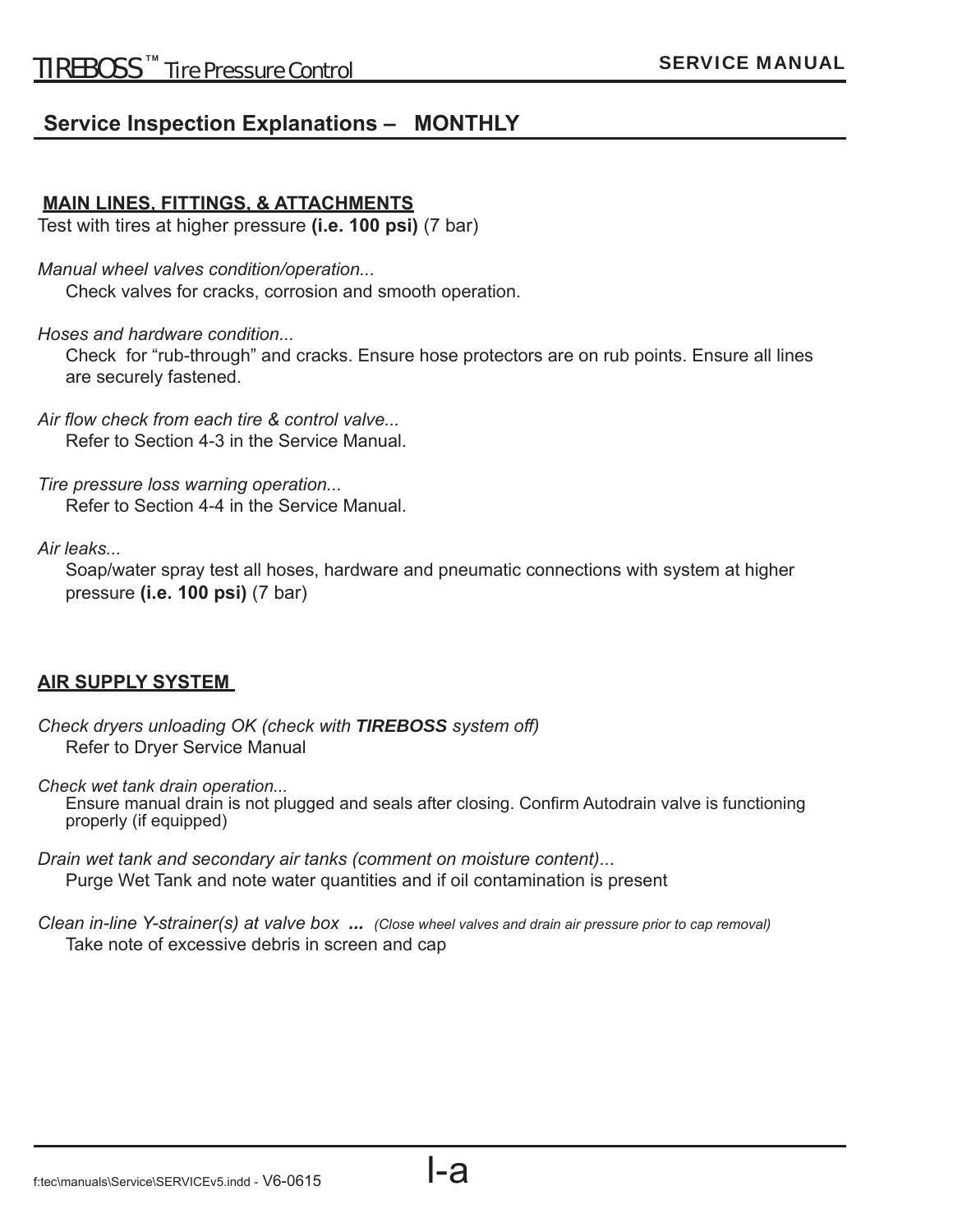SERVICE MANUAL TIREBOSS TM Tire Pressure Control

|                                                                                                                  | Work Order #: What I have a series of the series of the series of the series of the series of the series of the                                                                         |                                                                                       |  |  |
|------------------------------------------------------------------------------------------------------------------|-----------------------------------------------------------------------------------------------------------------------------------------------------------------------------------------|---------------------------------------------------------------------------------------|--|--|
| $\Box$ A Service $\Box$ B Service<br>Inspection:                                                                 |                                                                                                                                                                                         |                                                                                       |  |  |
| Customer Name: ___________________________                                                                       |                                                                                                                                                                                         |                                                                                       |  |  |
|                                                                                                                  |                                                                                                                                                                                         |                                                                                       |  |  |
| Vehicle Make: ___________________________                                                                        |                                                                                                                                                                                         |                                                                                       |  |  |
| Inspection Codes $\blacklozenge$ = Pass $\blacktriangleright$ = Failed $\blacktriangleright$ = Repairs Completed |                                                                                                                                                                                         | <b>Service</b>                                                                        |  |  |
| <b>OPERATION OF SYSTEMS</b><br>А.<br>Ensure all manual wheel valves are open for this test                       | *See reverse for inspection explanations<br><b>Comments:</b><br>JX                                                                                                                      | <b>Manual</b><br>Page #                                                               |  |  |
|                                                                                                                  | $\Box$<br><u> 1989 - Johann Barbara, martxa al III-lea (h. 1976).</u>                                                                                                                   |                                                                                       |  |  |
| 2. Low air supply warning on at 75 psi (+/-5) brake psi $\Box$ $\Box$ $\Box$                                     | <u> 1980 - Andrea Station Barbara, politik eta provincia eta provincia eta provincia eta provincia eta provincia</u>                                                                    |                                                                                       |  |  |
| 3. Select Off-hwy unloaded setting (lowest pressures):                                                           |                                                                                                                                                                                         |                                                                                       |  |  |
|                                                                                                                  | <u> 1980 - Johann Barn, fransk politik (</u>                                                                                                                                            |                                                                                       |  |  |
|                                                                                                                  | the control of the control of the control of the                                                                                                                                        |                                                                                       |  |  |
|                                                                                                                  | $\perp$<br><u> 1989 - Johann Barbara, martxa al III-lea (h. 1974).</u>                                                                                                                  | $\mathcal{L}^{\text{max}}_{\text{max}}$ , and $\mathcal{L}^{\text{max}}_{\text{max}}$ |  |  |
| 4. Select Hwy loaded setting (to reinflate tires):                                                               |                                                                                                                                                                                         |                                                                                       |  |  |
|                                                                                                                  | <u> 1989 - Johann John Stone, mars et al. 1989 - John Stone, mars et al. 1989 - John Stone, mars et al. 1989 - Joh</u>                                                                  |                                                                                       |  |  |
|                                                                                                                  | <u> 1989 - Johann Barnett, fransk politiker (d. 1989)</u>                                                                                                                               |                                                                                       |  |  |
|                                                                                                                  |                                                                                                                                                                                         | $\frac{1}{2}$ and $\frac{1}{2}$ and $\frac{1}{2}$                                     |  |  |
|                                                                                                                  |                                                                                                                                                                                         |                                                                                       |  |  |
| å.                                                                                                               |                                                                                                                                                                                         |                                                                                       |  |  |
|                                                                                                                  | <b>MAIN LINES, FITTINGS, &amp; ATTACHMENTS</b> Test with tires @ higher pressure (i.e. 100 psi)                                                                                         |                                                                                       |  |  |
| Check steer wheel hardware:<br>1 <sub>1</sub>                                                                    |                                                                                                                                                                                         |                                                                                       |  |  |
|                                                                                                                  | <u> 1989 - Johann Barn, mars et al. (b. 1989)</u>                                                                                                                                       |                                                                                       |  |  |
|                                                                                                                  | <u> 1989 - Johann Stein, mars an deus Amerikaansk kommunister (</u>                                                                                                                     |                                                                                       |  |  |
| -air flow check from each tire & control valve                                                                   |                                                                                                                                                                                         | $4 - 3$                                                                               |  |  |
|                                                                                                                  | <u> 1989 - Andrea Station Books, amerikansk politiker (</u>                                                                                                                             | $4 - 4$                                                                               |  |  |
| -auto wheel end valve (if applicable)Test $\sqcup \sqcup$                                                        |                                                                                                                                                                                         |                                                                                       |  |  |
|                                                                                                                  |                                                                                                                                                                                         |                                                                                       |  |  |
| 2. Check drive wheel hardware:                                                                                   |                                                                                                                                                                                         |                                                                                       |  |  |
| -manual wheel valves condition/operation                                                                         | the control of the control of the control of the control of                                                                                                                             |                                                                                       |  |  |
|                                                                                                                  | the control of the control of the control of the control of                                                                                                                             |                                                                                       |  |  |
| -air flow check from each tire & control valve                                                                   |                                                                                                                                                                                         | $4 - 3$                                                                               |  |  |
|                                                                                                                  |                                                                                                                                                                                         | $4 - 4$                                                                               |  |  |
| -auto wheel end valve (if applicable)Test $\square$                                                              |                                                                                                                                                                                         |                                                                                       |  |  |
| 3 <sub>1</sub>                                                                                                   | <u> 1989 - Andrea Station Books, amerikansk politik (</u>                                                                                                                               |                                                                                       |  |  |
| Check trailer hardware:                                                                                          | <u> 1989 - Johann Barbara, martin amerikan basar dan basa dan basar dalam basa dalam basa dalam basa dalam basa </u><br>the control of the control of the control of the control of the |                                                                                       |  |  |
| -manual wheel valves condition/operation $\square$                                                               |                                                                                                                                                                                         |                                                                                       |  |  |
| -air flow check from each tire & control valve                                                                   |                                                                                                                                                                                         | $4 - 3$                                                                               |  |  |
|                                                                                                                  |                                                                                                                                                                                         | $4 - 4$                                                                               |  |  |
| -auto wheel end valve (if applicable)Test [                                                                      | <u> 1989 - Johann Stoff, fransk politik (</u>                                                                                                                                           | $4 - 10$<br>$4 - 10$<br>$4 - 10$                                                      |  |  |
|                                                                                                                  |                                                                                                                                                                                         |                                                                                       |  |  |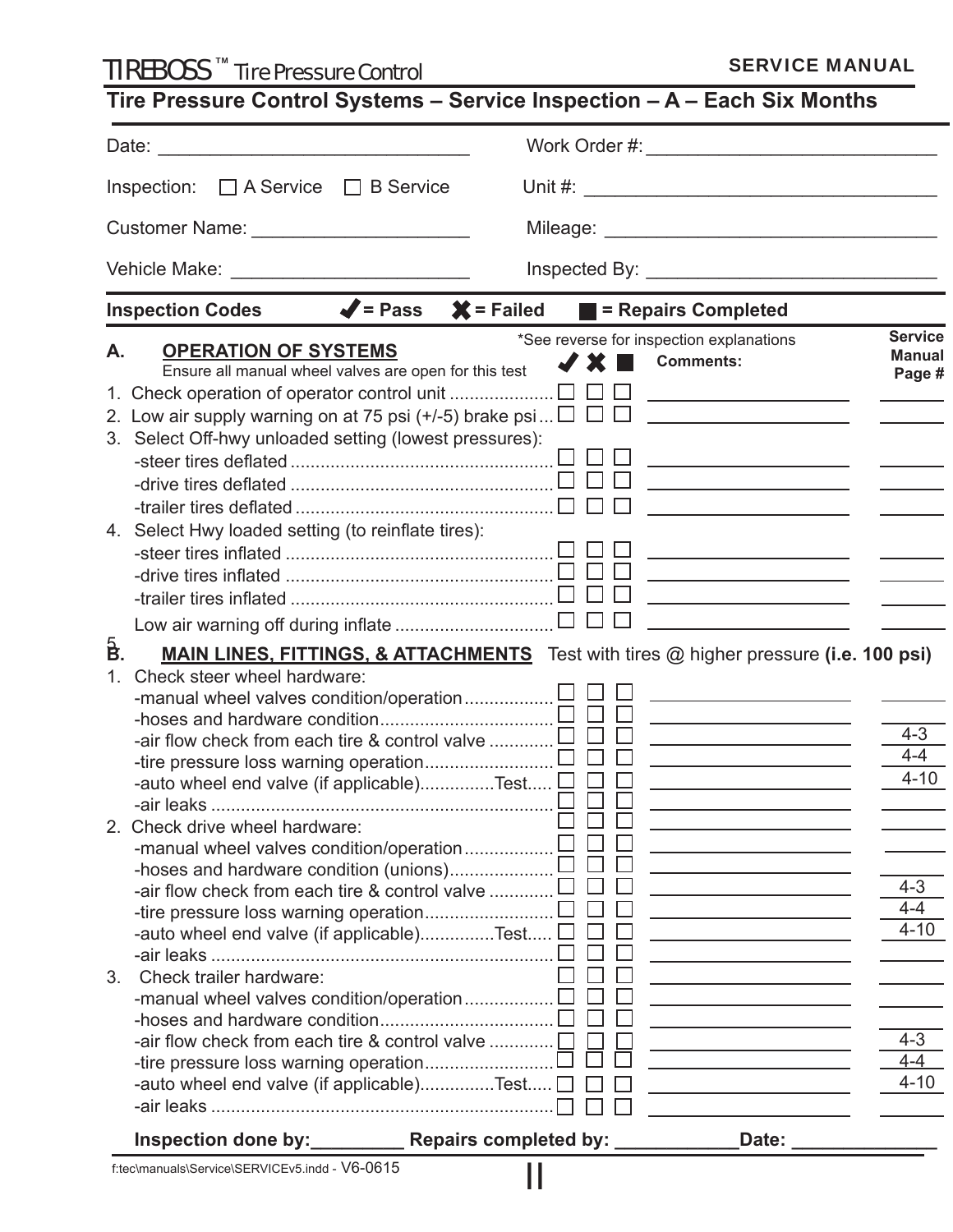#### **Service Inspection Explanations – SIX MONTH**

#### **OPERATION OF SYSTEM** Ensure all manual valves are open for this test

#### *Check operation of Operator Control Unit...*

 Check that dimming function is operational (Screen should dim and white lettering should glow). Ensure at start-up screen that OCU sound warning is operational and correct application is displayed for vehicle configuration. Ensure settings and applications can be scrolled and activated as per cab cards.

#### *Low air supply warning on at 75 psi...*

 Lower brake air pressure slowly. "LOW AIR SUPPLY" warning should appear on Operator Control Unit at cut out pressure (75 psi +/- 5 psi) (5 bar). Allow brake air pressure to rebuild and warning should go off at cut-in pressure (88 psi +/- 5 psi). (6 bar).

#### *Select Off -hwy unloaded settings (lowest pressure).*

 Select all available zones (ie. steer, drive and trailer) to lowest pressure setting/s from cab cards and allow system to deflate and stabilize. Make observation that all tires have increased sidewall deflection indicating they are deflated.

#### *Select Hwy loaded settings (highest pressure).*

 With truck at idle, select all available zones (ie. steer, drive and trailer) to highest pressure settings from cab cards. (Low Air Supply Warning should **NOT** activate at this time) Allow system to inflate and stabilize. All zones should read **OK** on operator control unit.

#### **MAIN LINES, FITTINGS, & ATTACHMENTS**

Test with tires at higher pressure **(i.e. 100 psi) (7 bar)**

*manual wheel valves condition/operation...*

Check valves for cracks, corrosion and smooth operation.

*hoses and hardware condition...*

 Check for "rub-through" and cracks. Ensure hose protectors are on rub points. Ensure all lines are securely fastened.

#### air flow check from each tire & control valve...

Refer to Section 4-3 in the Service Manual.

#### *tire pressure loss warning operation...*

Refer to Section 4-4 in the Service Manual.

*auto Wheel End Valves (WEV) (if applicable)...* Refer to Section 4-10 in the Service Manual

*air leaks...*

Soap/water spray test all hoses, hardware and pneumatic connections with system at higher pressure (i.e. 100 psi) (7 bar)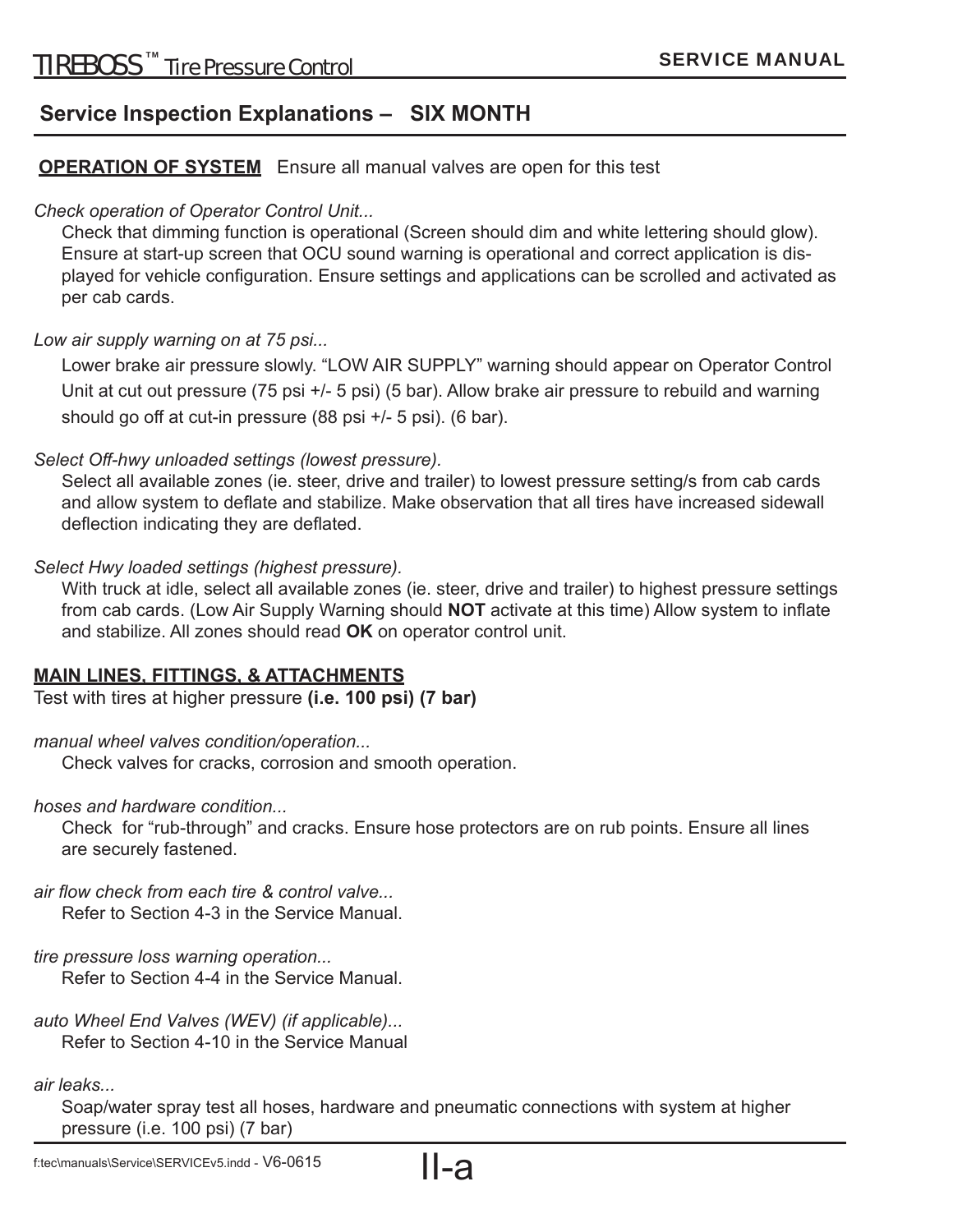#### **Tire pressure Control Systems – Service Inspection – B – Annual**

**Complete this inspection in addition to the "A" (six month) inspection** 

| <b>Inspection Codes</b>                                                      | = Pass | = Failed |   |        | = Repairs Completed                                                                                                     |                       |
|------------------------------------------------------------------------------|--------|----------|---|--------|-------------------------------------------------------------------------------------------------------------------------|-----------------------|
| *See next page for inspection explanations                                   |        |          |   |        |                                                                                                                         |                       |
|                                                                              |        |          | ж |        | <b>Comments:</b>                                                                                                        | <b>Service Manual</b> |
| <b>AIR SUPPLY SYSTEM</b><br>$\mathbf{C}$ .                                   |        |          |   |        |                                                                                                                         | Page #                |
| 1. Visual check of compressor discharge line/fittings [                      |        |          |   |        |                                                                                                                         |                       |
| $2_{\cdot}$                                                                  |        |          |   |        |                                                                                                                         |                       |
| 3. Drain wet tank (comment on moisture content)                              |        |          |   |        |                                                                                                                         |                       |
| 4. Drain secondary air tanks (comment on moisture content).                  |        |          |   |        |                                                                                                                         |                       |
| 5. Check air dryer(s) & alcohol injector(s) (if applicable):                 |        |          |   |        |                                                                                                                         |                       |
|                                                                              |        |          |   |        |                                                                                                                         |                       |
| -service required (to be authorized following inspection) $\square$          |        |          |   |        |                                                                                                                         |                       |
|                                                                              |        |          |   |        |                                                                                                                         |                       |
|                                                                              |        |          |   |        |                                                                                                                         |                       |
| -change turbo boost valve(s) (CR Dryers Only)                                |        |          |   |        |                                                                                                                         |                       |
| -change outlet check valve(s) (CR Dryers Only) $\square$                     |        |          |   |        |                                                                                                                         |                       |
|                                                                              |        |          |   |        |                                                                                                                         |                       |
|                                                                              |        |          |   |        |                                                                                                                         |                       |
| 6. Adjust Pressure Protection Valve (PPV) to spec $\Box$                     |        |          |   |        |                                                                                                                         | $2 - 3$               |
| (truck idling with drive hose open to atmosphere)                            |        |          |   |        |                                                                                                                         |                       |
| 7. Check compressor governor operation                                       |        |          |   |        |                                                                                                                         | $2 - 1$               |
| (cut in must be a minimum 5 psi above PPV setting)                           |        |          |   |        |                                                                                                                         |                       |
|                                                                              |        |          |   |        |                                                                                                                         |                       |
| <b>CONTROL SYSTEM SERVICE</b><br>D.                                          |        |          |   |        |                                                                                                                         |                       |
| 1.                                                                           |        |          |   |        |                                                                                                                         |                       |
| 2.                                                                           |        |          |   |        |                                                                                                                         |                       |
| 3.                                                                           |        |          |   |        |                                                                                                                         |                       |
| 4.                                                                           |        |          |   |        |                                                                                                                         |                       |
| 5. Check valve heater(s) operation (if applicable)                           |        |          |   |        |                                                                                                                         |                       |
| 6. Rebuild valve pack(s) (customer to authorize following inspection) $\Box$ |        |          |   |        |                                                                                                                         | $5 - 1$               |
|                                                                              |        |          |   |        |                                                                                                                         | $4 - 3$               |
|                                                                              |        |          |   |        |                                                                                                                         | $4 - 5$               |
|                                                                              |        |          |   |        |                                                                                                                         |                       |
| Е.<br><b>ROAD TEST</b>                                                       |        |          |   |        |                                                                                                                         |                       |
|                                                                              |        |          |   |        |                                                                                                                         |                       |
|                                                                              |        |          |   | $\Box$ |                                                                                                                         | $4-6$                 |
|                                                                              |        |          |   | $\Box$ |                                                                                                                         |                       |
|                                                                              |        |          |   |        |                                                                                                                         |                       |
|                                                                              |        |          |   |        | <u> 1989 - Johann Barn, mars et al. 1989 - Johann Barn, mars et al. 1989 - Johann Barn, mars et al. 1989 - Johann B</u> |                       |
|                                                                              |        |          |   |        |                                                                                                                         |                       |
|                                                                              |        |          |   |        |                                                                                                                         |                       |
|                                                                              |        |          |   |        |                                                                                                                         |                       |
| f:tec\manuals\Service\SERVICEv5.indd - V6-0615                               |        |          |   |        |                                                                                                                         |                       |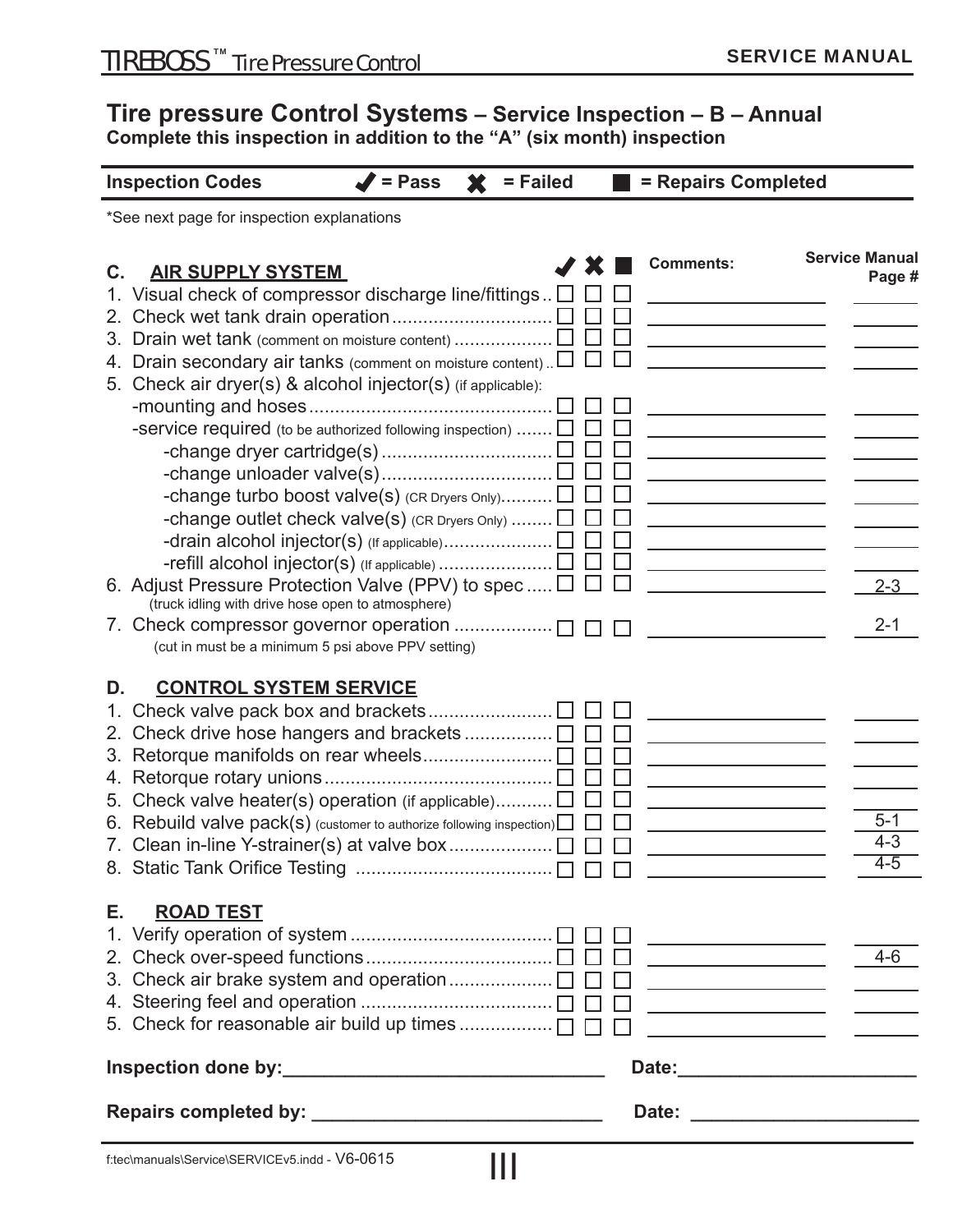#### **Service Inspection Explanations – ANNUAL**

#### **AIR SUPPLY SYSTEM**

*Visual check of compressor discharge line/fi ttings...*

Soap/water spray test all hoses and fittings for leaks. Check for rub-through. Ensure line is securely fastened and protected.

*Check wet tank drain operation...*

Ensure manual drain is not plugged and seals after closing. Confirm Autodrain valve is functioning properly (if equipped)

- *Drain wet tank and secondary air tanks (comment on moisture content).* Purge Wet Tank and note water quantities and if oil contamination is present.
- *Check Air Dryer/s and Alcohol Injector/s. (if applicable)* Refer to Dryer Service Manual.

*Adjust Pressure Protection Valve to 100 psi., North American trucks and 108 psi (7.5 bar), European trucks(truck idling with drive hose open to atmosphere)* Refer to Section 2-3 of Service Manual.

*Check Compressor Governor Operation* Refer to Section 2-1 of Service Manual.

#### **CONTROL SYSTEM SERVICE**

*Check Valve Pack Box and Brackets* Check and tighten mount bolts on valve box. Inspect for cracks and valve box lid seal leakage.

*Check Drive Hose hangers, brackets and springs...* Check and tighten mount bolts on hanger brackets. Inspect for cracks and hanger positioning, spring tension.

*Retorque drive axle manifolds on rear wheels...*

- *Retorque Rotary Unions...* Using a crowfoot and extension, retorque to 55 ft/lbs.
- *Check Valve Heater/s operation (if applicable)* Freeze thermistor with an aerosol spray freeze solution and ensure heaters activate.
- *Rebuild Valve Pack (customer to authorize)* Refer to Section 5-1 in Service Manual.
- *Clean in-line Y-strainers at Valve Box.* Refer to Section 4-3 in Service Manual.
- *Check Static Tank Orifice* Refer to Section 4-5 of Service Manual.

#### **ROAD TEST**

*Verify System Operation / Check Overspeed functions* Refer to Section 4-5 in Service Manual.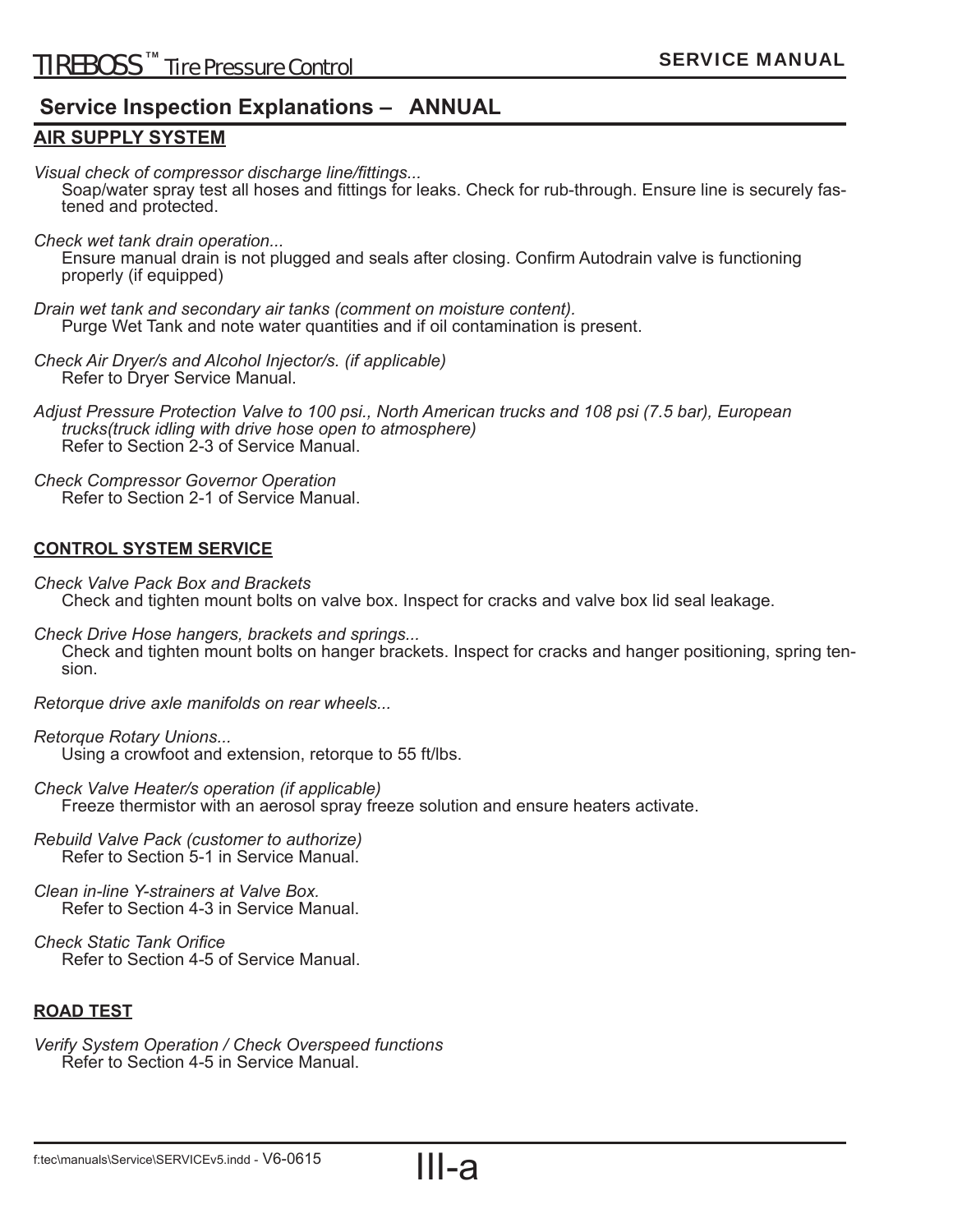## **SECTION 5**

## **VALVE REBUILD PROCEDURES**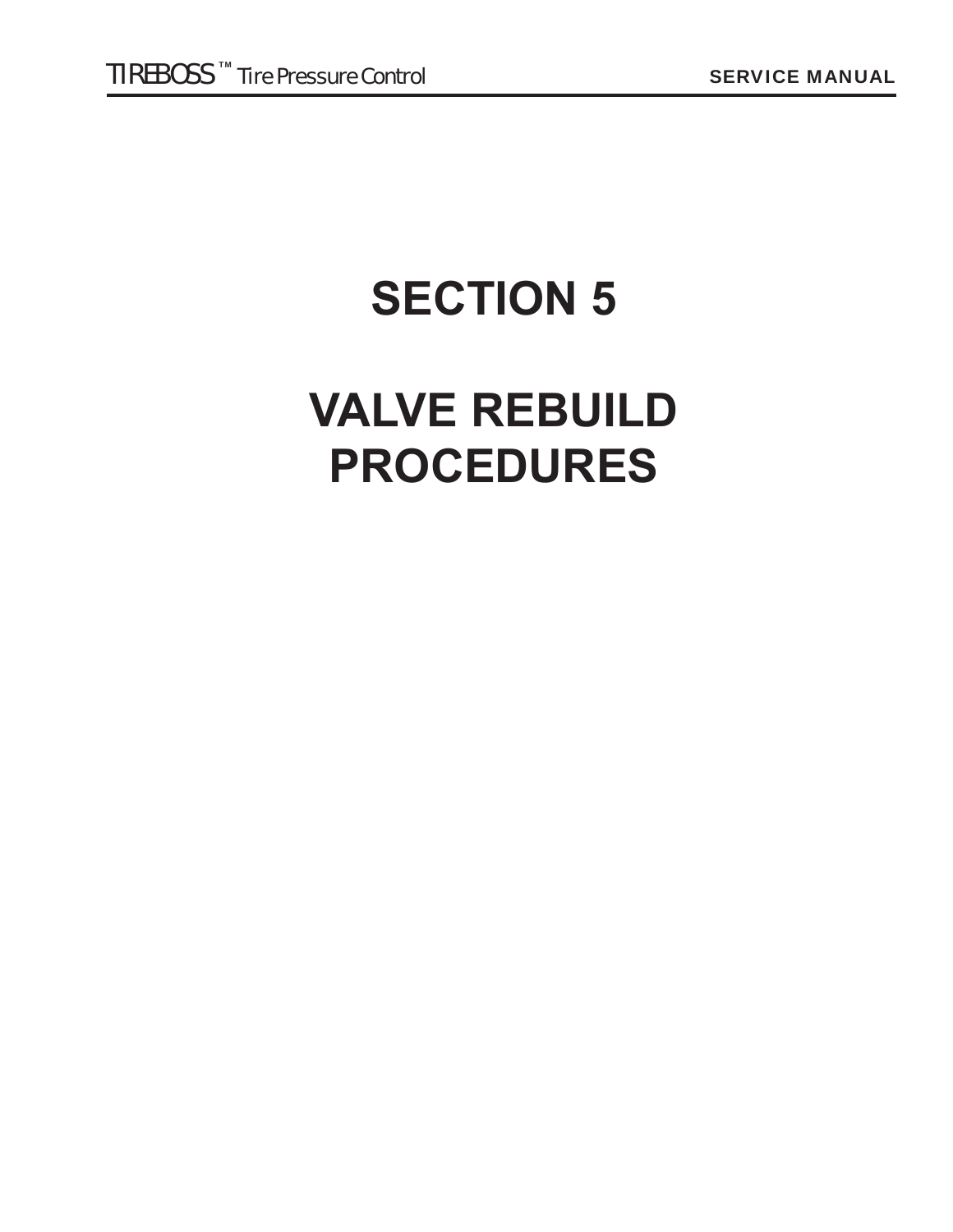#### *VALVE REBUILD PROCEDURE*

TIREBOSS<sup>TM</sup> Tire Pressure Control











THREE ZONE SYSTEM (Eg. drive, steer and trailer tire control)

**TIREBOSS™** Tire Pressure Control systems have either 1, 2 or 3 valve bodies depending upon the application. The following pages are the rebuild procedures for a single valve body. Repeat the process for each valve body if required. When working with more than one valve body ensure all cable harness's and air lines are returned to the original position when reassembling the valve bodies. **NOTE** - One VALVE PACK MAINTENANCE KIT is required for each valve in the *TIREBOSSTM* system.

#### **Valve Removal**

**O** Close all manual wheel end valves to prevent loss of tire pressure during rebuild and drain wet tank.

**2** Label each Y-filter as to position on valve box.

**O** Disconnect coupler between Y-filter and 90° pipe fitting on right side of box.

 CAUTION - Air line will be pressurized. Bleed line slowly until pressure is depleted. **!**

**O**Remove 90° pipe fitting from box assembly *(see page 5-4)* 

On bottom of box, remove 1/4" bolt to right of exhaust outlet and remove exhaust outlet. *(See diagram below)*. Then disconnect 5/8" air supply line and remove 90° fitting.

NOTE - It is recommended to turn a bushing into exhaust fitting to avoid crushing during removal **!**

**O**Remove remaining 1/4" bolts as shown



Note.. *On three zone systems only*, the two front bolts and lock nuts supporting the Valve Control Module Bracket will have to be removed in order to tilt bracket to allow room for valve assembly removal.



5-1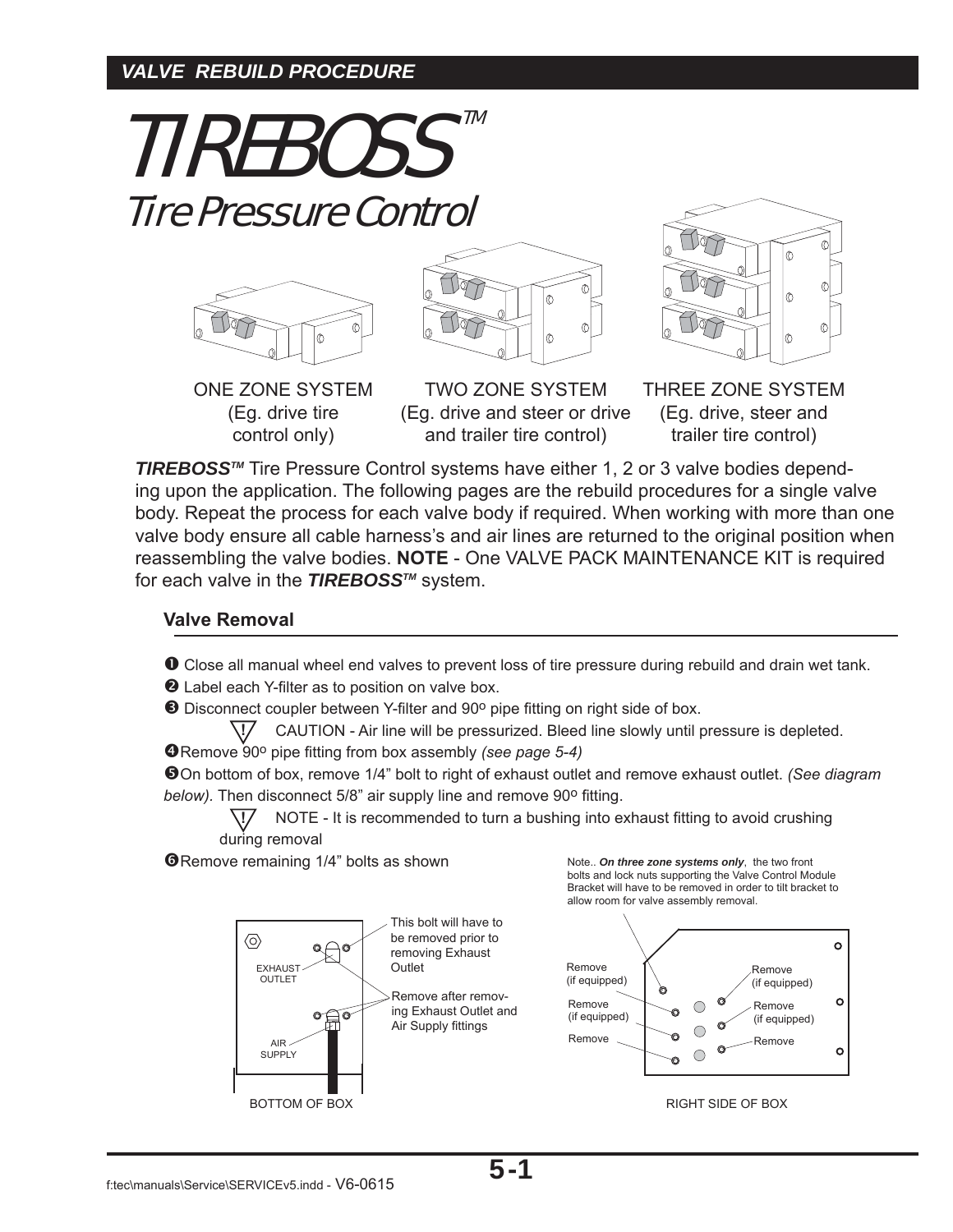#### **Disconnection inside box**

**O** Remove 1/4" plastic airline from valve

**!?** NOTE - It may be necessary to remove line from static tank first to allow enough movement to disconnect from valve

*-Systems with valve heaters only-* Cut tie strap from wire bundle and un-plug heater harness

 Turn valve body sideways in box to allow access to solenoids. Mark solenoid cables and harness positions to ensure they are reinstalled in original position during re-assembly.

NOTE - (Red/Green lead on left side and Black/white lead on right side) **!**

**O** Remove solenoid harness's by removing mount screws.

**6**-Systems with valve heaters only- Remove Robertson #2 screw on thermistor to detach from valve body **O**Remove valve assembly from box.

 NOTE -*On three zone systems only*, the two front bolts and lock nuts on the Valve Control **!** Module Bracket will have to be removed in order to allow room to remove valve assembly. (see page 1)

#### **Valve Disassembly**

 CAUTION - *Systems with valve heaters only-* Do not damage valve heater and foil on bottom of valve. Do not submerse in cleaning fluid as this will damage heater. **!**

Remove solenoids from valve and discard O-rings. *See parts BREAKDOWN DRAWING #1.*

**2** Remove 3 - 1/4" bolts to disassemble face plate from valve body and discard rubber o-rings

 Pull valve cartridges from valve body, using needle nose vice grips on centre allen screw, and put aside for cleaning at a later stage

**ORemove 1/4" manifold bolts on side of valve body and discard o-rings** 

**O**Remove inlet check valve and 1/4" air line fitting using a 6 point socket only.

\!/ CAUTION - Use caution when removing these fittings. Do not damage push-to-lock.

**O**Remove paper gaskets from valve body

Clean valve body and manifolds. Blow air through all passages. Ensure all passages are free of debris and completely free of any cleaning materials before reassembly begins.

#### **Valve Cartridges**

**!**

**!**

 Using two allen wrenches (for old style) or allen wrench and two 1/4"bolts (for new style), disassemble valve cartridges. Clean all parts. *See parts BREAKDOWN DRAWING #3.*

 NOTE - Do not soak rubber components in varsol or strong cleaners. Rubber will swell and deteriorate

 Assemble valve cartridge with new O-rings (four in total) replacing valve seat poppet. If valve seat or body is damaged, replace the entire valve cartridge (part #16750).

 CAUTION -Take care not to over tighten allen head screw as damage to valve piston shaft may occur.

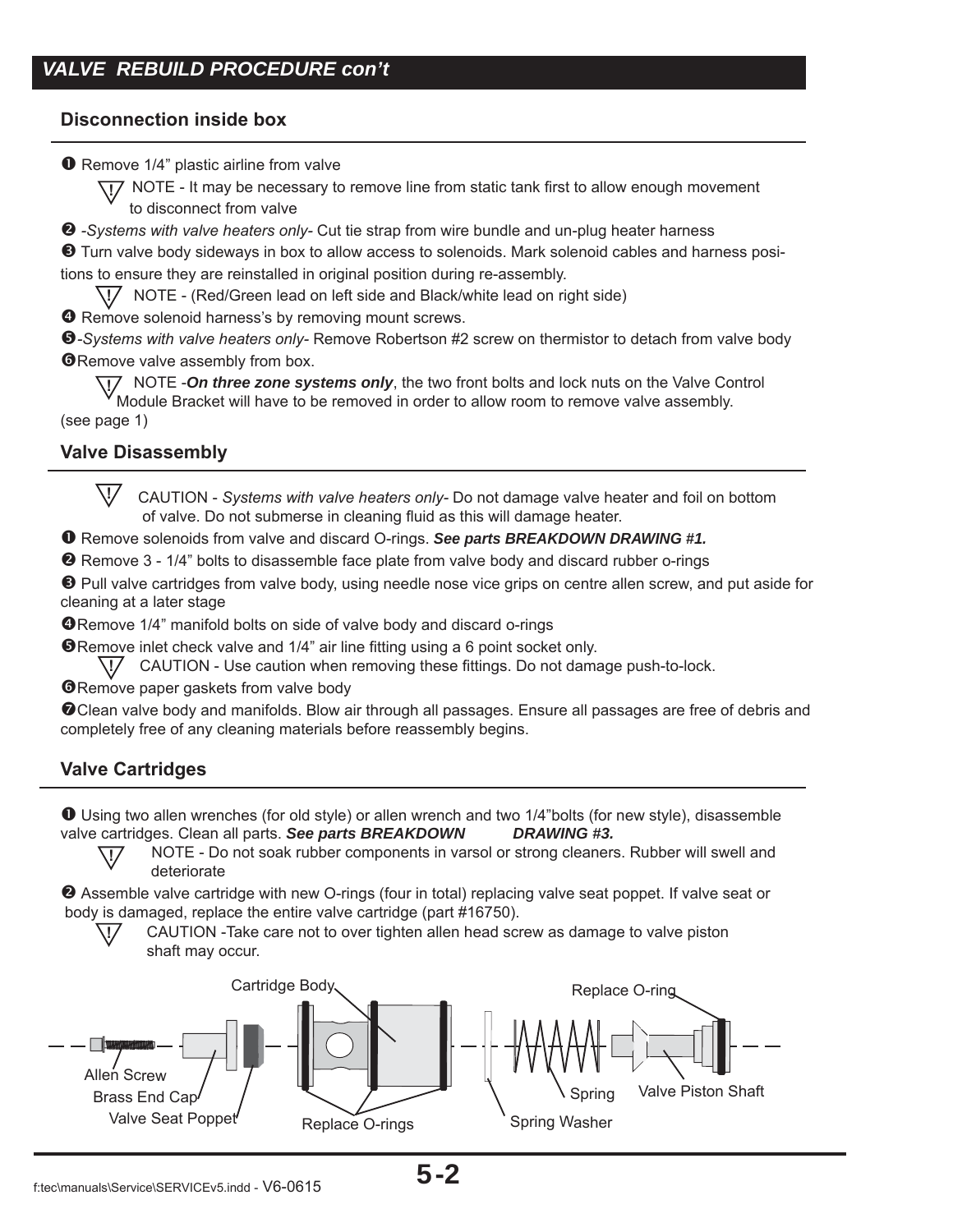#### **Disassembly and Replacement of Orifice Filters**

**O** Using two wrenches, remove Static Tank Orifice located on top of static tank

 $\bullet$  Remove and replace 2 snap rings and filters supplied in valve pack maintenance kit.

**17** CAUTION - When re-installing, *do not over tighten,* as brass fittings may split



#### **Valve Reassembly**

NOTE - Torque all valve body 1/4" bolts to 8 ft/lbs **!**

 On assembled valve cartridge, lightly lubricate O-rings, brass bushing at end of cartridges and valve body bore with a light O-ring lube (*LUBRIPLATE No. 105, Motor Assembly Grease*). Insert cartridge into bore of valve body. Starting at a slight angle then aligning straight to insert gently into bore. Ensure free movement, open and close, by manually moving piston end. (Any interference in movement must be rectified.)

CAUTION - Take extra care not to damage O-rings when installing cartridge. **!**

**TO** NOTE - Use anti-seize paste on all bolts and screws in valve assembly. Liquid Pipe thread sealer should be used in moderation on all pipe fittings. *(Do not use teflon tape)* 

 With rebuilt cartridges in place, replace 2 small o-rings and 2 spool valve o-rings. Bolt on face plate with three 1/4" bolts. **6** Install 2 new solenoid gaskets and reinstall solenoids. *NOTE* - Do not over tighten solenoid screws. (2.0 in/lbs torque) Apply Di-electric grease to terminals

 Install new inlet check valve (Supplied in maintenance kit). (Ensure no liquid pipe thread sealer is on the inner face). Reinstall 1/4" airline fitting into valve body. Install side manifolds with new o-rings. Tighten bolts only finger tight at this time. With side manifolds in position, place assembly upright on work bench. While pushing down on valve body, tighten side manifold bolts. This will ensure proper alignment of manifolds and valve body.

NOTE - Torque all valve body 1/4" bolts to 8 ft/lbs **!**

<sup>1</sup> Install valve body into box and reinstall thermistor wire (systems with valve heaters only). Plug in solenoid harness on each solenoid with new square gaskets. Ensure these are installed to original position and valve as marked.

NOTE - Red/Green wire to left side and White/Black wire to right side. **!**

 Install and tighten all side 1/4" valve body bolts to box. Now install and tighten bottom 1/4" valve body bolts to box. Install 1/4" air line on valve body

NOTE - Torque all valve body 1/4" bolts to 8 ft/lb **!**

\!/ NOTE -On three zone systems only, with a small amount of silicone to seal, reinstall the two front

bolts and lock nuts on the Valve Control Module Bracket as removed on page 5-2)

#### **Box Assembly**

**O** Install exhaust and air supply fittings on bottom of box. Remove temporary bushing from inside exhaust port.

\!/ NOTE - Install exhaust port prior to installing 1/4" bolt on right side of fitting

*-Systems with valve heaters only-* Install heater connection harness and tie strap wire bundle together

Air up wet tank to approx 120 psi and ensure that there are no leaks through the valve body assembly

**O** Install 90<sup>o</sup> pipe fitting on side of box using liquid pipe thread sealer

**G** With metal screen removed from Y-filter, check airflows by opening and closing each wheel end valve to ensure good airflow from wheels to valve box.

**G**After cleaning metal screen inside Y-filter, replace seal washer (Supplied in maintenance kit) and reinstall Y-filter plug. See **parts BREAKDOWN DRAWING #4.** Reconnect to original position, the Y-filter assembly to 90<sup>o</sup> fitting on side of box **Final Check**

Open all wheel valves and ensure that there is no air leaking at the exhaust outlet

With the engine running, turn on the Operator Control Unit. Change setting to highest tire pressure setting and allow tire pressures to build to this setting.

**B** Leak check all air connections and valve pack assembly using soapy water

 $\bullet$  Test system functions by changing settings and ensuring system is inflating and deflating properly without "WARNINGS" appearing on Operator Control Unit.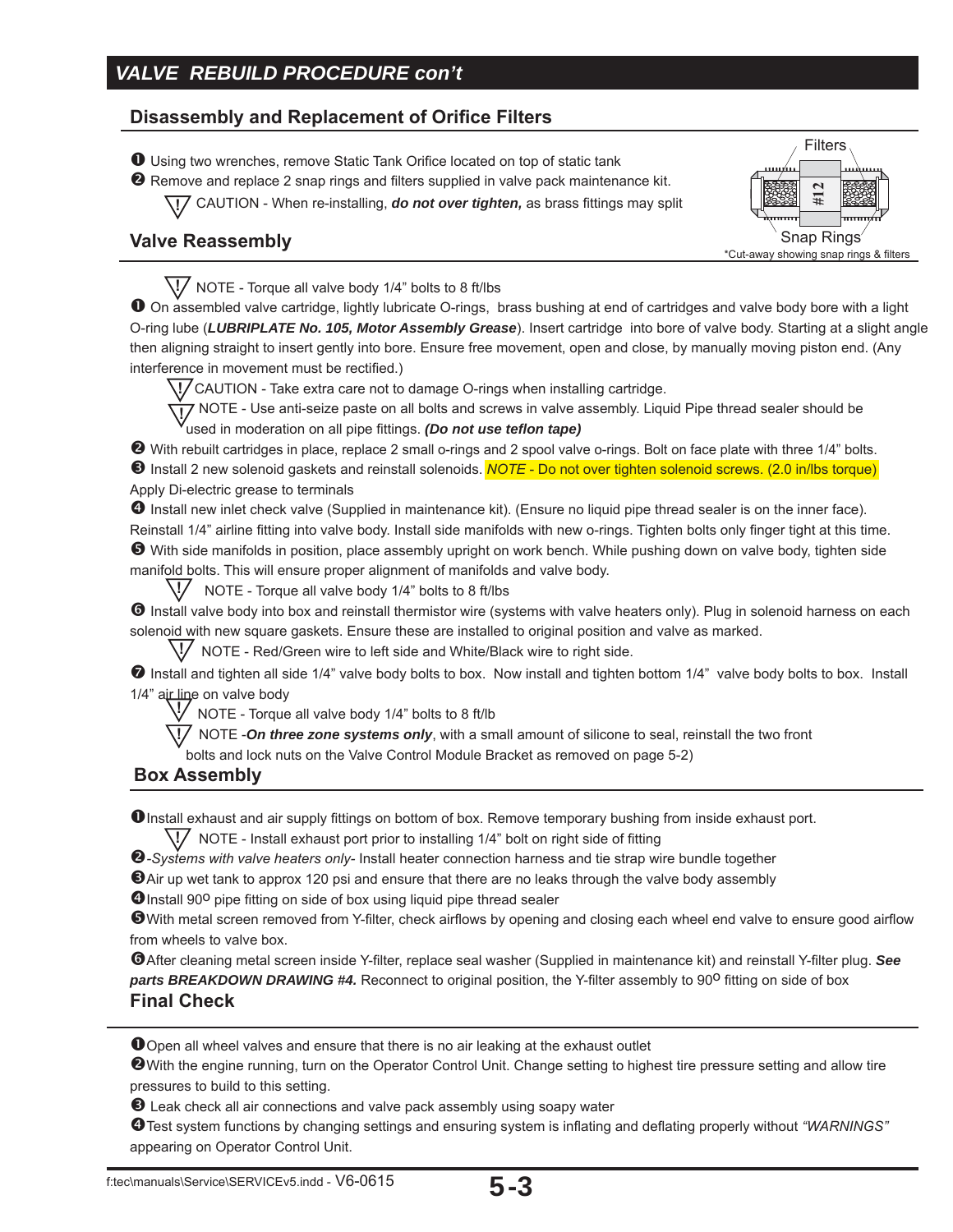

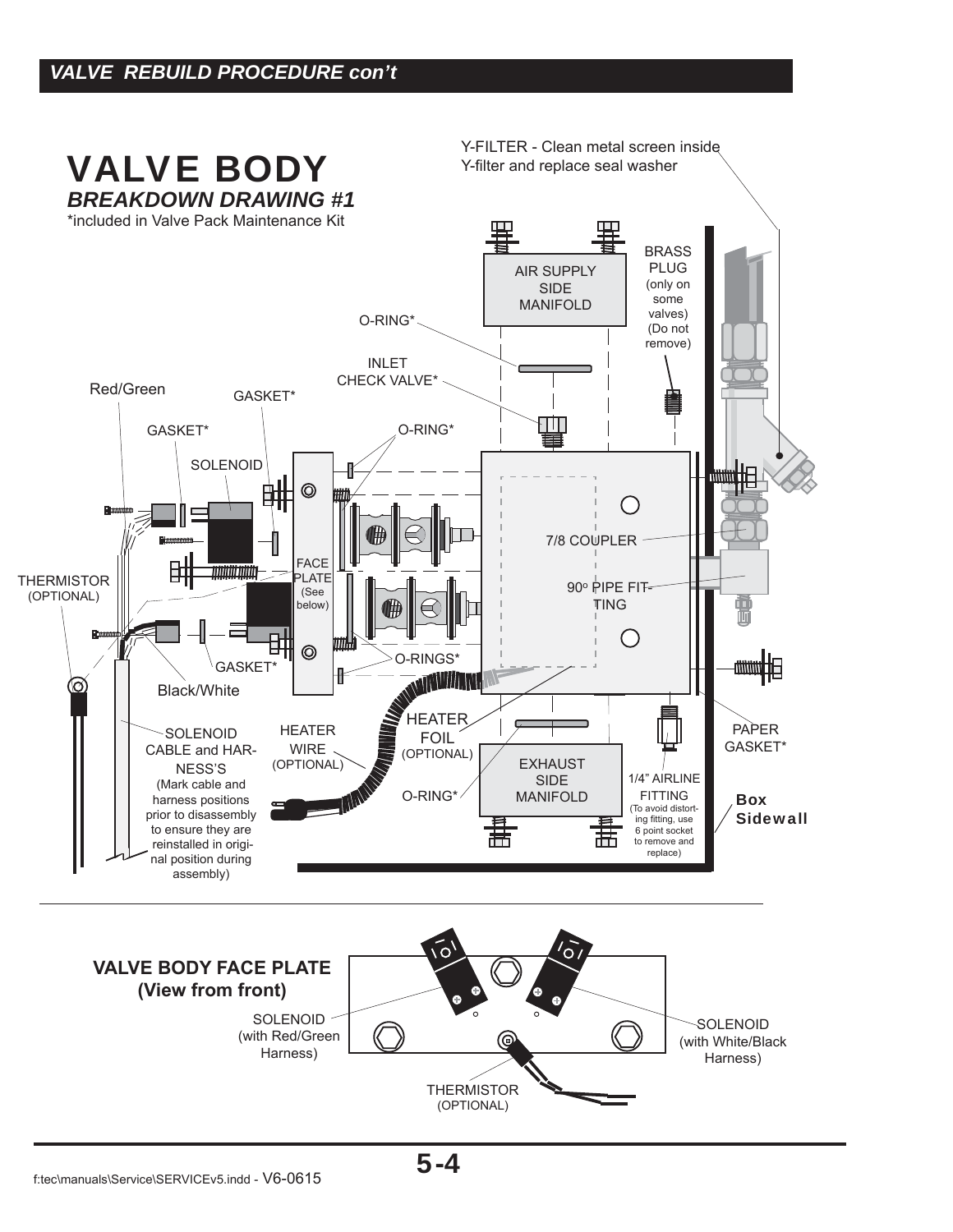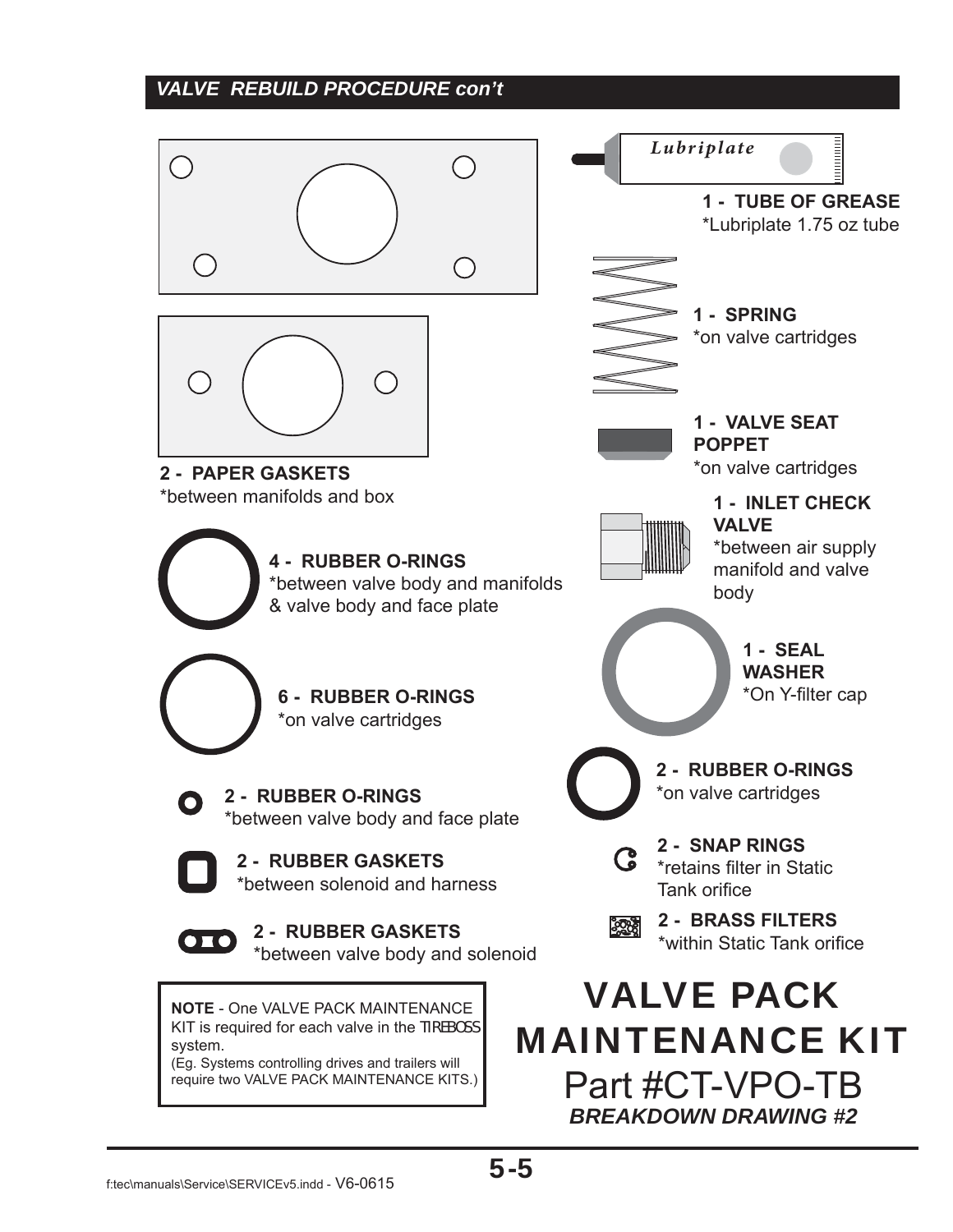